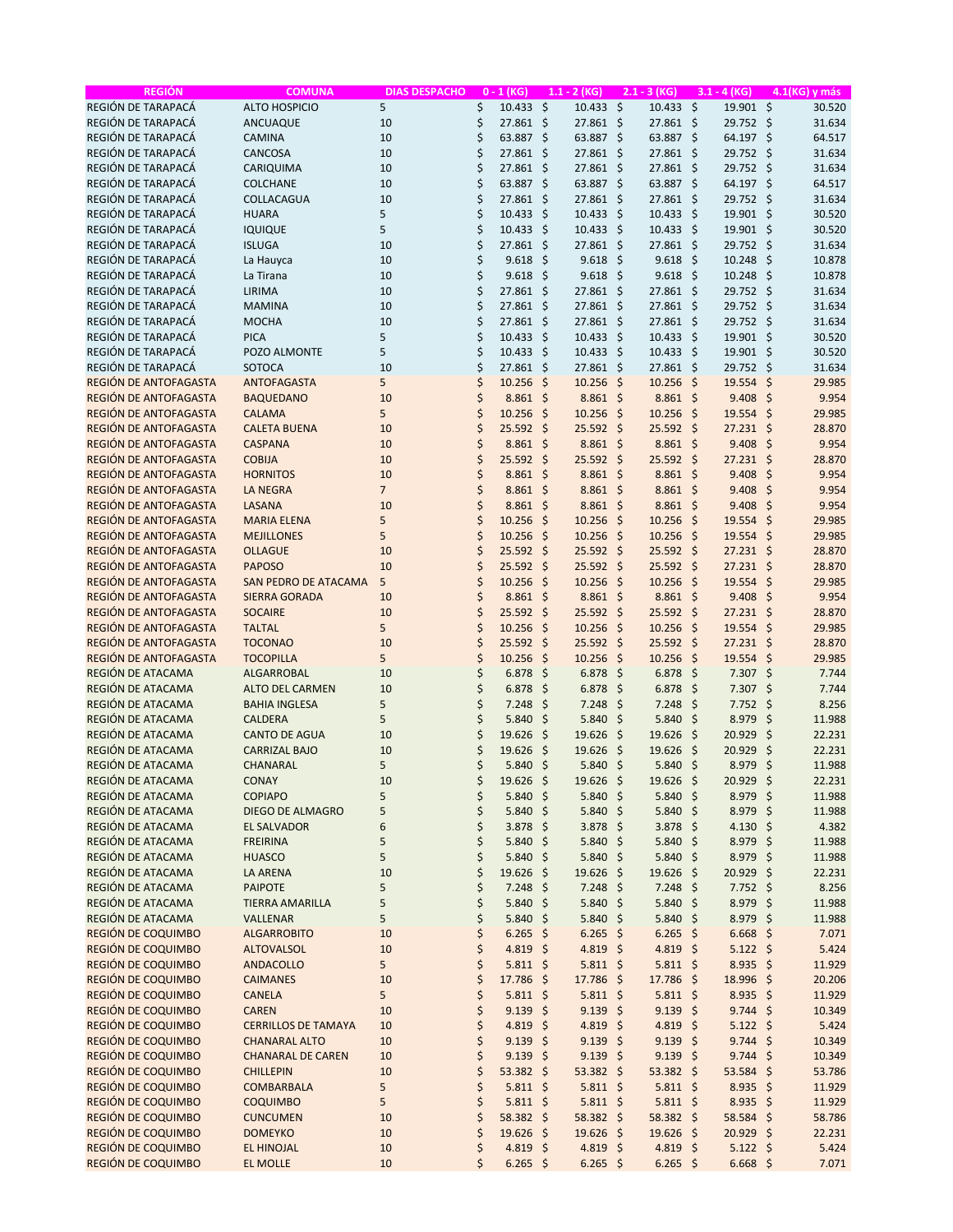| <b>REGIÓN</b>          | <b>COMUNA</b>             | <b>DIAS DESPACHO</b> | $0 - 1$ (KG)     |                     | $1.1 - 2 (KG)$      |                     | $2.1 - 3 (KG)$ |         | $3.1 - 4 (KG)$    |                     | 4.1(KG) y más |
|------------------------|---------------------------|----------------------|------------------|---------------------|---------------------|---------------------|----------------|---------|-------------------|---------------------|---------------|
| REGIÓN DE COQUIMBO     | <b>EL PALQUI</b>          | 10                   | \$<br>$6.265$ \$ |                     | 6.265               | $\zeta$             | $6.265$ \$     |         | $6.668$ \$        |                     | 7.071         |
| REGIÓN DE COQUIMBO     | <b>EL PENON</b>           | 10                   | \$<br>4.819      | $\zeta$             | 4.819               | $\ddot{\mathsf{S}}$ | 4.819 \$       |         | $5.122$ \$        |                     | 5.424         |
| REGIÓN DE COQUIMBO     | <b>EL TAMBO</b>           | 10                   | \$<br>17.786     | $\zeta$             | 17.786 \$           |                     | 17.786         | $\zeta$ | 18.996 \$         |                     | 20.206        |
| REGIÓN DE COQUIMBO     | <b>EL TANGUE</b>          | 10                   | \$<br>6.265      | $\zeta$             | $6.265$ \$          |                     | $6.265$ \$     |         | $6.668$ \$        |                     | 7.071         |
| REGIÓN DE COQUIMBO     | <b>GABRIELA MISTRAL</b>   | 10                   | \$<br>4.819      | $\zeta$             | 4.819 \$            |                     | 4.819 \$       |         | $5.122$ \$        |                     | 5.424         |
| REGIÓN DE COQUIMBO     | <b>GUANAQUEROS</b>        | 5                    | \$<br>5.811      | $\zeta$             | $5.811 \; \S$       |                     | $5.811$ \$     |         | 8.935             | \$                  | 11.929        |
| REGIÓN DE COQUIMBO     | <b>GUANGUALI</b>          | 5                    | \$<br>6.265      | $\zeta$             | $6.265$ \$          |                     | $6.265$ \$     |         | 6.668             | \$                  | 7.071         |
| REGIÓN DE COQUIMBO     | <b>HACIENDA LOS ANDES</b> | 10                   | \$<br>6.265      | $\zeta$             | 6.265               | -\$                 | $6.265$ \$     |         | 6.668             | -\$                 | 7.071         |
| REGIÓN DE COQUIMBO     | <b>HORCON IV</b>          | 10                   | \$<br>10.584     | $\zeta$             | 10.584              | $\zeta$             | 10.584         | $\zeta$ | 11.290            | $\zeta$             | 11.996        |
| REGIÓN DE COQUIMBO     | <b>HUAMALATA</b>          | 5                    | \$<br>4.819      | $\zeta$             | 4.819               | -\$                 | 4.819          | $\zeta$ | $5.122$ \$        |                     | 5.424         |
| REGIÓN DE COQUIMBO     | HUENTELAUQUEN             | 5                    | \$<br>6.265      | \$                  | $6.265$ \$          |                     | $6.265$ \$     |         | 6.668             | $\ddot{\varsigma}$  | 7.071         |
| REGIÓN DE COQUIMBO     | <b>HUINTIL</b>            | 10                   | \$<br>38.382     | $\zeta$             | 38.382 \$           |                     | 38.382 \$      |         | 38.584            | \$                  | 38.786        |
| REGIÓN DE COQUIMBO     | <b>ILLAPEL</b>            | 5                    | \$<br>5.811      | $\zeta$             | $5.811 \; \S$       |                     | $5.811$ \$     |         | 8.935             | $\zeta$             | 11.929        |
| REGIÓN DE COQUIMBO     | <b>LA CHIMBA</b>          | 10                   | \$<br>4.819      | $\zeta$             | 4.819 \$            |                     | 4.819          | $\zeta$ | $5.122 \div$      |                     | 5.424         |
| REGIÓN DE COQUIMBO     | <b>LA HIGUERA</b>         | 5                    | \$<br>5.811      | -\$                 | $5.811$ \$          |                     | $5.811$ \$     |         | 8.935             | $\ddot{\mathsf{s}}$ | 11.929        |
| REGIÓN DE COQUIMBO     | <b>LA JARILLA</b>         | 10                   | \$<br>53.382     | $\zeta$             | $53.382 \quad $$    |                     | 53.382 \$      |         | 53.584            | \$                  | 53.786        |
| REGIÓN DE COQUIMBO     | <b>LA MARQUESA</b>        | 10                   | \$<br>6.265      | $\zeta$             | $6.265$ \$          |                     | $6.265$ \$     |         | 6.668             | \$                  | 7.071         |
| REGIÓN DE COQUIMBO     | LA PLACILLA (PUNITAQUI)   | 5                    | \$<br>$5.811$ \$ |                     | $5.811$ \$          |                     | $5.811$ \$     |         | 8.935 \$          |                     | 11.929        |
| REGIÓN DE COQUIMBO     | <b>LAS BREAS</b>          | 10                   | \$<br>12.021     | -\$                 | $12.021$ \$         |                     | $12.021$ \$    |         | 12.828            | - \$                | 13.634        |
| REGIÓN DE COQUIMBO     | <b>LAS CARDAS</b>         | 10                   | \$<br>6.265      | $\ddot{\mathsf{s}}$ | $6.265$ \$          |                     | $6.265$ \$     |         | $6.668$ \$        |                     | 7.071         |
| REGIÓN DE COQUIMBO     | <b>LAS CARDAS SUR</b>     | 10                   | \$<br>9.139      | $\zeta$             | 9.139               | $\zeta$             | $9.139$ \$     |         | $9.744$ \$        |                     | 10.349        |
| REGIÓN DE COQUIMBO     | <b>LAS DUNAS</b>          | 10                   | \$<br>4.819      | $\zeta$             | 4.819 \$            |                     | 4.819 \$       |         | $5.122$ \$        |                     | 5.424         |
| REGIÓN DE COQUIMBO     | <b>LA SERENA</b>          | 5                    | \$<br>5.811      | $\zeta$             | $5.811$ \$          |                     | $5.811$ \$     |         | 8.935             | $\zeta$             | 11.929        |
| REGIÓN DE COQUIMBO     | LAS RAMADAS DE TULAHUE 10 |                      | \$<br>17.786     | $\zeta$             | 17.786              | -\$                 | 17.786 \$      |         | 18.996            | $\zeta$             | 20.206        |
| REGIÓN DE COQUIMBO     | <b>LAS TACAS</b>          | 5                    | \$<br>5.811      | -\$                 | $5.811 \; \text{S}$ |                     | $5.811$ \$     |         | 8.935             | -\$                 | 11.929        |
| REGIÓN DE COQUIMBO     | <b>LIMARI</b>             | 10                   | \$<br>6.265      | $\zeta$             | $6.265$ \$          |                     | $6.265$ \$     |         | 6.668             | $\zeta$             | 7.071         |
| REGIÓN DE COQUIMBO     | <b>LLANOS DE GUANTA</b>   | 10                   | \$<br>17.786     | $\zeta$             | 17.786 \$           |                     | 17.786 \$      |         | 18.996 \$         |                     | 20.206        |
| REGIÓN DE COQUIMBO     | <b>LOS HORNOS</b>         | 10                   | \$<br>17.786     | $\zeta$             | 17.786 \$           |                     | 17.786         | $\zeta$ | 18.996            | -\$                 | 20.206        |
| REGIÓN DE COQUIMBO     | <b>LOS OLIVOS</b>         | 10                   | \$<br>4.819      | $\ddot{\mathsf{s}}$ | 4.819 \$            |                     | 4.819 \$       |         | $5.122$ \$        |                     | 5.424         |
| REGIÓN DE COQUIMBO     | <b>LOS VILOS</b>          | 5                    | \$<br>5.811      | $\zeta$             | $5.811$ \$          |                     | $5.811$ \$     |         | 8.935             | -\$                 | 11.929        |
| REGIÓN DE COQUIMBO     | <b>MINCHA</b>             | 5                    | \$<br>5.811      | $\zeta$             | $5.811$ \$          |                     | $5.811$ \$     |         | 8.935             | $\zeta$             | 11.929        |
| REGIÓN DE COQUIMBO     | <b>MONTE GRANDE</b>       | 10                   | \$<br>12.021     | \$                  | $12.021$ \$         |                     | $12.021$ \$    |         | 12.828            | \$                  | 13.634        |
| REGIÓN DE COQUIMBO     | <b>MONTE PATRIA</b>       | 5                    | \$<br>$5.811$ \$ |                     | $5.811$ \$          |                     | $5.811$ \$     |         | 8.935             | $\ddot{\varsigma}$  | 11.929        |
| REGIÓN DE COQUIMBO     | <b>MORRILLOS</b>          | 10                   | \$<br>17.786     | $\zeta$             | 17.786 \$           |                     | 17.786 \$      |         | 18.996            | $\ddot{\varsigma}$  | 20.206        |
| REGIÓN DE COQUIMBO     | <b>OVALLE</b>             | 5                    | \$<br>$5.811$ \$ |                     | $5.811$ \$          |                     | $5.811$ \$     |         | 8.935             | - \$                | 11.929        |
| REGIÓN DE COQUIMBO     | <b>PAIHUANO</b>           | 5                    | \$<br>5.811      | -\$                 | $5.811 \; \text{S}$ |                     | $5.811$ \$     |         | 8.935             | $\ddot{\varsigma}$  | 11.929        |
| REGIÓN DE COQUIMBO     | <b>PALQUIAL</b>           | 10                   | \$<br>53.382     | -\$                 | $53.382 \div$       |                     | 53.382 \$      |         | 53.584            | \$                  | 53.786        |
| REGIÓN DE COQUIMBO     | <b>PAN DE AZUCAR</b>      | 5                    | \$<br>5.811      | -\$                 | $5.811 \; \text{S}$ |                     | $5.811$ \$     |         | $8.935$ \$        |                     | 11.929        |
| REGIÓN DE COQUIMBO     | PEDREGAL                  | 10                   | \$<br>9.139      | $\zeta$             | 9.139               | -\$                 | $9.139$ \$     |         | 9.744             | \$                  | 10.349        |
| REGIÓN DE COQUIMBO     | <b>PICHASCA</b>           | 10                   | \$<br>10.584     | $\zeta$             | $10.584$ \$         |                     | 10.584 \$      |         | 11.290            | $\zeta$             | 11.996        |
| REGIÓN DE COQUIMBO     | PICHIDANGUI               | 5                    | \$<br>5.811      | -\$                 | $5.811 \; \text{S}$ |                     | $5.811$ \$     |         | $8.935$ \$        |                     | 11.929        |
| REGIÓN DE COQUIMBO     | <b>PISCO ELQUI</b>        | 10                   | \$<br>9.139      | $\zeta$             | 9.139               | $\zeta$             | 9.139          | $\zeta$ | $9.744$ \$        |                     | 10.349        |
| REGIÓN DE COQUIMBO     | <b>PUERTO ALDEA</b>       | 10                   | \$<br>6.265      | $\ddot{\mathsf{s}}$ | $6.265$ \$          |                     | $6.265$ \$     |         | $6.668$ \$        |                     | 7.071         |
| REGIÓN DE COQUIMBO     | <b>PUERTO VELERO</b>      | 5                    | \$<br>$5.811$ \$ |                     | $5.811 \; \text{S}$ |                     | $5.811$ \$     |         | $8.935$ \$        |                     | 11.929        |
| REGIÓN DE COQUIMBO     | <b>PUNITAQUI</b>          | 5                    | \$<br>$5.811$ \$ |                     | 5.811               | \$                  | $5.811$ \$     |         | 8.935 \$          |                     | 11.929        |
| REGIÓN DE COQUIMBO     | PUNTA COLORADA            | 10                   | \$<br>$9.139$ \$ |                     | $9.139$ \$          |                     | $9.139$ \$     |         | $9.744$ \$        |                     | 10.349        |
| REGIÓN DE COQUIMBO     | <b>QUEBRADA DE TALCA</b>  | 10                   | \$<br>4.819 \$   |                     | 4.819 \$            |                     | 4.819 \$       |         | $5.122$ \$        |                     | 5.424         |
| REGIÓN DE COQUIMBO     | <b>QUELON</b>             | 10                   | \$<br>17.786 \$  |                     | 17.786 \$           |                     | 17.786 \$      |         | 18.996 \$         |                     | 20.206        |
| REGIÓN DE COQUIMBO     | <b>QUILIMARI</b>          | 5                    | \$<br>$6.265$ \$ |                     | $6.265$ \$          |                     | $6.265$ \$     |         | $6.668$ \$        |                     | 7.071         |
| REGIÓN DE COQUIMBO     | <b>RECOLETA IV</b>        | 10                   | \$<br>$6.265$ \$ |                     | $6.265$ \$          |                     | $6.265$ \$     |         | $6.668$ \$        |                     | 7.071         |
| REGIÓN DE COQUIMBO     | <b>RIO HURTADO</b>        | 5                    | \$<br>$5.811$ \$ |                     | $5.811$ \$          |                     | $5.811$ \$     |         | $8.935$ \$        |                     | 11.929        |
| REGIÓN DE COQUIMBO     | SALAMANCA                 | 5                    | \$<br>$5.811$ \$ |                     | $5.811$ \$          |                     | $5.811$ \$     |         | $8.935$ \$        |                     | 11.929        |
| REGIÓN DE COQUIMBO     | <b>SAN JULIAN</b>         | 10                   | \$<br>$4.819$ \$ |                     | 4.819 \$            |                     | 4.819 \$       |         | $5.122 \div$      |                     | 5.424         |
| REGIÓN DE COQUIMBO     | <b>SAN MARCOS</b>         | 10                   | \$<br>$6.265$ \$ |                     | $6.265$ \$          |                     | $6.265$ \$     |         | $6.668$ \$        |                     | 7.071         |
| REGIÓN DE COQUIMBO     | <b>SOCOS</b>              | 10                   | \$<br>$9.139$ \$ |                     | $9.139$ \$          |                     | $9.139$ \$     |         | $9.744$ \$        |                     | 10.349        |
| REGIÓN DE COQUIMBO     | SOTAQUI                   | 10                   | \$<br>$4.819$ \$ |                     | 4.819 \$            |                     | 4.819 \$       |         | $5.122 \div$      |                     | 5.424         |
| REGIÓN DE COQUIMBO     | <b>TAMBILLO</b>           | 10                   | \$<br>$6.265$ \$ |                     | $6.265$ \$          |                     | $6.265$ \$     |         | $6.668$ \$        |                     | 7.071         |
| REGIÓN DE COQUIMBO     | <b>TIERRAS BLANCAS</b>    | 5                    | \$<br>$6.265$ \$ |                     | $6.265$ \$          |                     | $6.265$ \$     |         | $6.668$ \$        |                     | 7.071         |
| REGIÓN DE COQUIMBO     | <b>TONGOY</b>             | 5                    | \$<br>$5.811$ \$ |                     | $5.811$ \$          |                     | $5.811$ \$     |         | $8.935$ \$        |                     | 11.929        |
| REGIÓN DE COQUIMBO     | <b>TOTORALILLO</b>        | 10                   | \$<br>$6.265$ \$ |                     | $6.265$ \$          |                     | $6.265$ \$     |         | $6.668$ \$        |                     | 7.071         |
| REGIÓN DE COQUIMBO     | <b>TULAHUEN</b>           | 10                   | \$<br>10.584 \$  |                     | 10.584 \$           |                     | 10.584 \$      |         | 11.290 \$         |                     | 11.996        |
| REGIÓN DE COQUIMBO     | <b>VICUNA</b>             | 5                    | \$<br>$5.811$ \$ |                     | $5.811$ \$          |                     | $5.811$ \$     |         | $8.935$ \$        |                     | 11.929        |
| REGIÓN DE LA ARAUCANÍA | <b>ANGOL</b>              | 5                    | \$<br>$5.887$ \$ |                     | $5.887$ \$          |                     | 5.887 \$       |         | $9.056$ \$        |                     | 12.092        |
| REGIÓN DE LA ARAUCANÍA | <b>CABURGA</b>            | 10                   | \$<br>10.492 \$  |                     | 10.492 \$           |                     | 10.492 \$      |         | $11.349 \text{ }$ |                     | 12.214        |
| REGIÓN DE LA ARAUCANÍA | CAJON                     | 5                    | \$<br>$9.458$ \$ |                     | $9.458$ \$          |                     | $9.458$ \$     |         | $10.189$ \$       |                     | 10.920        |
| REGIÓN DE LA ARAUCANÍA | <b>CAPITAN PASTENE</b>    | 10                   | \$<br>$9.458$ \$ |                     | $9.458$ \$          |                     | $9.458$ \$     |         | $10.189$ \$       |                     | 10.920        |
| REGIÓN DE LA ARAUCANÍA | <b>CARAHUE</b>            | 5                    | \$<br>$5.887$ \$ |                     | $5.887$ \$          |                     | 5.887 \$       |         | $9.056$ \$        |                     | 12.092        |
| REGIÓN DE LA ARAUCANÍA | <b>CHERCHENCO</b>         | 10                   | \$<br>12.450 \$  |                     | 12.450 \$           |                     | 12.450 \$      |         | $13.424$ \$       |                     | 14.399        |
| REGIÓN DE LA ARAUCANÍA | CHOLCHOL                  | 5                    | \$<br>$5.887$ \$ |                     | 5.887 \$            |                     | $5.887$ \$     |         | $9.056$ \$        |                     | 12.092        |
| REGIÓN DE LA ARAUCANÍA | <b>COLLIPULLI</b>         | 5                    | \$<br>$5.887$ \$ |                     | $5.887$ \$          |                     | $5.887$ \$     |         | $9.056$ \$        |                     | 12.092        |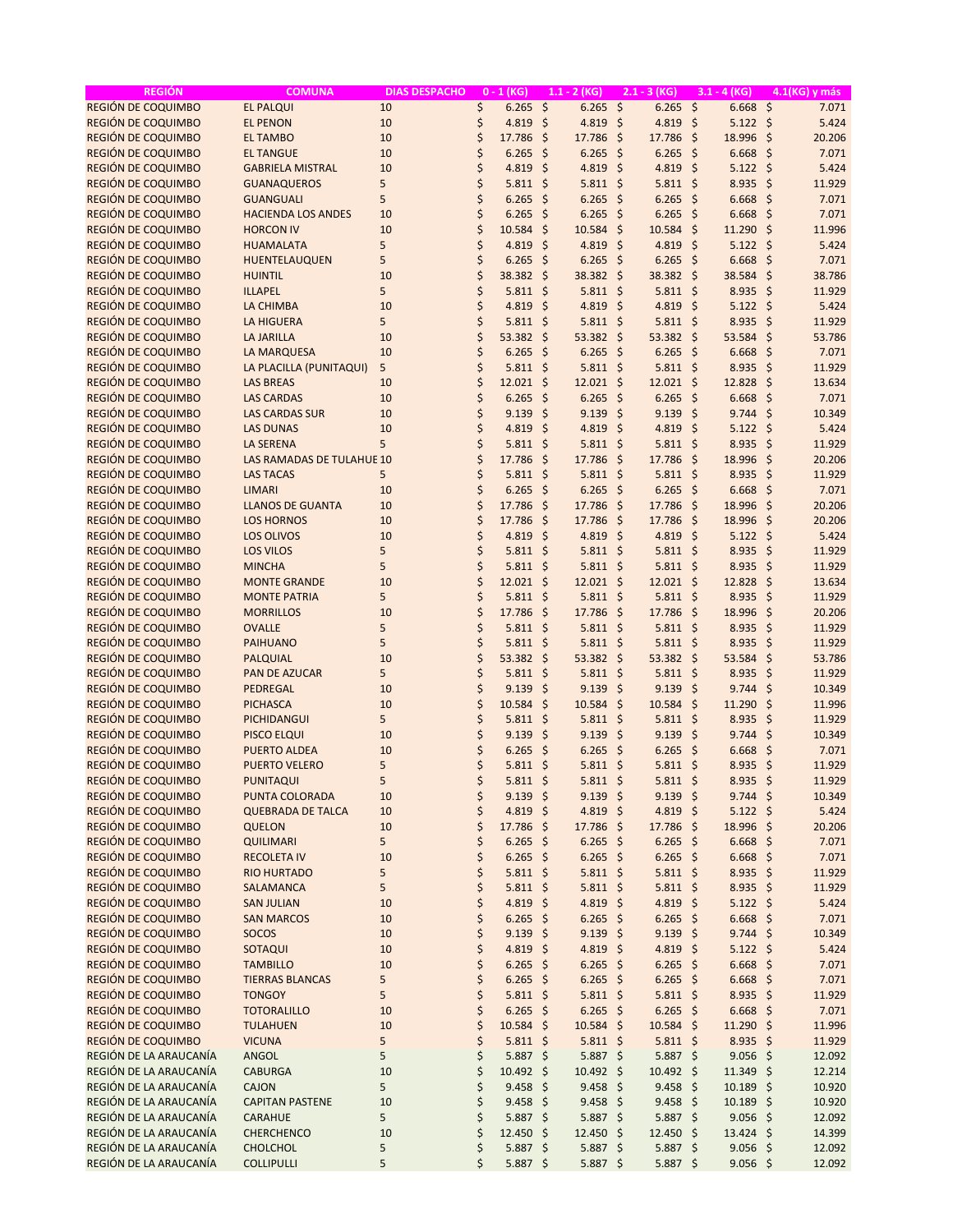| <b>REGIÓN</b>                                | <b>COMUNA</b>                                 | <b>DIAS DESPACHO</b> |          | $0 - 1$ (KG)               |         | $1.1 - 2$ (KG)           |                     | $2.1 - 3$ (KG)           |      | $3.1 - 4$ (KG)         |                     | 4.1(KG) y más  |
|----------------------------------------------|-----------------------------------------------|----------------------|----------|----------------------------|---------|--------------------------|---------------------|--------------------------|------|------------------------|---------------------|----------------|
| REGIÓN DE LA ARAUCANÍA                       | <b>CUNCO</b>                                  | 5                    | \$       | $5.887$ \$                 |         | 5.887                    | $\ddot{\mathsf{S}}$ | $5.887$ \$               |      | $9.056$ \$             |                     | 12.092         |
| REGIÓN DE LA ARAUCANÍA                       | <b>CURACAUTIN</b>                             | 5                    | \$       | 5.887                      | $\zeta$ | 5.887                    | \$                  | $5.887$ \$               |      | $9.056$ \$             |                     | 12.092         |
| REGIÓN DE LA ARAUCANÍA                       | <b>CURARREHUE</b>                             | 5                    | \$       | 5.887                      | \$      | 5.887                    | \$                  | 5.887 \$                 |      | $9.056$ \$             |                     | 12.092         |
| REGIÓN DE LA ARAUCANÍA                       | <b>FREIRE</b>                                 | 5                    | \$       | 5.887                      | \$      | $5.887$ \$               |                     | $5.887$ \$               |      | $9.056$ \$             |                     | 12.092         |
| REGIÓN DE LA ARAUCANÍA                       | <b>GALVARINO</b>                              | 5                    | \$       | 5.887                      | $\zeta$ | 5.887 \$                 |                     | $5.887$ \$               |      | $9.056$ \$             |                     | 12.092         |
| REGIÓN DE LA ARAUCANÍA                       | <b>GORBEA</b>                                 | 5                    | \$       | 5.887                      | \$      | $5.887$ \$               |                     | 5.887 \$                 |      | $9.056$ \$             |                     | 12.092         |
| REGIÓN DE LA ARAUCANÍA                       | <b>ICALMA</b>                                 | 10                   | \$       | 18.416                     | \$      | 18.416                   | -\$                 | 18.416 \$                |      | 19.878 \$              |                     | 21.340         |
| REGIÓN DE LA ARAUCANÍA                       | LABRANZA                                      | 6                    | \$       | 9.458                      | $\zeta$ | 9.458                    | -\$                 | $9.458$ \$               |      | 10.189                 | -\$                 | 10.920         |
| REGIÓN DE LA ARAUCANÍA                       | <b>LAUTARO</b>                                | 5                    | \$       | 5.887                      | \$      | $5.887$ \$               |                     | 5.887 \$                 |      | 9.056                  | $\zeta$             | 12.092         |
| REGIÓN DE LA ARAUCANÍA                       | <b>LONCOCHE</b>                               | 5                    | \$       | 5.887                      | \$      | $5.887$ \$               |                     | $5.887$ \$               |      | 9.056                  | -\$                 | 12.092         |
| REGIÓN DE LA ARAUCANÍA                       | <b>LOS LAURELES</b>                           | 10                   | \$       | 9.458                      | \$      | 9.458                    | -\$                 | 9.458                    | -\$  | 10.189                 | -\$                 | 10.920         |
| REGIÓN DE LA ARAUCANÍA                       | <b>LOS SAUCES</b>                             | 10                   | \$       | 8.618                      | \$      | $8.618$ \$               |                     | $8.618$ \$               |      | 9.265                  | $\ddot{\varsigma}$  | 9.920          |
| REGIÓN DE LA ARAUCANÍA                       | <b>LUMACO</b>                                 | 10                   | \$       | 9.458                      | \$      | 9.458                    | -\$                 | $9.458$ \$               |      | 10.189                 | $\mathsf{S}$        | 10.920         |
| REGIÓN DE LA ARAUCANÍA                       | MALALCAHUELLO                                 | 10                   | \$       | 24.492                     | $\zeta$ | 24.492 \$                |                     | 24.492 \$                |      | 24.735                 | -\$                 | 24.979         |
| REGIÓN DE LA ARAUCANÍA                       | <b>MELIPEUCO</b>                              | 5                    | \$       | 5.887                      | $\zeta$ | $5.887$ \$               |                     | $5.887$ \$               |      | $9.056$ \$             |                     | 12.092         |
| REGIÓN DE LA ARAUCANÍA                       | <b>NUEVA IMPERIAL</b>                         | 5                    | \$       | 5.887                      | $\zeta$ | $5.887$ \$               |                     | $5.887$ \$               |      | 9.056                  | -\$                 | 12.092         |
| REGIÓN DE LA ARAUCANÍA                       | <b>PADRE LAS CASAS</b>                        | 5                    | \$       | 5.887                      | \$      | $5.887$ \$               |                     | 5.887 \$                 |      | 9.056                  | $\ddot{\varsigma}$  | 12.092         |
| REGIÓN DE LA ARAUCANÍA                       | <b>PERQUENCO</b>                              | 5                    | \$       | 5.887                      | \$      | 5.887                    | \$                  | $5.887$ \$               |      | $9.056$ \$             |                     | 12.092         |
| REGIÓN DE LA ARAUCANÍA                       | PILLANLELBUN                                  | 10                   | \$       | 9.458                      | $\zeta$ | $9.458$ \$               |                     | $9.458$ \$               |      | 10.189                 | -\$                 | 10.920         |
| REGIÓN DE LA ARAUCANÍA                       | <b>PITRUFQUEN</b>                             | 5                    | \$       | 5.887                      | \$      | 5.887                    | \$                  | 5.887 \$                 |      | 9.056                  | $\ddot{\varsigma}$  | 12.092         |
| REGIÓN DE LA ARAUCANÍA                       | <b>PUCON</b>                                  | 5                    | \$       | 5.887                      | \$      | $5.887$ \$               |                     | $5.887$ \$               |      | $9.056$ \$             |                     | 12.092         |
| REGIÓN DE LA ARAUCANÍA                       | PUERTO DOMINGUEZ                              | 10                   | \$       | 58.105                     | $\zeta$ | 58.105                   | - \$                | 58.105                   | - \$ | 58.349                 | -\$                 | 58.592         |
| REGIÓN DE LA ARAUCANÍA                       | <b>PUERTO SAAVEDRA</b>                        | 5                    | \$       | 5.887                      | \$      | 5.887 \$                 |                     | 5.887 \$                 |      | $9.056$ \$             |                     | 12.092         |
| REGIÓN DE LA ARAUCANÍA                       | <b>PUREN</b>                                  | 5                    | \$       | 5.887                      | $\zeta$ | $5.887$ \$               |                     | $5.887$ \$               |      | $9.056$ \$             |                     | 12.092         |
| REGIÓN DE LA ARAUCANÍA                       | QUEPE                                         | 6                    | \$       | 6.475                      | \$      | 6.475                    | -\$                 | 6.475                    | -\$  | $6.962 \quad $$        |                     | 7.450          |
| REGIÓN DE LA ARAUCANÍA                       | QUEULE                                        | 10                   | \$       | 15.433                     | \$      | $15.433$ \$              |                     | $15.433$ \$              |      | $16.651$ \$            |                     | 17.870         |
| REGIÓN DE LA ARAUCANÍA                       | <b>RENAICO</b>                                | 5                    | \$       | 5.887                      | \$      | 5.887 \$                 |                     | $5.887$ \$               |      | $9.056$ \$             |                     | 12.092         |
| REGIÓN DE LA ARAUCANÍA                       | RUCA RAQUI (SAAVEDRA)                         | 10                   | \$       | 58.105                     | \$      | 58.105                   | \$                  | 58.105                   | \$   | 58.349                 | $\ddot{\mathsf{s}}$ | 58.592         |
| REGIÓN DE LA ARAUCANÍA                       | <b>TEMUCO</b>                                 | 5                    | \$       | 5.887                      | \$      | $5.887$ \$               |                     | $5.887$ \$               |      | $9.056$ \$             |                     | 12.092         |
| REGIÓN DE LA ARAUCANÍA                       | <b>TEODORO SCHMIDT</b>                        | 5                    | \$       | 5.887                      | $\zeta$ | 5.887                    | -\$                 | $5.887$ \$               |      | 9.056                  | -\$                 | 12.092         |
| REGIÓN DE LA ARAUCANÍA                       | <b>TOLTEN</b>                                 | 5                    | \$       | 5.887                      | \$      | 5.887                    | \$                  | 5.887 \$                 |      | $9.056$ \$             |                     | 12.092         |
| REGIÓN DE LA ARAUCANÍA                       | <b>TRAIGUEN</b>                               | 5                    | \$       | 5.887                      | \$      | $5.887$ \$               |                     | $5.887$ \$               |      | $9.056$ \$             |                     | 12.092         |
| REGIÓN DE LA ARAUCANÍA                       | <b>TROVOLHUE</b>                              | 10                   | \$       | 9.458                      | $\zeta$ | $9.458$ \$               |                     | $9.458$ \$               |      | 10.189                 | -\$                 | 10.920         |
| REGIÓN DE LA ARAUCANÍA                       | <b>VICTORIA</b>                               | 5                    | \$       | 5.887                      | \$      | 5.887                    | -\$                 | 5.887 \$                 |      | 9.056                  | $\zeta$             | 12.092         |
| REGIÓN DE LA ARAUCANÍA                       | <b>VILCUN</b>                                 | 5                    | \$       | 5.887                      | \$      | $5.887$ \$               |                     | $5.887$ \$               |      | $9.056$ \$             |                     | 12.092         |
| REGIÓN DE LA ARAUCANÍA                       | <b>VILLARRICA</b>                             | 5                    | \$       | 5.887                      | \$      | 5.887                    | \$                  | $5.887$ \$               |      | 9.056                  | -\$                 | 12.092         |
| REGIÓN METROPOLITANA                         | <b>ALHUE</b>                                  | 9                    | \$       | 7.710                      | $\zeta$ | $7.710$ \$               |                     | $7.710$ \$               |      | $8.155$ \$             |                     | 8.592          |
| REGIÓN METROPOLITANA                         | <b>ALTO EL CANELO</b>                         | $\overline{7}$       | \$       | 5.307                      | $\zeta$ | $5.307$ \$               |                     | $5.307$ \$               |      | $5.601$ \$             |                     | 5.895          |
| REGIÓN METROPOLITANA                         | <b>ALTO JAHUEL</b>                            | 3                    | \$       | 3.392                      | $\zeta$ | $3.392$ \$               |                     | $3.392$ \$               |      | 4.304 \$               |                     | 5.105          |
| REGIÓN METROPOLITANA                         | <b>BATUCO (RM)</b>                            | $\overline{7}$       | \$       | 5.307                      | $\zeta$ | $5.307$ \$               |                     | $5.307$ \$               |      | $5.601$ \$             |                     | 5.895          |
| REGIÓN METROPOLITANA                         | <b>BOLLENAR</b>                               | 13                   | \$       | 14.929                     | $\zeta$ | 14.929                   | \$                  | 14.929                   | - \$ | 15.811 \$              |                     | 16.693         |
| REGIÓN METROPOLITANA                         | <b>BUIN</b>                                   | 3                    | \$       | $3.392$ \$                 |         | $3.392$ \$               |                     | $3.392$ \$               |      | 4.304 \$               |                     | 5.105          |
| REGIÓN METROPOLITANA                         | <b>CAJON DEL MAIPO</b>                        | $\overline{7}$       | \$       | $5.307$ \$                 |         | $5.307$ \$               |                     | $5.307$ \$               |      | $5.601$ \$             |                     | 5.895          |
| REGIÓN METROPOLITANA                         | <b>CALERA DE TANGO</b>                        | 3                    | \$       | $3.392$ \$                 |         | $3.392$ \$               |                     | $3.392$ \$               |      | 4.304 \$               |                     | 5.105          |
| REGIÓN METROPOLITANA                         | <b>CERRILLOS</b>                              | 3                    | \$       | $3.392 \div$               |         | $3.392 \quad S$          |                     | $3.392 \quad S$          |      | 4.304 \$               |                     | 5.105          |
| REGIÓN METROPOLITANA                         | <b>CERRO NAVIA</b>                            | 3                    | \$       | $3.392$ \$                 |         | $3.392 \div$             |                     | $3.392$ \$               |      | 4.304 \$               |                     | 5.105          |
| REGIÓN METROPOLITANA                         | <b>CHAMPA</b>                                 | 3                    | \$       | $3.392 \div$               |         | 3.392 \$                 |                     | 3.392 \$                 |      | 4.304 \$               |                     | 5.105          |
| REGIÓN METROPOLITANA                         | <b>CHICUREO</b>                               | 3                    | \$       | $3.392 \div$               |         | 3.392 \$                 |                     | 3.392 \$                 |      | 4.304 \$               |                     | 5.105          |
| REGIÓN METROPOLITANA                         | CHOCALAN                                      | 13                   | \$       | 14.929 \$                  |         | $14.929$ \$              |                     | 14.929 \$                |      | $15.811 \; \simeq$     |                     | 16.693         |
| REGIÓN METROPOLITANA                         | <b>CIUDAD DE LOS VALLES</b><br><b>CODIGUA</b> | $\overline{7}$       | \$       | $5.307 \; \S$              |         | 5.307 \$                 |                     | $5.307$ \$               |      | $5.601$ \$             |                     | 5.895          |
| REGIÓN METROPOLITANA<br>REGIÓN METROPOLITANA |                                               | 3<br>3               | \$<br>\$ | $3.392 \div$<br>$3.392$ \$ |         | $3.392$ \$<br>$3.392$ \$ |                     | $3.392$ \$<br>$3.392$ \$ |      | 4.304 \$<br>4.304 \$   |                     | 5.105          |
| REGIÓN METROPOLITANA                         | <b>COLINA</b><br><b>CONCHALÍ</b>              | 6                    | \$       | $2.903$ \$                 |         | $2.903$ \$               |                     | $2.903$ \$               |      | 3.055 \$               |                     | 5.105<br>3.197 |
| REGIÓN METROPOLITANA                         | <b>CULIPRAN</b>                               | 13                   | \$       | 14.929 \$                  |         | 14.929 \$                |                     | 14.929 \$                |      | 15.811 \$              |                     | 16.693         |
|                                              |                                               |                      |          |                            |         |                          |                     |                          |      |                        |                     |                |
| REGIÓN METROPOLITANA<br>REGIÓN METROPOLITANA | <b>CURACAVI</b><br><b>CURACAVÍ</b>            | 3<br>6               | \$<br>\$ | 3.392 \$<br>$2.903$ \$     |         | $3.392$ \$<br>$2.903$ \$ |                     | 3.392 \$<br>$2.903$ \$   |      | 4.304 \$<br>3.055 \$   |                     | 5.105          |
| REGIÓN METROPOLITANA                         |                                               | 3                    | \$       | $3.392$ \$                 |         | 3.392 \$                 |                     |                          |      |                        |                     | 3.197          |
| REGIÓN METROPOLITANA                         | EL BOSQUE<br><b>EL CANELO</b>                 | 13                   | \$       | 5.307 \$                   |         | 5.307 \$                 |                     | $3.392$ \$<br>$5.307$ \$ |      | 4.304 \$<br>$5.601$ \$ |                     | 5.105<br>5.895 |
| REGIÓN METROPOLITANA                         | <b>EL COLORADO</b>                            | $\overline{7}$       | \$       | $5.307 \; \S$              |         | 5.307 \$                 |                     | 5.307 \$                 |      | $5.601$ \$             |                     | 5.895          |
| REGIÓN METROPOLITANA                         | <b>EL INGENIO</b>                             | $\overline{7}$       | \$       | 5.307 \$                   |         | 5.307 \$                 |                     | $5.307$ \$               |      | $5.601$ \$             |                     | 5.895          |
| REGIÓN METROPOLITANA                         | <b>EL MELOCOTON</b>                           | 13                   | \$       | 14.929                     |         | 14.929 \$                |                     | 14.929 \$                |      | $15.811$ \$            |                     | 16.693         |
| REGIÓN METROPOLITANA                         | <b>EL MEMBRILLO</b>                           | 13                   | \$       | 14.929 \$                  | \$      | $14.929$ \$              |                     | $14.929$ \$              |      | $15.811$ \$            |                     | 16.693         |
| REGIÓN METROPOLITANA                         | <b>EL MONTE</b>                               | 3                    | \$       | 3.392 \$                   |         | $3.392$ \$               |                     | $3.392$ \$               |      | 4.304 \$               |                     | 5.105          |
| REGIÓN METROPOLITANA                         | <b>ESTACIÓN CENTRAL</b>                       | 6                    | \$       | $2.903$ \$                 |         | $2.903$ \$               |                     | $2.903$ \$               |      | 3.055 \$               |                     | 3.197          |
| REGIÓN METROPOLITANA                         | <b>FARELLONES</b>                             | $\overline{7}$       | \$       | $5.307 \; \S$              |         | 5.307 \$                 |                     | 5.307 \$                 |      | $5.601$ \$             |                     | 5.895          |
| REGIÓN METROPOLITANA                         | <b>GUAYACAN</b>                               | 13                   | \$       | 14.929 \$                  |         | 14.929 \$                |                     | 14.929 \$                |      | $15.811 \; \simeq$     |                     | 16.693         |
| REGIÓN METROPOLITANA                         | <b>HOSPITAL</b>                               | 3                    | \$       | $3.392 \div$               |         | $3.392$ \$               |                     | $3.392$ \$               |      | 4.304 \$               |                     | 5.105          |
| REGIÓN METROPOLITANA                         | <b>HUECHURABA</b>                             | 3                    | \$       | $3.392$ \$                 |         | $3.392$ \$               |                     | $3.392$ \$               |      | 4.304 \$               |                     | 5.105          |
| REGIÓN METROPOLITANA                         | <b>HUELQUEN</b>                               | $\overline{7}$       | \$       | 5.307 \$                   |         | 5.307 \$                 |                     | $5.307$ \$               |      | $5.601$ \$             |                     | 5.895          |
| REGIÓN METROPOLITANA                         | INDEPENDENCIA                                 | 3                    | \$       | $3.392$ \$                 |         | $3.392$ \$               |                     | $3.392$ \$               |      | 4.304 \$               |                     | 5.105          |
|                                              |                                               |                      |          |                            |         |                          |                     |                          |      |                        |                     |                |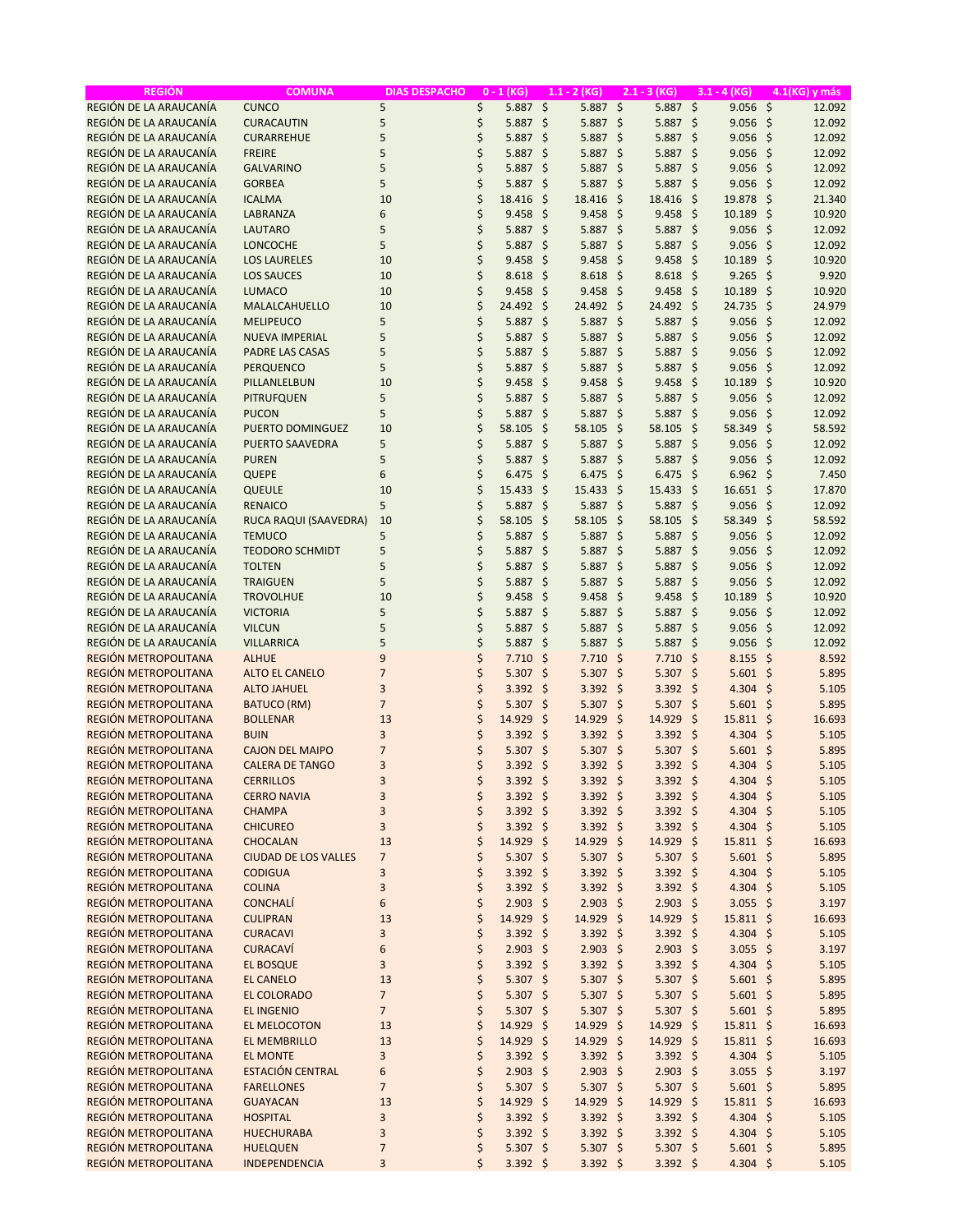| <b>REGIÓN</b>        | <b>COMUNA</b>              | <b>DIAS DESPACHO</b> | $0 - 1$ (KG)            |                     | $1.1 - 2 (KG)$   | $2.1 - 3 (KG)$ |                  | $3.1 - 4 (KG)$       | 4.1(KG) y más |
|----------------------|----------------------------|----------------------|-------------------------|---------------------|------------------|----------------|------------------|----------------------|---------------|
| REGIÓN METROPOLITANA | <b>ISLA DE MAIPO</b>       | $\overline{3}$       | \$<br>$3.392 \div$      |                     | $3.392 \quad $$  |                | $3.392$ \$       | $4.304$ \$           | 5.105         |
| REGIÓN METROPOLITANA | <b>JUNCAL</b>              | 13                   | \$<br>14.929 \$         |                     | 14.929           | -\$            | 14.929 \$        | $15.811 \; \text{S}$ | 16.693        |
| REGIÓN METROPOLITANA | <b>LA CISTERNA</b>         | $\overline{3}$       | \$<br>3.392             | -\$                 | $3.392$ \$       |                | $3.392$ \$       | 4.304 \$             | 5.105         |
| REGIÓN METROPOLITANA | <b>LA FLORIDA</b>          | $\overline{3}$       | \$<br>$3.392$ \$        |                     | $3.392$ \$       |                | $3.392$ \$       | 4.304 \$             | 5.105         |
| REGIÓN METROPOLITANA | <b>LA GRANJA</b>           | 3                    | \$<br>$3.392$ \$        |                     | $3.392$ \$       |                | $3.392$ \$       | 4.304 \$             | 5.105         |
| REGIÓN METROPOLITANA | <b>LAGUNA ACULEO</b>       | $\overline{7}$       | \$<br>$5.307$ \$        |                     | $5.307$ \$       |                | $5.307$ \$       | $5.601$ \$           | 5.895         |
| REGIÓN METROPOLITANA | <b>LAMPA</b>               | 3                    | \$<br>3.392             | $\mathsf{\hat{S}}$  | $3.392$ \$       |                | $3.392$ \$       | 4.304 \$             | 5.105         |
| REGIÓN METROPOLITANA | <b>LA OBRA</b>             | 13                   | \$<br>14.929            | -\$                 | 14.929           | -\$            | 14.929 \$        | $15.811 \; \text{S}$ | 16.693        |
| REGIÓN METROPOLITANA | <b>LA PARVA</b>            | $\overline{7}$       | \$<br>$5.307$ \$        |                     | $5.307$ \$       |                | $5.307$ \$       | $5.601$ \$           | 5.895         |
| REGIÓN METROPOLITANA | <b>LA PINTANA</b>          | 3                    | \$<br>3.392             | -\$                 | $3.392$ \$       |                | $3.392$ \$       | 4.304 \$             | 5.105         |
| REGIÓN METROPOLITANA | <b>LA REINA</b>            | 3                    | \$<br>$3.392$ \$        |                     | $3.392$ \$       |                | $3.392$ \$       | 4.304 \$             | 5.105         |
| REGIÓN METROPOLITANA | <b>LAS CONDES</b>          | 3                    | \$<br>$3.392$ \$        |                     | $3.392$ \$       |                | $3.392$ \$       | 4.304 \$             | 5.105         |
| REGIÓN METROPOLITANA | <b>LAS VERTIENTES</b>      | $\overline{7}$       | \$<br>$5.307$ \$        |                     | $5.307$ \$       |                | $5.307$ \$       | $5.601$ \$           | 5.895         |
| REGIÓN METROPOLITANA | <b>LINDEROS</b>            | 3                    | \$<br>3.392             | \$                  | $3.392$ \$       |                | $3.392$ \$       | 4.304 \$             | 5.105         |
| REGIÓN METROPOLITANA | <b>LO BARNECHEA</b>        | 3                    | \$<br>$3.392$ \$        |                     | $3.392$ \$       |                | $3.392$ \$       | 4.304 \$             | 5.105         |
| REGIÓN METROPOLITANA | <b>LO CHACON</b>           | 13                   | \$<br>14.929            | \$                  | 14.929 \$        |                | 14.929 \$        | $15.811 \; \text{S}$ | 16.693        |
| REGIÓN METROPOLITANA | LO ESPEJO                  | $\overline{3}$       | \$<br>3.392             | -\$                 | $3.392$ \$       |                | $3.392$ \$       | $4.304$ \$           | 5.105         |
| REGIÓN METROPOLITANA | <b>LOMAS DE LO AGUIRRE</b> | $\overline{7}$       | \$<br>$5.307$ \$        |                     | $5.307$ \$       |                | $5.307$ \$       | $5.601$ \$           | 5.895         |
| REGIÓN METROPOLITANA | <b>LONQUEN</b>             | $\overline{7}$       | \$<br>5.307             | \$                  | $5.307$ \$       |                | $5.307$ \$       | $5.601$ \$           | 5.895         |
| REGIÓN METROPOLITANA | <b>LO PRADO</b>            | $\overline{3}$       | \$<br>3.392             | \$                  | $3.392$ \$       |                | $3.392$ \$       | 4.304 \$             | 5.105         |
| REGIÓN METROPOLITANA | <b>LOS MAITENES</b>        | 13                   | \$<br>14.929            | -\$                 | 14.929 \$        |                | 14.929 \$        | $15.811$ \$          | 16.693        |
| REGIÓN METROPOLITANA | <b>LO VALDES</b>           | $\overline{7}$       | \$<br>$5.307$ \$        |                     | $5.307$ \$       |                | $5.307$ \$       | $5.601$ \$           | 5.895         |
| REGIÓN METROPOLITANA | MACÚL                      | 6                    | \$<br>2.903             | -\$                 | $2.903$ \$       |                | $2.903$ \$       | $3.055$ \$           | 3.197         |
| REGIÓN METROPOLITANA | <b>MAIPO</b>               | $\overline{7}$       | \$<br>5.307             | -\$                 | $5.307$ \$       |                | $5.307$ \$       | $5.601$ \$           | 5.895         |
| REGIÓN METROPOLITANA | MAIPÚ                      | 6                    | \$<br>2.903             | $\zeta$             | $2.903$ \$       |                | $2.903$ \$       | $3.055$ \$           | 3.197         |
|                      |                            |                      |                         |                     |                  |                |                  |                      |               |
| REGIÓN METROPOLITANA | <b>MALLOCO</b>             | 3<br>3               | \$<br>$3.392$ \$        |                     | $3.392$ \$       |                | $3.392$ \$       | 4.304 \$             | 5.105         |
| REGIÓN METROPOLITANA | <b>MARIA PINTO</b>         | 3                    | \$<br>3.392<br>\$       | -\$                 | $3.392$ \$       |                | $3.392$ \$       | 4.304 \$             | 5.105         |
| REGIÓN METROPOLITANA | <b>MELIPILLA</b>           |                      | 3.392                   | -\$                 | $3.392$ \$       |                | $3.392$ \$       | 4.304                | - \$<br>5.105 |
| REGIÓN METROPOLITANA | <b>MONTENEGRO</b>          | 13                   | \$<br>14.929            | -\$                 | 14.929 \$        |                | 14.929 \$        | $15.811$ \$          | 16.693        |
| REGIÓN METROPOLITANA | <b>NOS</b>                 | 3                    | \$<br>3.392             | -\$                 | $3.392$ \$       |                | $3.392$ \$       | 4.304 \$             | 5.105         |
| REGIÓN METROPOLITANA | <b>NOVICIADO</b>           | 3                    | \$<br>3.392             | $\zeta$             | $3.392$ \$       |                | $3.392$ \$       | 4.304 \$             | 5.105         |
| REGIÓN METROPOLITANA | <b>ÑUÑOA</b>               | 6                    | \$<br>2.903             | -\$                 | $2.903$ \$       |                | $2.903$ \$       | $3.055$ \$           | 3.197         |
| REGIÓN METROPOLITANA | <b>PADRE HURTADO</b>       | 3                    | \$<br>$3.392$ \$        |                     | $3.392$ \$       |                | $3.392$ \$       | 4.304 \$             | 5.105         |
| REGIÓN METROPOLITANA | <b>PAINE</b>               | 3                    | \$<br>3.392             | $\ddot{\mathsf{s}}$ | $3.392$ \$       |                | $3.392$ \$       | 4.304                | - \$<br>5.105 |
| REGIÓN METROPOLITANA | PEDRO AGUIRRE CERDA        | $\overline{3}$       | \$<br>3.392             | -\$                 | $3.392$ \$       |                | $3.392$ \$       | 4.304 \$             | 5.105         |
| REGIÓN METROPOLITANA | <b>PENAFLOR</b>            | $\overline{3}$       | \$<br>3.392             | -\$                 | $3.392$ \$       |                | $3.392$ \$       | 4.304 \$             | 5.105         |
| REGIÓN METROPOLITANA | PEÑALOLÉN                  | 6                    | \$<br>2.903             | -\$                 | $2.903$ \$       |                | $2.903$ \$       | $3.055$ \$           | 3.197         |
| REGIÓN METROPOLITANA | <b>PIRQUE</b>              | 3                    | \$<br>3.392             | \$                  | $3.392$ \$       |                | $3.392$ \$       | 4.304 \$             | 5.105         |
| REGIÓN METROPOLITANA | <b>POLPAICO</b>            | 13                   | \$<br>14.929            | $\zeta$             | 14.929           | -\$<br>14.929  | -\$              | $15.811 \; \text{S}$ | 16.693        |
| REGIÓN METROPOLITANA | <b>POMAIRE</b>             | 13                   | \$<br>14.929            | -\$                 | 14.929 \$        |                | 14.929 \$        | 15.811 \$            | 16.693        |
| REGIÓN METROPOLITANA | <b>PROVIDENCIA</b>         | 3                    | \$<br>3.392             | -\$                 | $3.392$ \$       |                | $3.392$ \$       | 4.304 \$             | 5.105         |
| REGIÓN METROPOLITANA | <b>PUDAHUEL</b>            | 3                    | \$<br>3.392             | -\$                 | $3.392$ \$       |                | $3.392$ \$       | $4.304$ \$           | 5.105         |
| REGIÓN METROPOLITANA | <b>PUENTE ALTO</b>         | 3                    | \$<br>$3.392$ \$        |                     | $3.392$ \$       |                | $3.392$ \$       | 4.304 \$             | 5.105         |
| REGIÓN METROPOLITANA | <b>QUILICURA</b>           | 3                    | \$<br>$3.392$ \$        |                     | $3.392$ \$       |                | $3.392$ \$       | $4.304$ \$           | 5.105         |
| REGIÓN METROPOLITANA | <b>QUINTA NORMAL</b>       | 3                    | \$<br>$3.392$ \$        |                     | $3.392 \div$     |                | $3.392 \div$     | 4.304 \$             | 5.105         |
| REGIÓN METROPOLITANA | <b>RECOLETA</b>            | 3                    | \$<br>3.392 \$          |                     | $3.392$ \$       |                | 3.392 \$         | $4.304$ \$           | 5.105         |
| REGIÓN METROPOLITANA | <b>RENCA</b>               | 3                    | \$<br>$3.392 \div$      |                     | $3.392$ \$       |                | $3.392$ \$       | 4.304 \$             | 5.105         |
| REGIÓN METROPOLITANA | <b>RUNGUE</b>              | $\overline{7}$       | \$<br>$5.307 \pm$       |                     | $5.307$ \$       |                | 5.307 \$         | $5.601$ \$           | 5.895         |
| REGIÓN METROPOLITANA | <b>SAN ALFONSO</b>         | $\overline{7}$       | \$<br>5.307 \$          |                     | $5.307$ \$       |                | 5.307 \$         | $5.601$ \$           | 5.895         |
| REGIÓN METROPOLITANA | <b>SAN BERNARDO</b>        | 3                    | \$<br>$3.392$ \$        |                     | $3.392$ \$       |                | $3.392$ \$       | 4.304 \$             | 5.105         |
| REGIÓN METROPOLITANA | <b>SAN GABRIEL</b>         | $\overline{7}$       | \$<br>$5.307$ \$        |                     | $5.307$ \$       |                | 5.307 \$         | $5.601$ \$           | 5.895         |
| REGIÓN METROPOLITANA | <b>SAN JOAQUÍN</b>         | 6                    | \$<br>$2.903$ \$        |                     | $2.903$ \$       |                | $2.903$ \$       | $3.055$ \$           | 3.197         |
| REGIÓN METROPOLITANA | <b>SAN JOSE DE MAIPO</b>   | 3                    | \$<br>$3.392$ \$        |                     | $3.392$ \$       |                | $3.392$ \$       | 4.304 \$             | 5.105         |
| REGIÓN METROPOLITANA | <b>SAN MANUEL</b>          | 13                   | \$<br>14.929 \$         |                     | 14.929 \$        |                | 14.929 \$        | $15.811$ \$          | 16.693        |
| REGIÓN METROPOLITANA | <b>SAN MIGUEL</b>          | 3                    | \$<br>$3.392 \div$      |                     | $3.392$ \$       |                | $3.392$ \$       | 4.304 \$             | 5.105         |
| REGIÓN METROPOLITANA | SAN PEDRO DE MELIPILLA     | $\overline{7}$       | \$<br>$5.307$ \$        |                     | 5.307 \$         |                | 5.307 \$         | $5.601$ \$           | 5.895         |
| REGIÓN METROPOLITANA | <b>SAN RAMÓN</b>           | 6                    | \$<br>$2.903$ \$        |                     | $2.903$ \$       |                | $2.903$ \$       | $3.055$ \$           | 3.197         |
| REGIÓN METROPOLITANA | SANTA ROSA DE CHENA        | $\overline{7}$       | \$<br>$5.307$ \$        |                     | $5.307$ \$       |                | 5.307 \$         | $5.601$ \$           | 5.895         |
| REGIÓN METROPOLITANA | <b>SANTIAGO</b>            | 3                    | \$<br>$3.392$ \$        |                     | $3.392$ \$       |                | $3.392$ \$       | 4.304 \$             | 5.105         |
| REGIÓN METROPOLITANA | <b>TALAGANTE</b>           | 3                    | \$<br>$3.392$ \$        |                     | $3.392$ \$       |                | $3.392$ \$       | 4.304 \$             | 5.105         |
| REGIÓN METROPOLITANA | <b>TILTIL</b>              | 3                    | \$<br>$3.392 \div$      |                     | $3.392$ \$       |                | $3.392$ \$       | 4.304 \$             | 5.105         |
| REGIÓN METROPOLITANA |                            | 9                    | \$<br>5.307 \$          |                     | $5.307$ \$       |                | 5.307 \$         | $5.601$ \$           |               |
| REGIÓN METROPOLITANA | <b>VALDIVIA DE PAINE</b>   | $\overline{7}$       | \$<br>$5.307$ \$        |                     | $5.307$ \$       |                | 5.307 \$         | $5.601$ \$           | 5.895         |
| REGIÓN METROPOLITANA | <b>VALLE NEVADO</b>        |                      |                         |                     |                  |                |                  |                      | 5.895         |
|                      | <b>VILLA ALHUE</b>         | 13                   | \$<br>14.929            | -\$                 | 14.929 \$        |                | 14.929 \$        | $15.811$ \$          | 16.693        |
| REGIÓN METROPOLITANA | <b>VITACURA</b>            | 3                    | \$<br>$3.392$ \$        |                     | $3.392$ \$       |                | $3.392$ \$       | 4.304 \$             | 5.105         |
| REGIÓN DE VALPARAISO | <b>ALGARROBO</b>           | 5                    | \$<br>$5.842 \div$      |                     | $5.842 \; \zeta$ |                | $5.842 \text{ }$ | $8.901$ \$           | 12.001        |
| REGIÓN DE VALPARAISO | <b>ALICAHUE</b>            | 8                    | \$<br>$7.836$ \$        |                     | 7.836 \$         |                | 7.836 \$         | $8.282 \; \zeta$     | 8.735         |
| REGIÓN DE VALPARAISO | <b>ARTIFICIO</b>           | $\overline{7}$       | \$<br>$5.391$ \$        |                     | 5.391 \$         |                | 5.391 \$         | 5.693 \$             | 5.987         |
| REGIÓN DE VALPARAISO | <b>BELLOTO</b>             | 7                    | \$<br>$2.945$ \$        |                     | $2.945$ \$       |                | $2.945$ \$       | 3.097 \$             | 3.248         |
| REGIÓN DE VALPARAISO | CABILDO                    | 5                    | \$<br>$5.842 \; \simeq$ |                     | $5.842 \text{ }$ |                | $5.842 \div$     | $8.901 \; \S$        | 12.001        |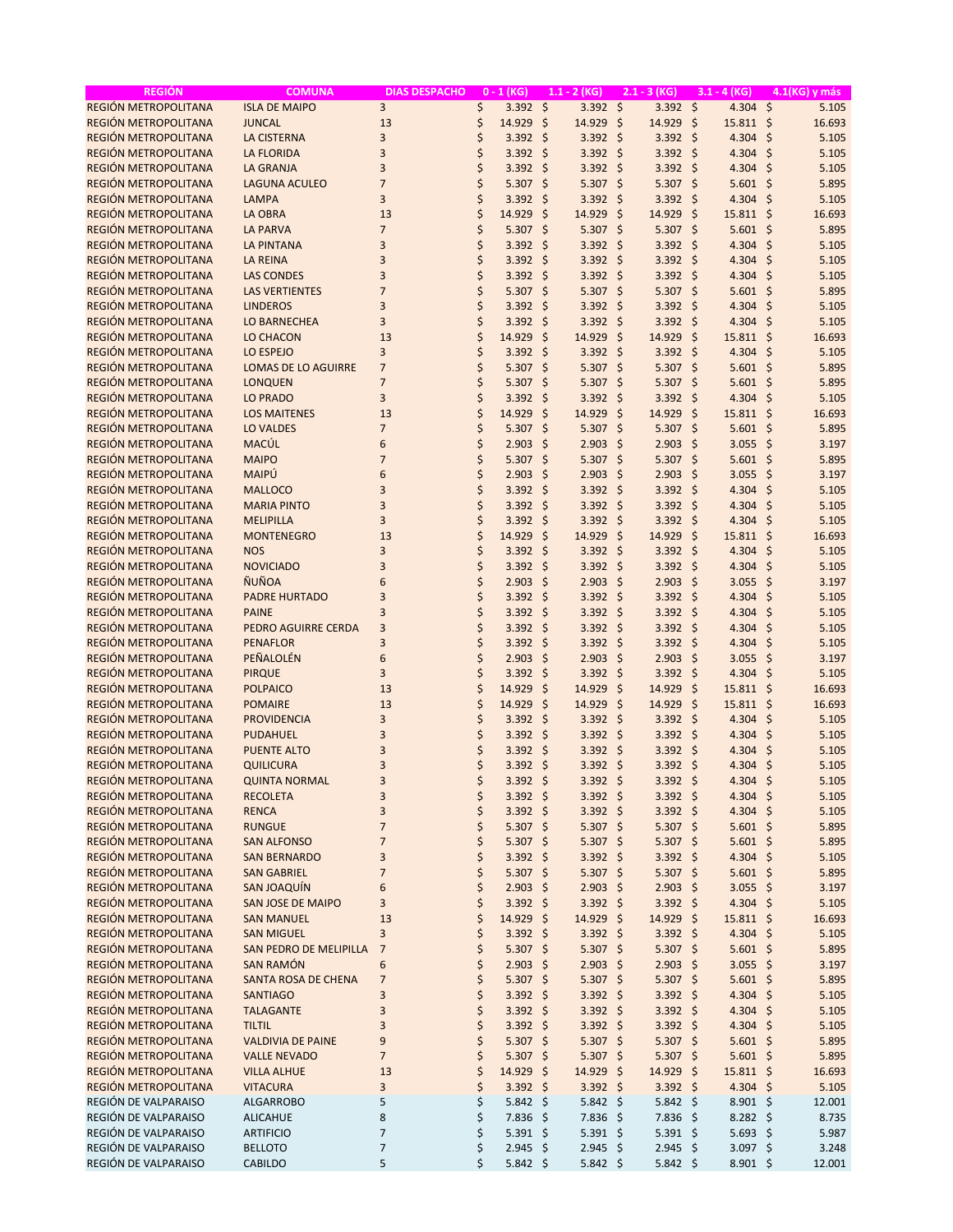| <b>REGIÓN</b>                          | <b>COMUNA</b>              | <b>DIAS DESPACHO</b> | $0 - 1$ (KG)            |         | $1.1 - 2$ (KG)   |     | $2.1 - 3 (KG)$   |      | $3.1 - 4 (KG)$       |         | 4.1(KG) y más |
|----------------------------------------|----------------------------|----------------------|-------------------------|---------|------------------|-----|------------------|------|----------------------|---------|---------------|
| REGIÓN DE VALPARAISO                   | <b>CACHAGUA</b>            | 9                    | \$<br>$5.391$ \$        |         | $5.391$ \$       |     | $5.391$ \$       |      | $5.693$ \$           |         | 5.987         |
| REGIÓN DE VALPARAISO                   | <b>CALLE LARGA</b>         | 5                    | \$<br>5.842             | -\$     | $5.842 \text{ }$ |     | $5.842 \div$     |      | $8.901$ \$           |         | 12.001        |
| REGIÓN DE VALPARAISO                   | CARTAGENA                  | 5                    | \$<br>5.842             | -\$     | $5.842 \div$     |     | $5.842 \div$     |      | $8.901$ \$           |         | 12.001        |
| REGIÓN DE VALPARAISO                   | CASABLANCA                 | 5                    | \$<br>5.842             | -\$     | $5.842 \div$     |     | $5.842 \div$     |      | $8.901$ \$           |         | 12.001        |
| REGIÓN DE VALPARAISO                   | <b>CATAPILCO</b>           | 9                    | \$<br>5.391             | \$      | $5.391$ \$       |     | $5.391$ \$       |      | $5.693$ \$           |         | 5.987         |
| REGIÓN DE VALPARAISO                   | CATEMU                     | 5                    | \$<br>5.842             | $\zeta$ | 5.842            | \$  | $5.842 \text{ }$ |      | $8.901$ \$           |         | 12.001        |
|                                        |                            |                      |                         |         |                  |     |                  |      |                      |         |               |
| REGIÓN DE VALPARAISO                   | CONCON                     | 5                    | \$<br>5.842             | \$      | $5.842 \quad $$  |     | $5.842 \div$     |      | $8.901$ \$           |         | 12.001        |
| REGIÓN DE VALPARAISO                   | <b>CURAUMA</b>             | $\overline{7}$       | \$<br>2.945             | \$      | 2.945            | \$  | 2.945            | - \$ | 3.097 \$             |         | 3.248         |
| REGIÓN DE VALPARAISO                   | <b>CURIMON</b>             | 13                   | \$<br>5.391             | $\zeta$ | $5.391$ \$       |     | $5.391$ \$       |      | 5.693                | $\zeta$ | 5.987         |
| REGIÓN DE VALPARAISO                   | <b>EL MELON</b>            | $\overline{7}$       | \$<br>5.391             | -\$     | $5.391$ \$       |     | $5.391$ \$       |      | 5.693                | \$      | 5.987         |
| REGIÓN DE VALPARAISO                   | <b>EL QUISCO</b>           | 5                    | \$<br>5.842             | -\$     | $5.842 \div$     |     | $5.842 \text{ }$ |      | $8.901$ \$           |         | 12.001        |
| REGIÓN DE VALPARAISO                   | <b>EL SAUCE</b>            | 13                   | \$<br>5.391             | \$      | $5.391$ \$       |     | $5.391$ \$       |      | 5.693                | \$      | 5.987         |
| REGIÓN DE VALPARAISO                   | <b>EL TABO</b>             | 5                    | \$<br>5.842             | \$      | $5.842 \quad $$  |     | $5.842 \div$     |      | 8.901                | \$      | 12.001        |
| REGIÓN DE VALPARAISO                   | <b>GUARDIA VIEJA</b>       | 13                   | \$<br>10.282            | -\$     | $10.282 \div$    |     | 10.282 \$        |      | 10.878               | \$      | 11.475        |
| REGIÓN DE VALPARAISO                   | <b>HIJUELAS</b>            | 5                    | \$<br>5.842             | -\$     | $5.842 \; \zeta$ |     | $5.842 \text{ }$ |      | $8.901$ \$           |         | 12.001        |
| REGIÓN DE VALPARAISO                   | <b>HORCON</b>              | 8                    | \$<br>5.391             | \$      | $5.391$ \$       |     | $5.391$ \$       |      | 5.693                | Ŝ.      | 5.987         |
| REGIÓN DE VALPARAISO                   | <b>ISLA JUAN FERNANDEZ</b> | 9                    | \$<br>14.929            | $\zeta$ | 14.929           | -\$ | 14.929           | - \$ | $15.811 \; \text{S}$ |         | 16.693        |
| REGIÓN DE VALPARAISO                   |                            | 9                    |                         |         |                  |     | $5.391$ \$       |      |                      |         | 5.987         |
|                                        | <b>ISLA NEGRA</b>          |                      | \$<br>5.391             | -\$     | $5.391$ \$       |     |                  |      | $5.693$ \$           |         |               |
| REGIÓN DE VALPARAISO                   | LA CALERA                  | 5                    | \$<br>5.842             | \$      | $5.842 \div$     |     | $5.842 \div$     |      | $8.901$ \$           |         | 12.001        |
| REGIÓN DE VALPARAISO                   | <b>LA CRUZ</b>             | 5                    | \$<br>5.842             | \$      | $5.842 \div$     |     | $5.842 \text{ }$ |      | $8.901$ \$           |         | 12.001        |
| REGIÓN DE VALPARAISO                   | <b>LAGUNA VERDE</b>        | 13                   | \$<br>2.945             | \$      | $2.945$ \$       |     | 2.945            | - \$ | 3.097 \$             |         | 3.248         |
| REGIÓN DE VALPARAISO                   | <b>LAGUNILLAS</b>          | 13                   | \$<br>5.391             | -\$     | $5.391$ \$       |     | $5.391$ \$       |      | 5.693                | - \$    | 5.987         |
| REGIÓN DE VALPARAISO                   | <b>LA LIGUA</b>            | 5                    | \$<br>5.842             | \$      | 5.842            | \$  | $5.842 \quad $$  |      | 8.901                | $\zeta$ | 12.001        |
| REGIÓN DE VALPARAISO                   | <b>LAS CRUCES</b>          | 5                    | \$<br>5.842             | \$      | 5.842            | \$  | $5.842 \div$     |      | 8.901                | \$      | 12.001        |
| REGIÓN DE VALPARAISO                   | <b>LAS DICHAS</b>          | 13                   | \$<br>5.391             | \$      | $5.391$ \$       |     | $5.391$ \$       |      | 5.693                | \$      | 5.987         |
| REGIÓN DE VALPARAISO                   | <b>LAS VENTANAS</b>        | $\overline{7}$       | \$<br>2.945             | S.      | $2.945$ \$       |     | 2.945            | - \$ | 3.097 \$             |         | 3.248         |
| REGIÓN DE VALPARAISO                   | LEYDA                      | 13                   | \$<br>5.391             | \$      | $5.391$ \$       |     | $5.391$ \$       |      | 5.693                | \$      | 5.987         |
| REGIÓN DE VALPARAISO                   | LIMACHE                    | 5                    | \$<br>5.842             | \$      |                  |     | $5.842 \; \zeta$ |      |                      |         | 12.001        |
|                                        |                            |                      |                         |         | $5.842 \div$     |     |                  |      | 8.901                | \$      |               |
| REGIÓN DE VALPARAISO                   | LLAILLAY                   | 8                    | \$<br>5.391             | -\$     | $5.391$ \$       |     | $5.391$ \$       |      | $5.693$ \$           |         | 5.987         |
| REGIÓN DE VALPARAISO                   | <b>LLOLLEO</b>             | $\overline{7}$       | \$<br>2.945             | \$      | 2.945            | \$  | 2.945            | - \$ | 3.097                | \$      | 3.248         |
| REGIÓN DE VALPARAISO                   | <b>LOS ANDES</b>           | 5                    | \$<br>5.842             | $\zeta$ | 5.842            | \$  | 5.842            | - \$ | 8.901                | $\zeta$ | 12.001        |
| REGIÓN DE VALPARAISO                   | <b>LOS MOLLES</b>          | 9                    | \$<br>5.391             | \$      | $5.391$ \$       |     | $5.391$ \$       |      | 5.693                | \$      | 5.987         |
| REGIÓN DE VALPARAISO                   | <b>MAITENCILLO</b>         | 9                    | \$<br>5.391             | -\$     | $5.391$ \$       |     | $5.391$ \$       |      | 5.693                | -\$     | 5.987         |
| REGIÓN DE VALPARAISO                   | <b>MANDINGA</b>            | 13                   | \$<br>14.929            | $\zeta$ | 14.929           | -\$ | 14.929           | - \$ | 15.811               | $\zeta$ | 16.693        |
| REGIÓN DE VALPARAISO                   | <b>MARBELLA</b>            | 9                    | \$<br>5.391             | -\$     | $5.391$ \$       |     | $5.391$ \$       |      | 5.693                | Ŝ.      | 5.987         |
| REGIÓN DE VALPARAISO                   | <b>MATANZAS</b>            | 13                   | \$<br>10.282            | -\$     | $10.282 \div$    |     | $10.282 \div$    |      | 10.878               | \$      | 11.475        |
| REGIÓN DE VALPARAISO                   | <b>NOGALES</b>             | 5                    | \$<br>5.842             | -\$     | $5.842 \div$     |     | $5.842 \text{ }$ |      | $8.901$ \$           |         | 12.001        |
| REGIÓN DE VALPARAISO                   | <b>OLMUE</b>               | 5                    | \$<br>5.842             | \$      | $5.842 \div$     |     | $5.842 \div$     |      | $8.901$ \$           |         | 12.001        |
| REGIÓN DE VALPARAISO                   |                            | 5                    | \$                      | $\zeta$ | $5.842 \quad $$  |     | $5.842 \quad $$  |      |                      |         | 12.001        |
|                                        | PANQUEHUE                  |                      | 5.842                   |         |                  |     |                  |      | $8.901$ \$           |         |               |
| REGIÓN DE VALPARAISO                   | <b>PAPUDO</b>              | 9                    | \$<br>5.391             | \$      | $5.391$ \$       |     | $5.391$ \$       |      | $5.693$ \$           |         | 5.987         |
| REGIÓN DE VALPARAISO                   | PENABLANCA                 | $\overline{7}$       | \$<br>5.391             | \$      | $5.391$ \$       |     | $5.391$ \$       |      | 5.693                | \$      | 5.987         |
| REGIÓN DE VALPARAISO                   | <b>PETORCA</b>             | 5                    | \$<br>5.842             | -\$     | $5.842 \quad $$  |     | $5.842 \div$     |      | 8.901                | \$      | 12.001        |
| REGIÓN DE VALPARAISO                   | <b>PICHICUY</b>            | 13                   | \$<br>15.172            | -\$     | $15.172 \div$    |     | 15.172 \$        |      | 16.071 \$            |         | 16.971        |
| REGIÓN DE VALPARAISO                   | PLACILLA (VINA DEL MAR)    | 7                    | \$<br>2.945             | -\$     | $2.945$ \$       |     | 2.945            | - \$ | $3.097$ \$           |         | 3.248         |
| REGIÓN DE VALPARAISO                   | PLAYA ANCHA                | $\overline{7}$       | \$<br>$2.945$ \$        |         | $2.945$ \$       |     | $2.945$ \$       |      | 3.097 \$             |         | 3.248         |
| REGIÓN DE VALPARAISO                   | <b>PORTILLO</b>            | 12                   | \$<br>$10.282 \div$     |         | 10.282 \$        |     | 10.282 \$        |      | 10.878 \$            |         | 11.475        |
| REGIÓN DE VALPARAISO                   | <b>PUCHUNCAVI</b>          | 5                    | \$<br>$5.842 \div$      |         | $5.842 \; \zeta$ |     | $5.842 \; \zeta$ |      | $8.901$ \$           |         | 12.001        |
| REGIÓN DE VALPARAISO                   | PUNTA DE TRALCA            | 9                    | \$<br>5.391 \$          |         | 5.391 \$         |     | $5.391$ \$       |      | $5.693$ \$           |         | 5.987         |
| REGIÓN DE VALPARAISO                   | <b>PUTAENDO</b>            | 5                    | \$<br>$5.842 \; \zeta$  |         | $5.842 \; \zeta$ |     | $5.842 \div$     |      | $8.901$ \$           |         | 12.001        |
|                                        |                            | 5                    |                         |         |                  |     |                  |      |                      |         |               |
| REGIÓN DE VALPARAISO                   | QUILLOTA                   |                      | \$<br>$5.842 \div$      |         | $5.842 \div$     |     | $5.842 \div$     |      | $8.901$ \$           |         | 12.001        |
| REGIÓN DE VALPARAISO                   | <b>QUILPUE</b>             | 5                    | \$<br>$5.842 \div$      |         | $5.842 \div$     |     | $5.842 \div$     |      | $8.901$ \$           |         | 12.001        |
| REGIÓN DE VALPARAISO                   | <b>QUINTAY</b>             | 13                   | \$<br>7.836 \$          |         | 7.836 \$         |     | 7.836 \$         |      | $8.282$ \$           |         | 8.735         |
| REGIÓN DE VALPARAISO                   | QUINTERO                   | 5                    | \$<br>$5.842 \div$      |         | $5.842 \div$     |     | $5.842 \div$     |      | $8.901$ \$           |         | 12.001        |
| REGIÓN DE VALPARAISO                   | <b>RENACA</b>              | 5                    | \$<br>$5.842 \div$      |         | $5.842 \div$     |     | $5.842 \div$     |      | $8.901$ \$           |         | 12.001        |
| REGIÓN DE VALPARAISO                   | RINCONADA                  | 5                    | \$<br>$5.842 \div$      |         | $5.842 \div$     |     | $5.842 \div$     |      | $8.901$ \$           |         | 12.001        |
| REGIÓN DE VALPARAISO                   | RINCONADA DE GUZMAN        | 9                    | \$<br>$10.282 \div$     |         | $10.282 \div$    |     | $10.282$ \$      |      | 10.878 \$            |         | 11.475        |
| REGIÓN DE VALPARAISO                   | RINCONADA DE SILVA         | 9                    | \$<br>10.282            | -\$     | 10.282 \$        |     | $10.282$ \$      |      | 10.878 \$            |         | 11.475        |
| REGIÓN DE VALPARAISO                   | ROCAS DE SANTO DOMING(7    |                      | \$<br>5.391 \$          |         | 5.391 \$         |     | 5.391 \$         |      | 5.693 \$             |         | 5.987         |
| REGIÓN DE VALPARAISO                   | SALADILLO                  | 13                   | \$<br>$10.282 \div$     |         | $10.282$ \$      |     | 10.282 \$        |      | 10.878 \$            |         | 11.475        |
| REGIÓN DE VALPARAISO                   |                            |                      | \$                      |         |                  |     |                  |      |                      |         |               |
|                                        | <b>SAN ANTONIO</b>         | 5                    | $5.842 \div$            |         | $5.842 \text{ }$ |     | $5.842 \div$     |      | $8.901$ \$           |         | 12.001        |
| REGIÓN DE VALPARAISO                   | <b>SAN ESTEBAN</b>         | 5                    | \$<br>$5.842 \div$      |         | $5.842 \div$     |     | $5.842 \div$     |      | $8.901$ \$           |         | 12.001        |
| REGIÓN DE VALPARAISO                   | <b>SAN FELIPE</b>          | 5                    | \$<br>$5.842 \div$      |         | $5.842 \div$     |     | $5.842 \div$     |      | $8.901$ \$           |         | 12.001        |
| REGIÓN DE VALPARAISO                   | <b>SAN SEBASTIAN</b>       | 9                    | \$<br>5.391 \$          |         | 5.391 \$         |     | 5.391 \$         |      | 5.693 \$             |         | 5.987         |
| REGIÓN DE VALPARAISO                   | <b>SANTA MARIA</b>         | 5                    | \$<br>$5.842 \; \simeq$ |         | $5.842 \div$     |     | $5.842 \div$     |      | $8.901$ \$           |         | 12.001        |
| REGIÓN DE VALPARAISO                   | VALPARAISO                 | 5                    | \$<br>$5.842 \div$      |         | $5.842 \div$     |     | $5.842 \div$     |      | $8.901$ \$           |         | 12.001        |
| REGIÓN DE VALPARAISO                   | <b>VILLA ALEMANA</b>       | 5                    | \$<br>$5.842 \div$      |         | $5.842 \div$     |     | $5.842 \div$     |      | $8.901$ \$           |         | 12.001        |
| REGIÓN DE VALPARAISO                   | <b>VINA DEL MAR</b>        | 5                    | \$<br>$5.842 \div$      |         | $5.842 \div$     |     | $5.842 \div$     |      | $8.901$ \$           |         | 12.001        |
| REGIÓN DE VALPARAISO                   | ZAPALLAR                   | 5                    | \$<br>$5.842 \div$      |         | $5.842 \div$     |     | $5.842 \div$     |      | $8.901$ \$           |         | 12.001        |
| REGIÓN DEL LIBERTADOR GENEI AGUA BUENA |                            | 13                   | \$<br>$5.391$ \$        |         | $5.391$ \$       |     | 5.391 \$         |      | $5.693$ \$           |         | 5.987         |
| REGIÓN DEL LIBERTADOR GENEI BUCALEMU   |                            | 13                   | \$<br>$5.391$ \$        |         | 5.391 \$         |     | $5.391$ \$       |      | $5.693$ \$           |         | 5.987         |
|                                        |                            |                      |                         |         |                  |     |                  |      |                      |         |               |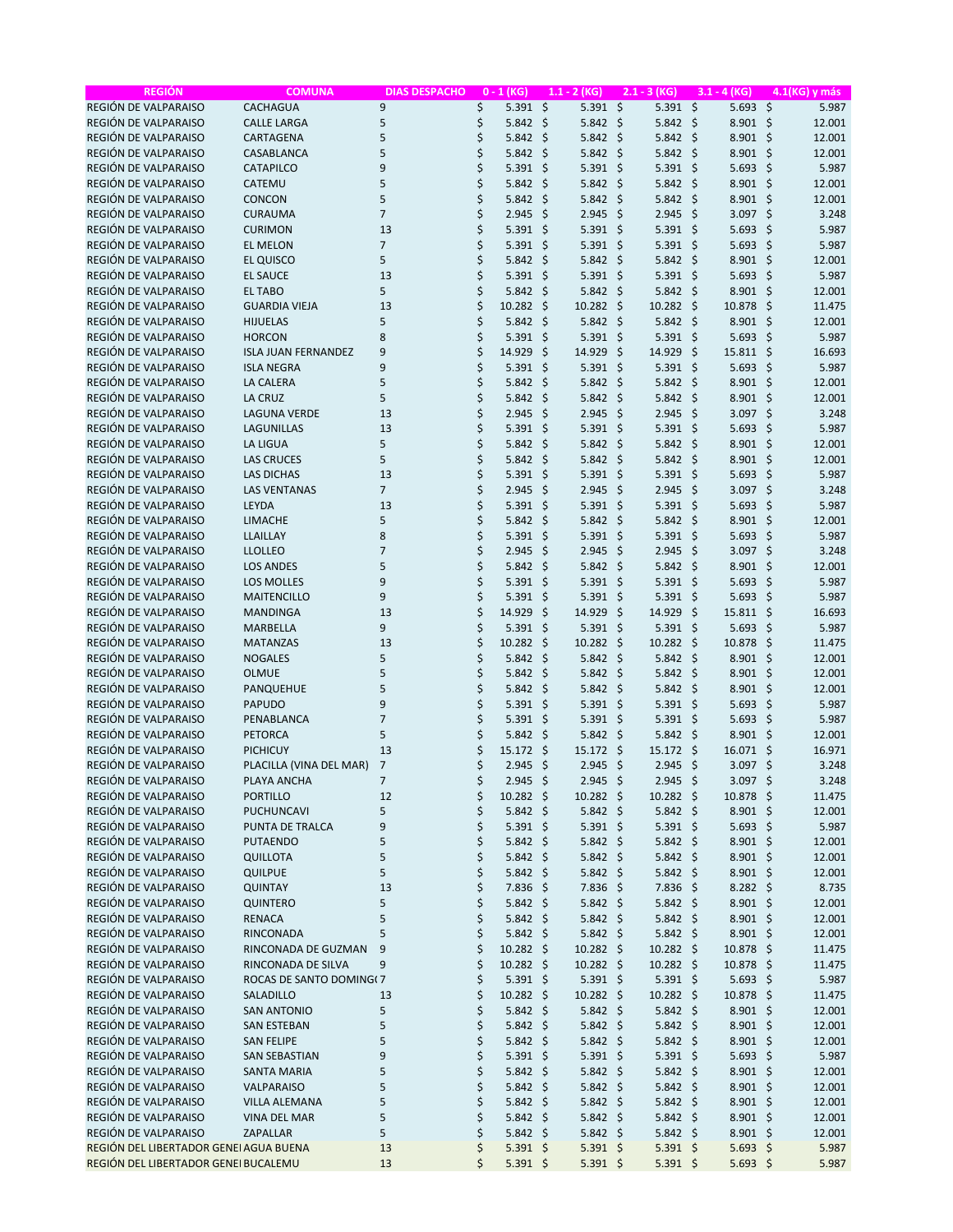| <b>REGIÓN</b>                                         | <b>COMUNA</b>         | <b>DIAS DESPACHO</b> |    | $0 - 1$ (KG)      |     | $1.1 - 2$ (KG)      | $2.1 - 3 (KG)$ |      | $3.1 - 4 (KG)$       | 4.1(KG) y más |
|-------------------------------------------------------|-----------------------|----------------------|----|-------------------|-----|---------------------|----------------|------|----------------------|---------------|
| REGIÓN DEL LIBERTADOR GENEI CAHUIL                    |                       | 13                   | \$ | $15.172 \div$     |     | 15.172 \$           | $15.172 \div$  |      | $16.071$ \$          | 16.971        |
| REGIÓN DEL LIBERTADOR GENEI CALETONES                 |                       | 13                   | \$ | $7.836$ \$        |     | $7.836 \; \S$       | $7.836$ \$     |      | $8.282 \div$         | 8.735         |
| REGIÓN DEL LIBERTADOR GENEI CHEPICA                   |                       | 5                    | \$ | 5.885             | -\$ | $5.885$ \$          | $5.885$ \$     |      | $9.051$ \$           | 12.087        |
| REGIÓN DEL LIBERTADOR GENEI CHIMBARONGO               |                       | 5                    | \$ | $5.885$ \$        |     | $5.885$ \$          | $5.885$ \$     |      | $9.051$ \$           | 12.087        |
| REGIÓN DEL LIBERTADOR GENEI CIRUELOS                  |                       | 13                   | \$ | $15.172 \div$     |     | $15.172 \div$       | 15.172 \$      |      | $16.071 \; \text{S}$ | 16.971        |
| REGIÓN DEL LIBERTADOR GENEI CODEGUA                   |                       | 5                    | \$ | 5.885             | \$  | $5.885$ \$          | 5.885          | - \$ | $9.051 \; \simeq$    | 12.087        |
| REGIÓN DEL LIBERTADOR GENEI COINCO                    |                       | 5                    | \$ | 5.885             | -\$ | $5.885$ \$          | $5.885$ \$     |      | $9.051 \; \simeq$    | 12.087        |
| REGIÓN DEL LIBERTADOR GENEI COLTAUCO                  |                       | 5                    | \$ | 5.885             | \$  | $5.885$ \$          | $5.885$ \$     |      | $9.051$ \$           | 12.087        |
| REGIÓN DEL LIBERTADOR GENEI COYA                      |                       | 13                   | \$ | 5.391             | -\$ | $5.391$ \$          | $5.391$ \$     |      | $5.693$ \$           | 5.987         |
| REGIÓN DEL LIBERTADOR GENEI CUNACO                    |                       | 13                   | \$ | 7.836             | -\$ | $7.836$ \$          | $7.836$ \$     |      | $8.282 \div$         | 8.735         |
| REGIÓN DEL LIBERTADOR GENEI DONIHUE                   |                       | 5                    | \$ | 5.885             | -\$ | $5.885$ \$          | $5.885$ \$     |      | $9.051 \; \simeq$    | 12.087        |
| REGIÓN DEL LIBERTADOR GENEI EL CARMEN RENGO           |                       | $\overline{7}$       | \$ | $5.391$ \$        |     | $5.391$ \$          | $5.391$ \$     |      | $5.693$ \$           | 5.987         |
| REGIÓN DEL LIBERTADOR GENEI EL MANZANO                |                       | 13                   | \$ | $15.172 \div$     |     | $15.172 \div$       | 15.172 \$      |      | $16.071 \; \text{S}$ | 16.971        |
| REGIÓN DEL LIBERTADOR GENEI GRANEROS                  |                       | 5                    | \$ | 5.885             | -\$ | $5.885$ \$          | $5.885$ \$     |      | $9.051 \; \simeq$    | 12.087        |
| REGIÓN DEL LIBERTADOR GENEILA CEBADA                  |                       | 13                   | \$ | $5.391$ \$        |     | $5.391 \; \text{S}$ | $5.391$ \$     |      | $5.693$ \$           | 5.987         |
| REGIÓN DEL LIBERTADOR GENEILA ESTRELLA                |                       | 13                   | \$ | $5.391$ \$        |     | 5.391 \$            | $5.391$ \$     |      | $5.693$ \$           | 5.987         |
| REGIÓN DEL LIBERTADOR GENEI LARMAHUE                  |                       | 13                   | \$ | 15.172            | -\$ | $15.172$ \$         | 15.172 \$      |      | $16.071 \; \text{S}$ | 16.971        |
| REGIÓN DEL LIBERTADOR GENEILA RUFINA                  |                       | 13                   | \$ | 68.492 \$         |     | 68.492 \$           | 68.492 \$      |      | 68.643 \$            | 68.794        |
| REGIÓN DEL LIBERTADOR GENEILAS CABRAS                 |                       | 5                    | \$ | 5.885             | -\$ | $5.885$ \$          | $5.885$ \$     |      | $9.051$ \$           | 12.087        |
| REGIÓN DEL LIBERTADOR GENEILAS NIEVES                 |                       | 13                   | \$ | 7.836             | \$  | $7.836 \; \S$       | $7.836$ \$     |      | $8.282 \div$         | 8.735         |
| REGIÓN DEL LIBERTADOR GENEI LITUECHE                  |                       | 5                    | \$ | 5.885             | -\$ | $5.885$ \$          | $5.885$ \$     |      | $9.051 \; \simeq$    | 12.087        |
| REGIÓN DEL LIBERTADOR GENEI LOLOL                     |                       | 5                    | \$ | 5.885             | -\$ | $5.885$ \$          | $5.885$ \$     |      | $9.051$ \$           | 12.087        |
| REGIÓN DEL LIBERTADOR GENEILO MIRANDA                 |                       | 10                   | \$ | 5.391             | \$  | $5.391$ \$          | $5.391$ \$     |      | $5.693$ \$           | 5.987         |
| REGIÓN DEL LIBERTADOR GENEILOS LINGUES                |                       | 13                   | \$ | 7.836             | -\$ | $7.836 \; \S$       | $7.836$ \$     |      | $8.282 \div$         | 8.735         |
| REGIÓN DEL LIBERTADOR GENEI MACHALI                   |                       | 5                    | \$ | 5.885             | -\$ | $5.885$ \$          | $5.885$ \$     |      | $9.051 \; \simeq$    | 12.087        |
| REGIÓN DEL LIBERTADOR GENEI MALLOA                    |                       | 5                    | \$ | 5.885             | \$  | $5.885$ \$          | $5.885$ \$     |      | $9.051$ \$           | 12.087        |
| REGIÓN DEL LIBERTADOR GENEI MARCHIHUE                 |                       | 5                    | \$ | 5.885             | \$  | $5.885$ \$          | $5.885$ \$     |      | $9.051 \; \simeq$    | 12.087        |
| REGIÓN DEL LIBERTADOR GENEI NANCAGUA                  |                       | 5                    | \$ | 5.885             | -\$ | $5.885$ \$          | $5.885$ \$     |      | $9.051 \; \simeq$    | 12.087        |
| REGIÓN DEL LIBERTADOR GENEI NAVIDAD                   |                       | 13                   | \$ | $5.391$ \$        |     | $5.391$ \$          | $5.391$ \$     |      | $5.693$ \$           | 5.987         |
| REGIÓN DEL LIBERTADOR GENEI OLIVAR                    |                       | 5                    | \$ | 5.885             | -\$ | $5.885$ \$          | $5.885$ \$     |      | $9.051 \; \simeq$    | 12.087        |
| REGIÓN DEL LIBERTADOR GENEI PALMILLA san fernando     |                       | 8                    | \$ | 7.836             | \$  | $7.836$ \$          | $7.836$ \$     |      | $8.282 \quad$ \$     | 8.735         |
| REGIÓN DEL LIBERTADOR GENEI PAREDONES                 |                       | 13                   | \$ | $15.172 \div$     |     | $15.172 \div$       | 15.172 \$      |      | 16.071 \$            | 16.971        |
| REGIÓN DEL LIBERTADOR GENEI PELEQUEN                  |                       | 13                   | \$ | 7.836             | \$  | $7.836$ \$          | $7.836$ \$     |      | $8.282 \div$         | 8.735         |
| REGIÓN DEL LIBERTADOR GENEI PERALILLO                 |                       | 5                    | \$ | 5.885             | \$  | $5.885$ \$          | $5.885$ \$     |      | $9.051$ \$           | 12.087        |
| REGIÓN DEL LIBERTADOR GENEI PEUMO                     |                       | 5                    | \$ | 5.885             | \$  | $5.885$ \$          | $5.885$ \$     |      | $9.051$ \$           | 12.087        |
| REGIÓN DEL LIBERTADOR GENEI PICHIDEGUA                |                       | 5                    | \$ | 5.885             | -\$ | $5.885$ \$          | $5.885$ \$     |      | $9.051 \; \simeq$    | 12.087        |
| REGIÓN DEL LIBERTADOR GENEI PICHILEMU                 |                       | 5                    | \$ | 5.885             | -\$ | $5.885$ \$          | $5.885$ \$     |      | $9.051$ \$           | 12.087        |
| REGIÓN DEL LIBERTADOR GENEI PLACILLA (SAN FERNANDO) 8 |                       |                      | \$ | 7.836             | -\$ | $7.836$ \$          | $7.836 \;$ \$  |      | $8.282 \div$         | 8.735         |
| REGIÓN DEL LIBERTADOR GENEI POPETA                    |                       | 13                   | \$ | 7.836             | -\$ | $7.836$ \$          | $7.836$ \$     |      | $8.282 \div$         | 8.735         |
| REGIÓN DEL LIBERTADOR GENEI PUENTE NEGRO              |                       | 13                   | \$ | $7.836$ \$        |     | $7.836$ \$          | $7.836$ \$     |      | $8.282 \div$         | 8.735         |
| REGIÓN DEL LIBERTADOR GENEI PUERTECILLO               |                       | 13                   | \$ | $15.172 \div$     |     | $15.172 \text{ }$   | 15.172 \$      |      | $16.071 \; \text{S}$ | 16.971        |
| REGIÓN DEL LIBERTADOR GENEI PUMANQUE                  |                       | 13                   | \$ | $10.282 \div$     |     | $10.282 \div$       | 10.282 \$      |      | $10.878$ \$          | 11.475        |
| REGIÓN DEL LIBERTADOR GENEI QUINTA DE TILCOCO         |                       | 5                    | \$ | $5.885$ \$        |     | $5.885$ \$          | $5.885$ \$     |      | $9.051 \; \simeq$    | 12.087        |
| REGIÓN DEL LIBERTADOR GENEI RANCAGUA                  |                       | 5                    | \$ | $5.885$ \$        |     | $5.885$ \$          | $5.885$ \$     |      | $9.051 \; \S$        | 12.087        |
| REGIÓN DEL LIBERTADOR GENEI RAPEL                     |                       | 13                   | \$ | $10.282 \div$     |     | $10.282 \div$       | $10.282 \div$  |      | 10.878 \$            | 11.475        |
| REGIÓN DEL LIBERTADOR GENEI RENGO                     |                       | 5                    | \$ | $5.885$ \$        |     | $5.885$ \$          | $5.885$ \$     |      | $9.051$ \$           | 12.087        |
| REGIÓN DEL LIBERTADOR GENEI REQUINOA                  |                       | 5                    | \$ | $5.885$ \$        |     | $5.885$ \$          | $5.885$ \$     |      | $9.051$ \$           | 12.087        |
| REGIÓN DEL LIBERTADOR GENEI ROSARIO                   |                       | 10                   | \$ | $7.836$ \$        |     | 7.836 \$            | 7.836 \$       |      | $8.282$ \$           | 8.735         |
| REGIÓN DEL LIBERTADOR GENEI SAN FERNANDO              |                       | 5                    | \$ | $5.885$ \$        |     | $5.885$ \$          | $5.885$ \$     |      | $9.051$ \$           | 12.087        |
| REGIÓN DEL LIBERTADOR GENEI SAN FRANCISCO DE MOSTA. 9 |                       |                      | \$ | $7.836 \;$ \$     |     | 7.836 \$            | 7.836 \$       |      | $8.282 \div$         | 8.735         |
| REGIÓN DEL LIBERTADOR GENEI SANTA CRUZ                |                       | 5                    | \$ | $5.885$ \$        |     | 5.885 \$            | $5.885$ \$     |      | $9.051$ \$           | 12.087        |
| REGIÓN DEL LIBERTADOR GENEISAN VICENTE DE TAGUATAC 8  |                       |                      | \$ | 5.391 \$          |     | $5.391$ \$          | $5.391$ \$     |      | $5.693$ \$           | 5.987         |
| REGIÓN DEL LIBERTADOR GENEI SEWELL                    |                       | 13                   | \$ | $15.172 \div$     |     | 15.172 \$           | 15.172 \$      |      | 16.071 \$            | 16.971        |
| REGIÓN DEL LIBERTADOR GENEI TOPOCALMA                 |                       | 13                   | \$ | 15.172 \$         |     | 15.172 \$           | 15.172 \$      |      | 16.071 \$            | 16.971        |
| REGIÓN DEL MAULE                                      | <b>BATUCO (TALCA)</b> | 13                   | \$ | $5.996$ \$        |     | $5.996$ \$          | $5.996$ \$     |      | $6.357$ \$           | 6.710         |
| REGIÓN DEL MAULE                                      | <b>BOBADILLA</b>      | $\overline{7}$       | \$ | $5.996$ \$        |     | $5.996$ \$          | $5.996$ \$     |      | $6.357$ \$           | 6.710         |
| REGIÓN DEL MAULE                                      | <b>CAMARICO</b>       | 13                   | \$ | $5.996$ \$        |     | $5.996$ \$          | $5.996$ \$     |      | $6.357$ \$           | 6.710         |
| REGIÓN DEL MAULE                                      | <b>CAUQUENES</b>      | 5                    | \$ | $5.851$ \$        |     | $5.851$ \$          | $5.851$ \$     |      | $8.998$ \$           | 12.014        |
| REGIÓN DEL MAULE                                      | <b>CHANCO</b>         | 5                    | \$ | $5.851$ \$        |     | $5.851$ \$          | $5.851$ \$     |      | $8.998$ \$           | 12.014        |
| <b>REGIÓN DEL MAULE</b>                               | <b>COLBUN</b>         | 5                    | \$ | $5.851$ \$        |     | $5.851$ \$          | $5.851$ \$     |      | $8.998$ \$           | 12.014        |
| REGIÓN DEL MAULE                                      | <b>CONSTITUCION</b>   | 5                    | \$ | $5.851$ \$        |     | $5.851$ \$          | $5.851$ \$     |      | $8.998$ \$           | 12.014        |
| REGIÓN DEL MAULE                                      | <b>CULENAR</b>        | 13                   | \$ | $5.996$ \$        |     | $5.996$ \$          | 5.996 \$       |      | $6.357$ \$           | 6.710         |
| <b>REGIÓN DEL MAULE</b>                               | <b>CUMPEO</b>         | 9                    | \$ | $5.996$ \$        |     | $5.996$ \$          | $5.996$ \$     |      | $6.357$ \$           | 6.710         |
| REGIÓN DEL MAULE                                      | <b>CURANIPE</b>       | 10                   | \$ | $8.382 \; \simeq$ |     | $8.382 \div$        | $8.382 \div$   |      | 8.920 \$             | 9.458         |
| REGIÓN DEL MAULE                                      | <b>CUREPTO</b>        | 5                    | \$ | $5.851$ \$        |     | $5.851$ \$          | $5.851$ \$     |      | 8.998 \$             | 12.014        |
| REGIÓN DEL MAULE                                      | <b>CURICO</b>         | 5                    | \$ | $5.851$ \$        |     | $5.851$ \$          | $5.851$ \$     |      | 8.998;               | 12.014        |
| REGIÓN DEL MAULE                                      | <b>DUAO</b>           | 13                   | \$ | $11.492 \div$     |     | 11.492 \$           | $11.492 \div$  |      | 12.206 \$            | 12.920        |
| REGIÓN DEL MAULE                                      | <b>EMPEDRADO</b>      | 5                    | \$ | $5.851$ \$        |     | $5.851$ \$          | $5.851$ \$     |      | 8.998 \$             | 12.014        |
| REGIÓN DEL MAULE                                      | <b>GUALLECO</b>       | 13                   | \$ | $5.996$ \$        |     | $5.996$ \$          | $5.996$ \$     |      | $6.357$ \$           | 6.710         |
| REGIÓN DEL MAULE                                      | <b>HUALANE</b>        | 5                    | Ś  | $5.851$ \$        |     | $5.851$ \$          | $5.851$ \$     |      | 8.998 \$             | 12.014        |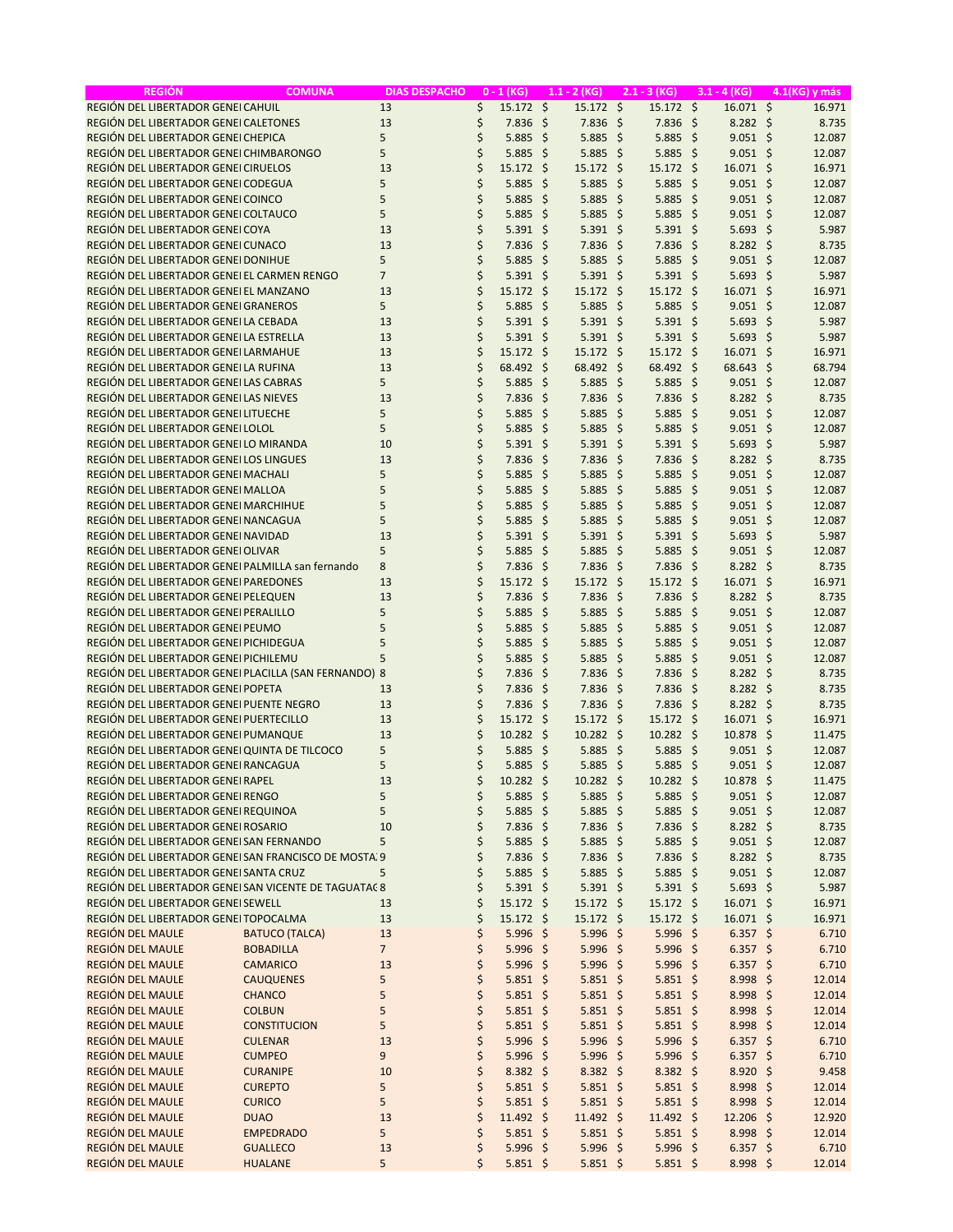| <b>REGIÓN</b>                                | <b>COMUNA</b>                       | <b>DIAS DESPACHO</b> |          | $0 - 1$ (KG)                             |                     | $1.1 - 2$ (KG)                           |     | $2.1 - 3 (KG)$                  |                     | $3.1 - 4$ (KG)         | 4.1(KG) y más                 |  |
|----------------------------------------------|-------------------------------------|----------------------|----------|------------------------------------------|---------------------|------------------------------------------|-----|---------------------------------|---------------------|------------------------|-------------------------------|--|
| <b>REGIÓN DEL MAULE</b>                      | <b>ILOCA</b>                        | 9                    | \$       | 8.744                                    | $\ddot{\mathsf{S}}$ | $8.744$ \$                               |     | 8.744                           | $\ddot{\varsigma}$  | $9.282 \div$           | 9.819                         |  |
| <b>REGIÓN DEL MAULE</b>                      | <b>LICANTEN</b>                     | 5                    | \$       | $5.851$ \$                               |                     | $5.851$ \$                               |     | $5.851$ \$                      |                     | $8.998$ \$             | 12.014                        |  |
| <b>REGIÓN DEL MAULE</b>                      | <b>LINARES</b>                      | 5                    | \$       | $5.851$ \$                               |                     | $5.851$ \$                               |     | $5.851$ \$                      |                     | 8.998 \$               | 12.014                        |  |
| <b>REGIÓN DEL MAULE</b>                      | <b>LONGAVI</b>                      | 5                    | \$       | 5.851                                    | \$                  | $5.851$ \$                               |     | $5.851$ \$                      |                     | $8.998$ \$             | 12.014                        |  |
| <b>REGIÓN DEL MAULE</b>                      | <b>LONTUE</b>                       | 10                   | \$       | 5.996                                    | $\zeta$             | $5.996$ \$                               |     | $5.996$ \$                      |                     | $6.357$ \$             | 6.710                         |  |
| <b>REGIÓN DEL MAULE</b>                      | <b>LOS NICHES</b>                   | 10                   | \$       | 5.996                                    | $\zeta$             | $5.996$ \$                               |     | 5.996                           | $\zeta$             | 6.357                  | \$<br>6.710                   |  |
| <b>REGIÓN DEL MAULE</b>                      | <b>LO VALDIVIA</b>                  | 9                    | \$       | 5.996                                    | $\zeta$             | $5.996$ \$                               |     | 5.996                           | $\ddot{\mathsf{S}}$ | 6.357                  | 6.710<br>\$                   |  |
| REGIÓN DEL MAULE                             | <b>MAULE</b>                        | 5                    | \$       | 5.851                                    | $\zeta$             | $5.851$ \$                               |     | $5.851$ \$                      |                     | 8.998                  | \$<br>12.014                  |  |
| <b>REGIÓN DEL MAULE</b>                      | <b>MOLINA</b>                       | 5                    | \$       | 5.851                                    | $\zeta$             | $5.851$ \$                               |     | $5.851$ \$                      |                     | 8.998                  | $\ddot{\mathsf{s}}$<br>12.014 |  |
| <b>REGIÓN DEL MAULE</b>                      | <b>NIRIVILO</b>                     | 13                   | \$       | 5.996                                    | -\$                 | $5.996$ \$                               |     | 5.996 \$                        |                     | $6.357$ \$             | 6.710                         |  |
| REGIÓN DEL MAULE                             | PANIMAVIDA                          | 13                   | \$       | 11.492                                   | \$                  | $11.492 \div$                            |     | 11.492 \$                       |                     | 12.206                 | \$<br>12.920                  |  |
| <b>REGIÓN DEL MAULE</b>                      | <b>PARRAL</b>                       | 5                    | \$       | 5.851                                    | $\zeta$             | $5.851$ \$                               |     | $5.851$ \$                      |                     | 8.998                  | $\ddot{\varsigma}$<br>12.014  |  |
| <b>REGIÓN DEL MAULE</b>                      | <b>PELARCO</b>                      | 5                    | \$       | 5.851                                    | $\mathsf{\hat{S}}$  | $5.851$ \$                               |     | $5.851$ \$                      |                     | 8.998                  | -\$<br>12.014                 |  |
| <b>REGIÓN DEL MAULE</b>                      | PELLUHUE                            | 5                    | \$       | $5.851$ \$                               |                     | $5.851$ \$                               |     | $5.851$ \$                      |                     | 8.998                  | -\$<br>12.014                 |  |
| <b>REGIÓN DEL MAULE</b>                      | <b>PENCAHUE</b>                     | 5                    | \$       | 5.851                                    | $\zeta$             | $5.851$ \$                               |     | $5.851$ \$                      |                     | 8.998                  | $\zeta$<br>12.014             |  |
| REGIÓN DEL MAULE                             | <b>RAUCO</b>                        | 5                    | \$       | 5.851                                    | $\zeta$             | $5.851$ \$                               |     | $5.851$ \$                      |                     | 8.998                  | $\zeta$<br>12.014             |  |
| <b>REGIÓN DEL MAULE</b>                      | <b>RAUQUEN</b>                      | $\overline{7}$       | \$       | 5.996                                    | $\zeta$             | $5.996$ \$                               |     | 5.996                           | $\zeta$             | $6.357$ \$             | 6.710                         |  |
| <b>REGIÓN DEL MAULE</b>                      | <b>RETIRO</b>                       | 5                    | \$       | 5.851                                    | \$                  | $5.851$ \$                               |     | $5.851$ \$                      |                     | 8.998                  | \$<br>12.014                  |  |
| REGIÓN DEL MAULE                             | <b>RIO CLARO</b>                    | 5                    | \$       | 5.851                                    | $\zeta$             | $5.851$ \$                               |     | $5.851$ \$                      |                     | 8.998                  | -\$<br>12.014                 |  |
| <b>REGIÓN DEL MAULE</b>                      | <b>ROMERAL</b>                      | 5                    | \$       | 5.851                                    | \$                  | $5.851$ \$                               |     | $5.851$ \$                      |                     | 8.998                  | \$<br>12.014                  |  |
| <b>REGIÓN DEL MAULE</b>                      | <b>SAGRADA FAMILIA</b>              | 5                    | \$       | 5.851                                    | -\$                 | $5.851$ \$                               |     | $5.851$ \$                      |                     | 8.998                  | $\zeta$<br>12.014             |  |
| <b>REGIÓN DEL MAULE</b>                      | <b>SAN CLEMENTE</b>                 | 5                    | \$       | 5.851                                    | $\zeta$             | $5.851$ \$                               |     | $5.851$ \$                      |                     | 8.998                  | \$<br>12.014                  |  |
| <b>REGIÓN DEL MAULE</b>                      | <b>SAN JAVIER</b>                   | 5                    | \$       | 5.851                                    | $\zeta$             | $5.851$ \$                               |     | $5.851$ \$                      |                     | 8.998                  | \$<br>12.014                  |  |
| <b>REGIÓN DEL MAULE</b>                      | <b>SAN PEDRO DE ALCANTARA 13</b>    |                      | \$       | 8.744                                    | $\zeta$             | $8.744$ \$                               |     | 8.744                           | -\$                 | 9.282                  | 9.819<br>\$                   |  |
| REGIÓN DEL MAULE                             | <b>SAN RAFAEL</b>                   | 5                    | \$       | 5.851                                    | \$                  | $5.851$ \$                               |     | $5.851$ \$                      |                     | 8.998                  | \$<br>12.014                  |  |
| <b>REGIÓN DEL MAULE</b>                      | <b>TALCA</b>                        | 5                    | \$       | 5.851                                    | $\zeta$             | $5.851$ \$                               |     | $5.851$ \$                      |                     | 8.998                  | $\ddot{\varsigma}$<br>12.014  |  |
| <b>REGIÓN DEL MAULE</b>                      | <b>TENO</b>                         | 5                    | \$       | 5.851                                    | $\zeta$             | $5.851$ \$                               |     | $5.851$ \$                      |                     | 8.998                  | \$<br>12.014                  |  |
| <b>REGIÓN DEL MAULE</b>                      | <b>VICHUQUEN</b>                    | 5                    | \$       | $5.851$ \$                               |                     | $5.851$ \$                               |     | $5.851$ \$                      |                     | 8.998                  | $\ddot{\varsigma}$<br>12.014  |  |
| REGIÓN DEL MAULE                             | <b>VILLA ALEGRE</b>                 | 5                    | \$       | 5.851                                    | \$                  | $5.851$ \$                               |     | $5.851$ \$                      |                     | 8.998                  | - \$<br>12.014                |  |
| REGIÓN DEL MAULE                             | <b>VILLA PRAT</b>                   | 13                   | \$       | 5.996                                    | $\zeta$             | 5.996                                    | -\$ | 5.996                           | - \$                | 6.357                  | \$<br>6.710                   |  |
| <b>REGIÓN DEL MAULE</b>                      | <b>YERBAS BUENAS</b>                | 5                    | \$       | 5.851                                    | \$                  | $5.851$ \$                               |     | $5.851$ \$                      |                     | 8.998                  | \$<br>12.014                  |  |
| REGIÓN DEL BÍO - BÍO                         | ALTO BIO BIO                        | 13                   | \$       | 8.618                                    | \$                  | 8.618                                    | -\$ | 8.618                           | - \$                | 9.265                  | 9.920<br>\$                   |  |
| REGIÓN DEL BÍO - BÍO                         | <b>ANTUCO</b>                       | 13                   | \$       | 8.618                                    | \$                  | 8.618                                    | -\$ | $8.618$ \$                      |                     | 9.265                  | \$<br>9.920                   |  |
| REGIÓN DEL BÍO - BÍO                         | <b>ARAUCO</b>                       | 5                    | \$       | 5.840                                    | $\zeta$             | 5.840                                    | -\$ | 5.840                           | -\$                 | 8.979                  | \$<br>11.988                  |  |
| REGIÓN DEL BÍO - BÍO                         | <b>BUCHUPUREO</b>                   | 13                   | \$       | 16.265                                   | Ŝ.                  | 16.265                                   | -\$ | 16.265                          | -\$                 | 17.340                 | \$<br>18.416                  |  |
| REGIÓN DEL BÍO - BÍO                         | <b>BULNES</b>                       | 5                    | \$       | 5.840                                    | \$                  | 5.840                                    | -\$ | 5.840%                          |                     | 8.979                  | -\$<br>11.988                 |  |
| REGIÓN DEL BÍO - BÍO                         | <b>CABRERO</b>                      | 5                    | \$       | 5.840                                    | $\zeta$             | 5.840                                    | \$  | 5.840                           | -\$                 | 8.979                  | \$<br>11.988                  |  |
| REGIÓN DEL BÍO - BÍO                         | CACHAPOAL                           | 13                   | \$       | 16.265                                   | Ŝ.                  | 16.265                                   | -\$ | 16.265                          | - \$                | 17.340                 | \$<br>18.416                  |  |
| REGIÓN DEL BÍO - BÍO                         | CAMPANARIO                          | 13                   | \$       | 8.382                                    | \$                  | $8.382 \;$ \$                            |     | $8.382 \div$                    |                     | 8.920                  | -\$<br>9.458                  |  |
| REGIÓN DEL BÍO - BÍO                         | <b>CANETE</b>                       | 5                    | \$       | 5.840                                    | \$                  | 5.840                                    | -\$ | 5.840                           | - \$                | 8.979                  | \$<br>11.988                  |  |
| REGIÓN DEL BÍO - BÍO                         | CARAMPANGUE                         | 13                   | \$       | 8.618                                    | \$                  | 8.618                                    | -\$ | 8.618                           | - \$                | 9.265                  | \$<br>9.920                   |  |
| REGIÓN DEL BÍO - BÍO                         | CAYUCUPIL                           | 13                   | \$       | 16.744                                   | \$                  | $16.744$ \$                              |     | 16.744                          | -\$                 | 18.038                 | -\$<br>19.332                 |  |
| REGIÓN DEL BÍO - BÍO                         | CHARRUA                             | 13                   | \$       | 8.382                                    | \$                  | $8.382 \div$                             |     | 8.382 \$                        |                     | 8.920                  | -\$<br>9.458                  |  |
| REGIÓN DEL BÍO - BÍO                         | CHIGUAYANTE                         | 5                    | \$       | 5.840                                    | -\$                 | 5.840%                                   |     | 5.840 \$                        |                     | 8.979                  | $\ddot{\varsigma}$<br>11.988  |  |
| REGIÓN DEL BÍO - BÍO                         | CHILLAN                             | 5                    | \$       | 5.840 \$                                 |                     | 5.840 \$                                 |     | 5.840 \$                        |                     | 8.979 \$               | 11.988                        |  |
| REGIÓN DEL BÍO - BÍO                         | <b>CHILLAN VIEJO</b>                | 5                    | \$       | $5.840 \; \simeq$                        |                     | $5.840 \; \simeq$                        |     | $5.840$ \$                      |                     | 8.979 \$               | 11.988                        |  |
| REGIÓN DEL BÍO - BÍO                         | CHOLGUAN                            | 13                   | \$       | 16.265 \$                                |                     | 16.265 \$                                |     | 16.265 \$                       |                     | 17.340 \$              | 18.416                        |  |
| REGIÓN DEL BÍO - BÍO                         | COBQUECURA                          | 5                    | \$       | 5.840                                    | -\$                 | 5.840 \$                                 |     | 5.840 \$                        |                     | $8.979$ \$             | 11.988                        |  |
| REGIÓN DEL BÍO - BÍO                         | COELEMU                             | 5                    | \$       | $5.840 \; \simeq$                        |                     | 5.840 \$                                 |     | 5.840 \$                        |                     | $8.979$ \$             | 11.988                        |  |
| REGIÓN DEL BÍO - BÍO                         | <b>COIHUE</b>                       | 13                   | \$       | 16.744 \$                                |                     | 16.744 \$                                |     | 16.744 \$                       |                     | 18.038 \$              | 19.332                        |  |
| REGIÓN DEL BÍO - BÍO                         | <b>COIHUECO</b>                     | 5                    | \$       | 5.840                                    | -\$                 | 5.840 \$                                 |     | 5.840 \$                        |                     | 8.979 \$               | 11.988                        |  |
| REGIÓN DEL BÍO - BÍO                         | COLIUMO                             | 13                   | \$       | $8.618$ \$                               |                     | $8.618$ \$                               |     | $8.618$ \$                      |                     | $9.265$ \$             | 9.920                         |  |
| REGIÓN DEL BÍO - BÍO<br>REGIÓN DEL BÍO - BÍO | <b>CONCEPCION</b>                   | 5                    | \$       | 5.840%                                   |                     | $5.840 \; \simeq$                        |     | 5.840 \$                        |                     | 8.979 \$               | 11.988                        |  |
|                                              | CONTULMO                            | 5                    | \$       | 5.840%                                   |                     | $5.840 \; \simeq$                        |     | 5.840 \$                        |                     | 8.979 \$               | 11.988                        |  |
| REGIÓN DEL BÍO - BÍO<br>REGIÓN DEL BÍO - BÍO | <b>CORONEL</b>                      | 5                    | \$       | 5.840                                    | -\$                 | 5.840 \$                                 |     | 5.840 \$                        |                     | 8.979 \$               | 11.988                        |  |
| REGIÓN DEL BÍO - BÍO                         | CURANILAHUE                         | 5<br>5               | \$       | 5.840                                    | -\$                 | $5.840 \; \simeq$                        |     | 5.840 \$                        |                     | 8.979 \$               | 11.988<br>11.988              |  |
| REGIÓN DEL BÍO - BÍO                         | <b>DICHATO</b><br>EL CARMEN CHILLAN | 8                    | \$<br>\$ | $5.840 \; \simeq$<br>$3.130 \; \text{S}$ |                     | $5.840 \; \simeq$<br>$3.130 \; \text{S}$ |     | 5.840 \$<br>$3.130 \; \text{S}$ |                     | 8.979 \$<br>3.307 \$   | 3.483                         |  |
| REGIÓN DEL BÍO - BÍO                         |                                     | 5                    |          |                                          |                     |                                          |     |                                 |                     |                        |                               |  |
| REGIÓN DEL BÍO - BÍO                         | <b>FLORIDA</b><br><b>HUALPEN</b>    | 5                    | \$<br>\$ | 5.840<br>5.840%                          | -\$                 | 5.840 \$<br>$5.840 \; \simeq$            |     | 5.840 \$<br>5.840 \$            |                     | $8.979$ \$<br>8.979 \$ | 11.988<br>11.988              |  |
| REGIÓN DEL BÍO - BÍO                         |                                     | 5                    | \$       | 5.840%                                   |                     | 5.840 \$                                 |     | 5.840 \$                        |                     | 8.979 \$               | 11.988                        |  |
| REGIÓN DEL BÍO - BÍO                         | HUALPENCILLO                        | 5                    | \$       | 5.840                                    | -\$                 | $5.840 \; \simeq$                        |     | 5.840 \$                        |                     | 8.979 \$               |                               |  |
| REGIÓN DEL BÍO - BÍO                         | <b>HUALQUI</b><br><b>HUEPIL</b>     | 13                   | \$       | 8.618                                    |                     | $8.618$ \$                               |     | $8.618$ \$                      |                     | $9.265$ \$             | 11.988<br>9.920               |  |
| REGIÓN DEL BÍO - BÍO                         | LAJA                                | 5                    | \$       | 5.840%                                   | -\$                 | $5.840 \; \simeq$                        |     | 5.840 \$                        |                     | 8.979 \$               | 11.988                        |  |
| REGIÓN DEL BÍO - BÍO                         | LARAQUETE                           | 13                   | \$       | $8.618$ \$                               |                     | $8.618$ \$                               |     | $8.618$ \$                      |                     | $9.265$ \$             | 9.920                         |  |
| REGIÓN DEL BÍO - BÍO                         | <b>LAS TRANCAS</b>                  | 13                   | \$       | $8.382 \; \zeta$                         |                     | $8.382 \; \simeq$                        |     | 8.382 \$                        |                     | 8.920%                 | 9.458                         |  |
| REGIÓN DEL BÍO - BÍO                         | LEBU                                | 5                    | \$       | $5.840 \; \simeq$                        |                     | $5.840 \; \simeq$                        |     | 5.840%                          |                     | $8.979$ \$             | 11.988                        |  |
| REGIÓN DEL BÍO - BÍO                         | <b>LIRQUEN</b>                      | 5                    | \$       | $5.840 \; \simeq$                        |                     | $5.840 \; \simeq$                        |     | 5.840 \$                        |                     | 8.979 \$               | 11.988                        |  |
| REGIÓN DEL BÍO - BÍO                         | LOS ALAMOS                          | 5                    | \$       | $5.840 \; \simeq$                        |                     | 5.840 \$                                 |     | 5.840 \$                        |                     | 8.979 \$               | 11.988                        |  |
| REGIÓN DEL BÍO - BÍO                         | <b>LOS ANGELES</b>                  | 5                    | \$       | 5.840%                                   |                     | $5.840 \; \simeq$                        |     | $5.840 \; \simeq$               |                     | 8.979 \$               | 11.988                        |  |
|                                              |                                     |                      |          |                                          |                     |                                          |     |                                 |                     |                        |                               |  |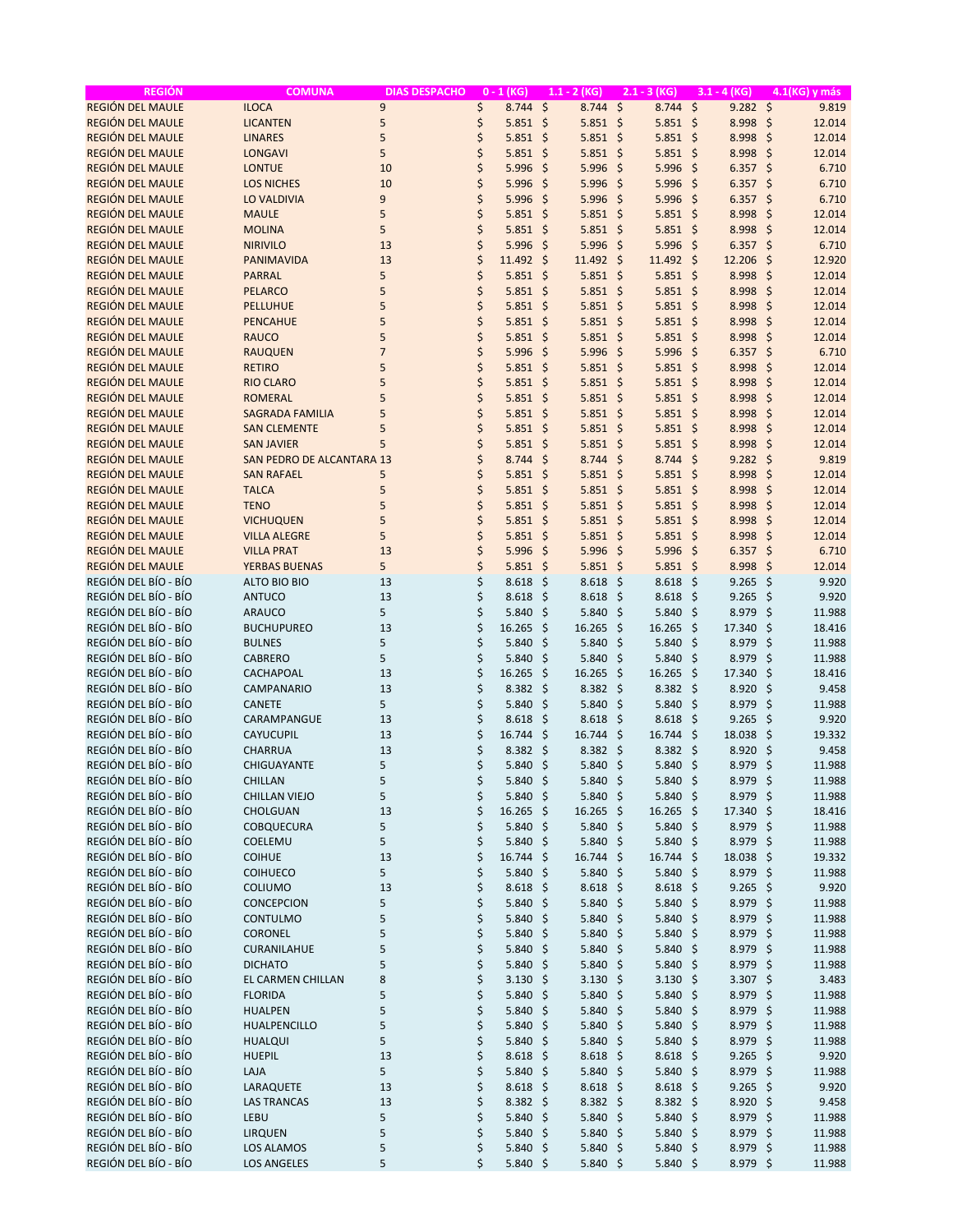| REGIÓN DEL BÍO - BÍO<br><b>LOS HORCONES</b><br>\$<br>$\zeta$<br>$\zeta$<br>$8.618$ \$<br>$9.265$ \$<br>9.920<br>13<br>8.618<br>8.618<br>REGIÓN DEL BÍO - BÍO<br>\$<br>$5.840$ \$<br><b>LOTA</b><br>5<br>5.840<br>\$<br>5.840<br>8.979<br>\$<br>11.988<br>-\$<br>REGIÓN DEL BÍO - BÍO<br>\$<br><b>MINAS DEL PRADO</b><br>13<br>16.265<br>-\$<br>16.265<br>-\$<br>16.265<br>- \$<br>17.340<br>\$<br>18.416<br>REGIÓN DEL BÍO - BÍO<br>\$<br>16.744 \$<br><b>MININCO</b><br>13<br>16.744<br>-\$<br>$16.744$ \$<br>18.038<br>-\$<br>19.332<br>REGIÓN DEL BÍO - BÍO<br>\$<br><b>MONTE AGUILA</b><br>13<br>8.382<br>Ŝ.<br>$8.382 \div$<br>$8.382 \div$<br>8.920<br>-\$<br>9.458<br>REGIÓN DEL BÍO - BÍO<br>\$<br>$\zeta$<br>5.840 \$<br>\$<br><b>MULCHEN</b><br>5<br>5.840<br>5.840<br>-\$<br>8.979<br>11.988<br>REGIÓN DEL BÍO - BÍO<br>5<br>\$<br>\$<br><b>NACIMIENTO</b><br>5.840<br>\$<br>5.840<br>-\$<br>5.840<br>-\$<br>8.979<br>11.988<br>REGIÓN DEL BÍO - BÍO<br>\$<br>NAHUELTORO<br>13<br>16.265<br>\$<br>16.265<br>16.265<br>- \$<br>17.340<br>\$<br>18.416<br>-\$<br>REGIÓN DEL BÍO - BÍO<br>\$<br>5<br>\$<br>$\zeta$<br>-\$<br>\$<br><b>NEGRETE</b><br>5.840<br>5.840<br>5.840<br>8.979<br>11.988<br>REGIÓN DEL BÍO - BÍO<br>5<br>\$<br><b>NINHUE</b><br>5.840<br>\$<br>5.840<br>-\$<br>5.840%<br>8.979<br>\$<br>11.988<br>REGIÓN DEL BÍO - BÍO<br>\$<br><b>NIPAS</b><br>13<br>8.382<br>-\$<br>$8.382 \div$<br>$8.382 \div$<br>8.920<br>-\$<br>9.458<br>REGIÓN DEL BÍO - BÍO<br><b>NIQUEN</b><br>5<br>\$<br>$\zeta$<br>-\$<br>\$<br>11.988<br>5.840<br>5.840<br>-\$<br>5.840<br>8.979<br>REGIÓN DEL BÍO - BÍO<br>\$<br>- \$<br><b>PANGAL</b><br>13<br>16.744<br>\$<br>$16.744$ \$<br>16.744<br>18.038<br>\$<br>19.332<br>REGIÓN DEL BÍO - BÍO<br>5<br>\$<br>-\$<br>$\ddot{\varsigma}$<br>PEMUCO<br>5.840<br>\$<br>5.840<br>-\$<br>5.840<br>8.979<br>11.988<br>REGIÓN DEL BÍO - BÍO<br>\$<br>5.840<br><b>PENCO</b><br>5<br>5.840<br>\$<br>5.840<br>-\$<br>- \$<br>8.979<br>-\$<br>11.988<br>REGIÓN DEL BÍO - BÍO<br>\$<br>PINGUERAL<br>13<br>\$<br>8.618<br>$8.618$ \$<br>9.265<br>-\$<br>9.920<br>8.618<br>-\$<br>REGIÓN DEL BÍO - BÍO<br>\$<br><b>PINTO</b><br>5<br>$\zeta$<br>-\$<br>\$<br>11.988<br>5.840<br>5.840<br>-\$<br>5.840<br>8.979<br>REGIÓN DEL BÍO - BÍO<br>\$<br><b>POLCURA</b><br>13<br>16.744<br>\$<br>$16.744$ \$<br>16.744<br>- \$<br>18.038<br>\$<br>19.332<br>REGIÓN DEL BÍO - BÍO<br>\$<br><b>PORTEZUELO</b><br>5<br>5.840<br>\$<br>5.840<br>-\$<br>$5.840 \; \simeq$<br>8.979<br>\$<br>11.988<br>\$<br>REGIÓN DEL BÍO - BÍO<br>$\zeta$<br>-\$<br>\$<br>13<br>16.265<br>-\$<br>16.265<br>17.340<br>18.416<br><b>PUEBLO SECO</b><br>16.265<br>REGIÓN DEL BÍO - BÍO<br>\$<br>-\$<br>-\$<br>9.920<br><b>PUNTA DE PARRA</b><br>13<br>8.618<br>-\$<br>8.618<br>-\$<br>8.618<br>9.265<br>REGIÓN DEL BÍO - BÍO<br>\$<br>PUNTA LAVAPIE<br>13<br>11.324<br>-\$<br>$11.324 \; \text{S}$<br>$11.324$ \$<br>12.189<br>\$<br>13.055<br>REGIÓN DEL BÍO - BÍO<br>13<br>\$<br>S.<br>8.618<br>8.618<br>-\$<br>9.265<br>\$<br>QUILACO<br>8.618<br>-\$<br>9.920<br>REGIÓN DEL BÍO - BÍO<br>\$<br>QUILLECO<br>13<br>Ŝ.<br>$8.618$ \$<br>8.618<br>- \$<br>9.265<br>\$<br>9.920<br>8.618<br>REGIÓN DEL BÍO - BÍO<br>5<br>\$<br>\$<br>QUILLON<br>5.840<br>-\$<br>5.840<br>-\$<br>5.840<br>- \$<br>8.979<br>11.988<br>REGIÓN DEL BÍO - BÍO<br>\$<br>$\zeta$<br>16.265 \$<br>\$<br>QUINCHAMALI<br>13<br>16.265<br>16.265<br>-\$<br>17.340<br>18.416<br>REGIÓN DEL BÍO - BÍO<br>\$<br>5.840 \$<br><b>QUIRIHUE</b><br>5<br>5.840<br>\$<br>5.840<br>8.979<br>\$<br>11.988<br>-\$<br>REGIÓN DEL BÍO - BÍO<br>\$<br>QUIRIQUINA<br>13<br>8.382<br>-\$<br>$8.382 \div$<br>$8.382 \div$<br>8.920<br>\$<br>9.458<br>REGIÓN DEL BÍO - BÍO<br>\$<br>RAFAEL<br>13<br>11.324<br>-\$<br>$11.324 \; \text{S}$<br>$11.324$ \$<br>12.189<br>\$<br>13.055<br>REGIÓN DEL BÍO - BÍO<br>\$<br>$8.618$ \$<br><b>RAMADILLAS</b><br>13<br>8.618<br>-\$<br>8.618<br>9.265<br>-\$<br>9.920<br>- \$<br>REGIÓN DEL BÍO - BÍO<br>\$<br>-\$<br><b>RANGUELMO</b><br>13<br>Ŝ.<br>$16.744$ \$<br>16.744<br>18.038<br>\$<br>19.332<br>16.744<br>REGIÓN DEL BÍO - BÍO<br>5<br>\$<br>-\$<br>RANQUIL<br>5.840<br>Ŝ.<br>5.840<br>-\$<br>$5.840 \;$ \$<br>8.979<br>11.988<br>REGIÓN DEL BÍO - BÍO<br>\$<br><b>RIHUE</b><br>13<br>16.744<br>Ŝ.<br>16.744<br>16.744<br>- \$<br>18.038<br>\$<br>19.332<br>- \$<br>REGIÓN DEL BÍO - BÍO<br>\$<br><b>RUCAPEQUEN</b><br>$\zeta$<br>$\mathsf{S}$<br>16.265<br>-\$<br>\$<br>13<br>16.265<br>16.265<br>17.340<br>18.416<br>REGIÓN DEL BÍO - BÍO<br>\$<br>5.840 \$<br><b>SAN CARLOS</b><br>5<br>5.840<br>\$<br>5.840<br>-\$<br>8.979<br>\$<br>11.988<br>\$<br>REGIÓN DEL BÍO - BÍO<br>5<br><b>SAN FABIAN DE ALICO</b><br>\$<br>5.840<br>5.840%<br>\$<br>11.988<br>5.840<br>- \$<br>8.979<br>REGIÓN DEL BÍO - BÍO<br>\$<br>\$<br><b>SAN IGNACIO</b><br>5<br>5.840<br>\$<br>5.840<br>\$<br>5.840<br>- \$<br>8.979<br>11.988<br>REGIÓN DEL BÍO - BÍO<br>5<br>\$<br>5.840 \$<br><b>SAN NICOLAS</b><br>5.840<br>\$<br>5.840<br>-\$<br>8.979<br>\$<br>11.988<br>\$<br>REGIÓN DEL BÍO - BÍO<br>5<br>$\ddot{\varsigma}$<br>SAN PEDRO DE LA PAZ<br>5.840<br>\$<br>5.840<br>-\$<br>5.840%<br>8.979<br>11.988<br>REGIÓN DEL BÍO - BÍO<br>\$<br>5.840<br><b>SAN ROSENDO</b><br>5<br>5.840<br>\$<br>5.840<br>-\$<br>-\$<br>8.979<br>\$<br>11.988<br>REGIÓN DEL BÍO - BÍO<br>\$<br>5<br>\$<br>5.840<br>\$<br>$5.840 \; \simeq$<br>8.979<br>\$<br>11.988<br>SANTA BARBARA<br>5.840<br>REGIÓN DEL BÍO - BÍO<br>\$<br>-\$<br><b>SANTA CLARA</b><br>13<br>16.265<br>\$<br>-\$<br>16.265<br>17.340<br>\$<br>18.416<br>16.265<br>REGIÓN DEL BÍO - BÍO<br>5<br>\$<br>SANTA JUANA<br>5.840<br>-\$<br>$5.840$ \$<br>$5.840$ \$<br>8.979<br>\$<br>11.988<br>REGIÓN DEL BÍO - BÍO<br>\$<br>\$<br>5<br>5.840<br>-\$<br>$5.840 \;$ \$<br>5.840%<br>8.979<br>11.988<br><b>TALCAHUANO</b><br>REGIÓN DEL BÍO - BÍO<br>16.265 \$<br>16.265 \$<br>17.340 \$<br><b>TANILVORO</b><br>13<br>\$<br>$16.265$ \$<br>18.416<br>REGIÓN DEL BÍO - BÍO<br>\$<br>5<br>5.840 \$<br>$5.840 \; \simeq$<br>5.840%<br>8.979 \$<br>11.988<br><b>TIRUA</b><br>REGIÓN DEL BÍO - BÍO<br><b>TOME</b><br>5<br>\$<br>5.840 \$<br>$5.840 \; \simeq$<br>$5.840 \; \simeq$<br>8.979 \$<br>11.988<br>REGIÓN DEL BÍO - BÍO<br>\$<br>16.265 \$<br>17.340 \$<br>TREGUALEMU<br>13<br>$16.265$ \$<br>$16.265$ \$<br>18.416<br>REGIÓN DEL BÍO - BÍO<br>\$<br><b>TREHUACO</b><br>$8.618$ \$<br>$8.618$ \$<br>$8.618$ \$<br>$9.265$ \$<br>9.920<br>13<br>REGIÓN DEL BÍO - BÍO<br>\$<br><b>TRUPAN</b><br>13<br>$16.744$ \$<br>16.744 \$<br>16.744 \$<br>18.038 \$<br>19.332<br>REGIÓN DEL BÍO - BÍO<br>\$<br><b>TUBUL</b><br>13<br>11.324<br>-\$<br>11.324 \$<br>$11.324$ \$<br>12.189 \$<br>13.055<br>\$<br>REGIÓN DEL BÍO - BÍO<br>5.840 \$<br><b>TUCAPEL</b><br>5<br>5.840<br>5.840 \$<br>8.979 \$<br>-\$<br>11.988<br>REGIÓN DEL BÍO - BÍO<br>\$<br><b>VEGAS DE ITATA</b><br>13<br>$16.744 \text{ }$<br>16.744 \$<br>$16.744$ \$<br>$18.038 \; \simeq$<br>19.332<br>\$<br>REGIÓN DEL BÍO - BÍO<br><b>VILLA MERCEDES</b><br>13<br>$16.744 \text{ }$<br>$16.744$ \$<br>16.744 \$<br>18.038 \$<br>19.332<br>\$<br>REGIÓN DEL BÍO - BÍO<br><b>VILLUCO</b><br>$\overline{7}$<br>$5.912 \div$<br>$5.912$ \$<br>$5.912 \; \text{S}$<br>$6.349$ \$<br>6.777<br>\$<br>REGIÓN DEL BÍO - BÍO<br>5<br><b>YUMBEL</b><br>5.840<br>-\$<br>5.840 \$<br>5.840 \$<br>8.979 \$<br>11.988<br>\$<br>REGIÓN DEL BÍO - BÍO<br>5<br>5.840<br>5.840 \$<br>5.840 \$<br>8.979 \$<br>11.988<br>YUNGAY<br>-\$<br>\$<br>REGIÓN DEL BÍO - BÍO<br>ZEMITA<br>$16.265$ \$<br>$16.265$ \$<br>16.265 \$<br>17.340 \$<br>13<br>18.416<br>\$<br>REGIÓN DE LOS LAGOS<br>16.500 \$<br>17.878 \$<br><b>ACHAO</b><br>16.500<br>-\$<br>16.500 \$<br>19.248<br>10<br>\$<br>REGIÓN DE LOS LAGOS<br><b>AHUI</b><br>10<br>14.718 \$<br>14.718 \$<br>14.718 \$<br>15.945 \$<br>17.164<br>\$<br>5<br>REGIÓN DE LOS LAGOS<br><b>ALERCE</b><br>4.055 \$<br>4.055 \$<br>4.055 \$<br>4.357 \$<br>4.668<br>5<br>\$<br>REGIÓN DE LOS LAGOS<br><b>ANCUD</b><br>$5.873$ \$<br>$5.873$ \$<br>$5.873$ \$<br>$9.032 \div$<br>12.061<br>\$<br>REGIÓN DE LOS LAGOS<br><b>BAHIA MANSA</b><br>10<br>20.483 \$<br>20.483 \$<br>20.483 \$<br>22.197 \$<br>23.920<br>\$<br>$5.873$ \$<br>$5.873$ \$<br>$9.032 \div$<br>REGIÓN DE LOS LAGOS<br><b>CALBUCO</b><br>5<br>$5.873$ \$<br>12.061<br>\$<br>21.836 \$<br>REGIÓN DE LOS LAGOS<br><b>CALETA GONZALO</b><br>10<br>$21.836$ \$<br>21.836 \$<br>23.660 \$<br>25.492<br>\$<br>REGIÓN DE LOS LAGOS<br>21.836 \$<br>21.836 \$<br>21.836 \$<br>23.660 \$<br>CARELMAPU<br>10<br>25.492<br>REGIÓN DE LOS LAGOS<br>\$<br><b>CASTRO</b><br>5<br>$5.873$ \$<br>$5.873$ \$<br>$5.873$ \$<br>$9.032 \div$<br>12.061<br>\$<br>REGIÓN DE LOS LAGOS<br><b>CAULIN</b><br>$14.718 \text{ }$<br>14.718 \$<br>14.718 \$<br>15.945 \$<br>17.164<br>10<br>\$<br>REGIÓN DE LOS LAGOS<br>CHACAO<br>14.718 \$<br>14.718 \$<br>14.718 \$<br>15.945 \$<br>17.164<br>10<br>REGIÓN DE LOS LAGOS<br>5<br>\$<br>$5.873$ \$<br>$5.873$ \$<br>$5.873$ \$<br>$9.032 \div$<br><b>CHAITEN</b><br>12.061 | <b>REGIÓN</b> | <b>COMUNA</b> | <b>DIAS DESPACHO</b> | $0 - 1$ (KG) | $1.1 - 2$ (KG) | $2.1 - 3 (KG)$ | $3.1 - 4$ (KG) | 4.1(KG) y más |
|----------------------------------------------------------------------------------------------------------------------------------------------------------------------------------------------------------------------------------------------------------------------------------------------------------------------------------------------------------------------------------------------------------------------------------------------------------------------------------------------------------------------------------------------------------------------------------------------------------------------------------------------------------------------------------------------------------------------------------------------------------------------------------------------------------------------------------------------------------------------------------------------------------------------------------------------------------------------------------------------------------------------------------------------------------------------------------------------------------------------------------------------------------------------------------------------------------------------------------------------------------------------------------------------------------------------------------------------------------------------------------------------------------------------------------------------------------------------------------------------------------------------------------------------------------------------------------------------------------------------------------------------------------------------------------------------------------------------------------------------------------------------------------------------------------------------------------------------------------------------------------------------------------------------------------------------------------------------------------------------------------------------------------------------------------------------------------------------------------------------------------------------------------------------------------------------------------------------------------------------------------------------------------------------------------------------------------------------------------------------------------------------------------------------------------------------------------------------------------------------------------------------------------------------------------------------------------------------------------------------------------------------------------------------------------------------------------------------------------------------------------------------------------------------------------------------------------------------------------------------------------------------------------------------------------------------------------------------------------------------------------------------------------------------------------------------------------------------------------------------------------------------------------------------------------------------------------------------------------------------------------------------------------------------------------------------------------------------------------------------------------------------------------------------------------------------------------------------------------------------------------------------------------------------------------------------------------------------------------------------------------------------------------------------------------------------------------------------------------------------------------------------------------------------------------------------------------------------------------------------------------------------------------------------------------------------------------------------------------------------------------------------------------------------------------------------------------------------------------------------------------------------------------------------------------------------------------------------------------------------------------------------------------------------------------------------------------------------------------------------------------------------------------------------------------------------------------------------------------------------------------------------------------------------------------------------------------------------------------------------------------------------------------------------------------------------------------------------------------------------------------------------------------------------------------------------------------------------------------------------------------------------------------------------------------------------------------------------------------------------------------------------------------------------------------------------------------------------------------------------------------------------------------------------------------------------------------------------------------------------------------------------------------------------------------------------------------------------------------------------------------------------------------------------------------------------------------------------------------------------------------------------------------------------------------------------------------------------------------------------------------------------------------------------------------------------------------------------------------------------------------------------------------------------------------------------------------------------------------------------------------------------------------------------------------------------------------------------------------------------------------------------------------------------------------------------------------------------------------------------------------------------------------------------------------------------------------------------------------------------------------------------------------------------------------------------------------------------------------------------------------------------------------------------------------------------------------------------------------------------------------------------------------------------------------------------------------------------------------------------------------------------------------------------------------------------------------------------------------------------------------------------------------------------------------------------------------------------------------------------------------------------------------------------------------------------------------------------------------------------------------------------------------------------------------------------------------------------------------------------------------------------------------------------------------------------------------------------------------------------------------------------------------------------------------------------------------------------------------------------------------------------------------------------------------------------------------------------------------------------------------------------------------------------------------------------------------------------------------------------------------------------------------------------------------------------------------------------------------------------------------------------------------------------------------------------------------------------------------------------------------------------------------------------------------------------------------------------------------------------------------------------------------------------------------------------------------------------------------------------------------------------------------------------------------------------------------------------------------------------------------------------------------------------------------------------------------------------------------------------------------------------------------------------------------------------------------------------------------------------------------------------------------------------------------------------------------------------------------------------------------------------------------------------------------------------------------------------------------------------------------------------------------------------------------------------------------------------------------------------------------------------------------------------------------------------------------------------------------------------------------------------------------------------------------------------------------------|---------------|---------------|----------------------|--------------|----------------|----------------|----------------|---------------|
|                                                                                                                                                                                                                                                                                                                                                                                                                                                                                                                                                                                                                                                                                                                                                                                                                                                                                                                                                                                                                                                                                                                                                                                                                                                                                                                                                                                                                                                                                                                                                                                                                                                                                                                                                                                                                                                                                                                                                                                                                                                                                                                                                                                                                                                                                                                                                                                                                                                                                                                                                                                                                                                                                                                                                                                                                                                                                                                                                                                                                                                                                                                                                                                                                                                                                                                                                                                                                                                                                                                                                                                                                                                                                                                                                                                                                                                                                                                                                                                                                                                                                                                                                                                                                                                                                                                                                                                                                                                                                                                                                                                                                                                                                                                                                                                                                                                                                                                                                                                                                                                                                                                                                                                                                                                                                                                                                                                                                                                                                                                                                                                                                                                                                                                                                                                                                                                                                                                                                                                                                                                                                                                                                                                                                                                                                                                                                                                                                                                                                                                                                                                                                                                                                                                                                                                                                                                                                                                                                                                                                                                                                                                                                                                                                                                                                                                                                                                                                                                                                                                                                                                                                                                                                                                                                                                                                                                                                                                                                                                                                                                                                                                                                                                                                                                                                                                                                                                                                                                                                                                                                                                                                                                                                                                                                                                                                                                                                                                                                                                                                                                                                        |               |               |                      |              |                |                |                |               |
|                                                                                                                                                                                                                                                                                                                                                                                                                                                                                                                                                                                                                                                                                                                                                                                                                                                                                                                                                                                                                                                                                                                                                                                                                                                                                                                                                                                                                                                                                                                                                                                                                                                                                                                                                                                                                                                                                                                                                                                                                                                                                                                                                                                                                                                                                                                                                                                                                                                                                                                                                                                                                                                                                                                                                                                                                                                                                                                                                                                                                                                                                                                                                                                                                                                                                                                                                                                                                                                                                                                                                                                                                                                                                                                                                                                                                                                                                                                                                                                                                                                                                                                                                                                                                                                                                                                                                                                                                                                                                                                                                                                                                                                                                                                                                                                                                                                                                                                                                                                                                                                                                                                                                                                                                                                                                                                                                                                                                                                                                                                                                                                                                                                                                                                                                                                                                                                                                                                                                                                                                                                                                                                                                                                                                                                                                                                                                                                                                                                                                                                                                                                                                                                                                                                                                                                                                                                                                                                                                                                                                                                                                                                                                                                                                                                                                                                                                                                                                                                                                                                                                                                                                                                                                                                                                                                                                                                                                                                                                                                                                                                                                                                                                                                                                                                                                                                                                                                                                                                                                                                                                                                                                                                                                                                                                                                                                                                                                                                                                                                                                                                                                        |               |               |                      |              |                |                |                |               |
|                                                                                                                                                                                                                                                                                                                                                                                                                                                                                                                                                                                                                                                                                                                                                                                                                                                                                                                                                                                                                                                                                                                                                                                                                                                                                                                                                                                                                                                                                                                                                                                                                                                                                                                                                                                                                                                                                                                                                                                                                                                                                                                                                                                                                                                                                                                                                                                                                                                                                                                                                                                                                                                                                                                                                                                                                                                                                                                                                                                                                                                                                                                                                                                                                                                                                                                                                                                                                                                                                                                                                                                                                                                                                                                                                                                                                                                                                                                                                                                                                                                                                                                                                                                                                                                                                                                                                                                                                                                                                                                                                                                                                                                                                                                                                                                                                                                                                                                                                                                                                                                                                                                                                                                                                                                                                                                                                                                                                                                                                                                                                                                                                                                                                                                                                                                                                                                                                                                                                                                                                                                                                                                                                                                                                                                                                                                                                                                                                                                                                                                                                                                                                                                                                                                                                                                                                                                                                                                                                                                                                                                                                                                                                                                                                                                                                                                                                                                                                                                                                                                                                                                                                                                                                                                                                                                                                                                                                                                                                                                                                                                                                                                                                                                                                                                                                                                                                                                                                                                                                                                                                                                                                                                                                                                                                                                                                                                                                                                                                                                                                                                                                        |               |               |                      |              |                |                |                |               |
|                                                                                                                                                                                                                                                                                                                                                                                                                                                                                                                                                                                                                                                                                                                                                                                                                                                                                                                                                                                                                                                                                                                                                                                                                                                                                                                                                                                                                                                                                                                                                                                                                                                                                                                                                                                                                                                                                                                                                                                                                                                                                                                                                                                                                                                                                                                                                                                                                                                                                                                                                                                                                                                                                                                                                                                                                                                                                                                                                                                                                                                                                                                                                                                                                                                                                                                                                                                                                                                                                                                                                                                                                                                                                                                                                                                                                                                                                                                                                                                                                                                                                                                                                                                                                                                                                                                                                                                                                                                                                                                                                                                                                                                                                                                                                                                                                                                                                                                                                                                                                                                                                                                                                                                                                                                                                                                                                                                                                                                                                                                                                                                                                                                                                                                                                                                                                                                                                                                                                                                                                                                                                                                                                                                                                                                                                                                                                                                                                                                                                                                                                                                                                                                                                                                                                                                                                                                                                                                                                                                                                                                                                                                                                                                                                                                                                                                                                                                                                                                                                                                                                                                                                                                                                                                                                                                                                                                                                                                                                                                                                                                                                                                                                                                                                                                                                                                                                                                                                                                                                                                                                                                                                                                                                                                                                                                                                                                                                                                                                                                                                                                                                        |               |               |                      |              |                |                |                |               |
|                                                                                                                                                                                                                                                                                                                                                                                                                                                                                                                                                                                                                                                                                                                                                                                                                                                                                                                                                                                                                                                                                                                                                                                                                                                                                                                                                                                                                                                                                                                                                                                                                                                                                                                                                                                                                                                                                                                                                                                                                                                                                                                                                                                                                                                                                                                                                                                                                                                                                                                                                                                                                                                                                                                                                                                                                                                                                                                                                                                                                                                                                                                                                                                                                                                                                                                                                                                                                                                                                                                                                                                                                                                                                                                                                                                                                                                                                                                                                                                                                                                                                                                                                                                                                                                                                                                                                                                                                                                                                                                                                                                                                                                                                                                                                                                                                                                                                                                                                                                                                                                                                                                                                                                                                                                                                                                                                                                                                                                                                                                                                                                                                                                                                                                                                                                                                                                                                                                                                                                                                                                                                                                                                                                                                                                                                                                                                                                                                                                                                                                                                                                                                                                                                                                                                                                                                                                                                                                                                                                                                                                                                                                                                                                                                                                                                                                                                                                                                                                                                                                                                                                                                                                                                                                                                                                                                                                                                                                                                                                                                                                                                                                                                                                                                                                                                                                                                                                                                                                                                                                                                                                                                                                                                                                                                                                                                                                                                                                                                                                                                                                                                        |               |               |                      |              |                |                |                |               |
|                                                                                                                                                                                                                                                                                                                                                                                                                                                                                                                                                                                                                                                                                                                                                                                                                                                                                                                                                                                                                                                                                                                                                                                                                                                                                                                                                                                                                                                                                                                                                                                                                                                                                                                                                                                                                                                                                                                                                                                                                                                                                                                                                                                                                                                                                                                                                                                                                                                                                                                                                                                                                                                                                                                                                                                                                                                                                                                                                                                                                                                                                                                                                                                                                                                                                                                                                                                                                                                                                                                                                                                                                                                                                                                                                                                                                                                                                                                                                                                                                                                                                                                                                                                                                                                                                                                                                                                                                                                                                                                                                                                                                                                                                                                                                                                                                                                                                                                                                                                                                                                                                                                                                                                                                                                                                                                                                                                                                                                                                                                                                                                                                                                                                                                                                                                                                                                                                                                                                                                                                                                                                                                                                                                                                                                                                                                                                                                                                                                                                                                                                                                                                                                                                                                                                                                                                                                                                                                                                                                                                                                                                                                                                                                                                                                                                                                                                                                                                                                                                                                                                                                                                                                                                                                                                                                                                                                                                                                                                                                                                                                                                                                                                                                                                                                                                                                                                                                                                                                                                                                                                                                                                                                                                                                                                                                                                                                                                                                                                                                                                                                                                        |               |               |                      |              |                |                |                |               |
|                                                                                                                                                                                                                                                                                                                                                                                                                                                                                                                                                                                                                                                                                                                                                                                                                                                                                                                                                                                                                                                                                                                                                                                                                                                                                                                                                                                                                                                                                                                                                                                                                                                                                                                                                                                                                                                                                                                                                                                                                                                                                                                                                                                                                                                                                                                                                                                                                                                                                                                                                                                                                                                                                                                                                                                                                                                                                                                                                                                                                                                                                                                                                                                                                                                                                                                                                                                                                                                                                                                                                                                                                                                                                                                                                                                                                                                                                                                                                                                                                                                                                                                                                                                                                                                                                                                                                                                                                                                                                                                                                                                                                                                                                                                                                                                                                                                                                                                                                                                                                                                                                                                                                                                                                                                                                                                                                                                                                                                                                                                                                                                                                                                                                                                                                                                                                                                                                                                                                                                                                                                                                                                                                                                                                                                                                                                                                                                                                                                                                                                                                                                                                                                                                                                                                                                                                                                                                                                                                                                                                                                                                                                                                                                                                                                                                                                                                                                                                                                                                                                                                                                                                                                                                                                                                                                                                                                                                                                                                                                                                                                                                                                                                                                                                                                                                                                                                                                                                                                                                                                                                                                                                                                                                                                                                                                                                                                                                                                                                                                                                                                                                        |               |               |                      |              |                |                |                |               |
|                                                                                                                                                                                                                                                                                                                                                                                                                                                                                                                                                                                                                                                                                                                                                                                                                                                                                                                                                                                                                                                                                                                                                                                                                                                                                                                                                                                                                                                                                                                                                                                                                                                                                                                                                                                                                                                                                                                                                                                                                                                                                                                                                                                                                                                                                                                                                                                                                                                                                                                                                                                                                                                                                                                                                                                                                                                                                                                                                                                                                                                                                                                                                                                                                                                                                                                                                                                                                                                                                                                                                                                                                                                                                                                                                                                                                                                                                                                                                                                                                                                                                                                                                                                                                                                                                                                                                                                                                                                                                                                                                                                                                                                                                                                                                                                                                                                                                                                                                                                                                                                                                                                                                                                                                                                                                                                                                                                                                                                                                                                                                                                                                                                                                                                                                                                                                                                                                                                                                                                                                                                                                                                                                                                                                                                                                                                                                                                                                                                                                                                                                                                                                                                                                                                                                                                                                                                                                                                                                                                                                                                                                                                                                                                                                                                                                                                                                                                                                                                                                                                                                                                                                                                                                                                                                                                                                                                                                                                                                                                                                                                                                                                                                                                                                                                                                                                                                                                                                                                                                                                                                                                                                                                                                                                                                                                                                                                                                                                                                                                                                                                                                        |               |               |                      |              |                |                |                |               |
|                                                                                                                                                                                                                                                                                                                                                                                                                                                                                                                                                                                                                                                                                                                                                                                                                                                                                                                                                                                                                                                                                                                                                                                                                                                                                                                                                                                                                                                                                                                                                                                                                                                                                                                                                                                                                                                                                                                                                                                                                                                                                                                                                                                                                                                                                                                                                                                                                                                                                                                                                                                                                                                                                                                                                                                                                                                                                                                                                                                                                                                                                                                                                                                                                                                                                                                                                                                                                                                                                                                                                                                                                                                                                                                                                                                                                                                                                                                                                                                                                                                                                                                                                                                                                                                                                                                                                                                                                                                                                                                                                                                                                                                                                                                                                                                                                                                                                                                                                                                                                                                                                                                                                                                                                                                                                                                                                                                                                                                                                                                                                                                                                                                                                                                                                                                                                                                                                                                                                                                                                                                                                                                                                                                                                                                                                                                                                                                                                                                                                                                                                                                                                                                                                                                                                                                                                                                                                                                                                                                                                                                                                                                                                                                                                                                                                                                                                                                                                                                                                                                                                                                                                                                                                                                                                                                                                                                                                                                                                                                                                                                                                                                                                                                                                                                                                                                                                                                                                                                                                                                                                                                                                                                                                                                                                                                                                                                                                                                                                                                                                                                                                        |               |               |                      |              |                |                |                |               |
|                                                                                                                                                                                                                                                                                                                                                                                                                                                                                                                                                                                                                                                                                                                                                                                                                                                                                                                                                                                                                                                                                                                                                                                                                                                                                                                                                                                                                                                                                                                                                                                                                                                                                                                                                                                                                                                                                                                                                                                                                                                                                                                                                                                                                                                                                                                                                                                                                                                                                                                                                                                                                                                                                                                                                                                                                                                                                                                                                                                                                                                                                                                                                                                                                                                                                                                                                                                                                                                                                                                                                                                                                                                                                                                                                                                                                                                                                                                                                                                                                                                                                                                                                                                                                                                                                                                                                                                                                                                                                                                                                                                                                                                                                                                                                                                                                                                                                                                                                                                                                                                                                                                                                                                                                                                                                                                                                                                                                                                                                                                                                                                                                                                                                                                                                                                                                                                                                                                                                                                                                                                                                                                                                                                                                                                                                                                                                                                                                                                                                                                                                                                                                                                                                                                                                                                                                                                                                                                                                                                                                                                                                                                                                                                                                                                                                                                                                                                                                                                                                                                                                                                                                                                                                                                                                                                                                                                                                                                                                                                                                                                                                                                                                                                                                                                                                                                                                                                                                                                                                                                                                                                                                                                                                                                                                                                                                                                                                                                                                                                                                                                                                        |               |               |                      |              |                |                |                |               |
|                                                                                                                                                                                                                                                                                                                                                                                                                                                                                                                                                                                                                                                                                                                                                                                                                                                                                                                                                                                                                                                                                                                                                                                                                                                                                                                                                                                                                                                                                                                                                                                                                                                                                                                                                                                                                                                                                                                                                                                                                                                                                                                                                                                                                                                                                                                                                                                                                                                                                                                                                                                                                                                                                                                                                                                                                                                                                                                                                                                                                                                                                                                                                                                                                                                                                                                                                                                                                                                                                                                                                                                                                                                                                                                                                                                                                                                                                                                                                                                                                                                                                                                                                                                                                                                                                                                                                                                                                                                                                                                                                                                                                                                                                                                                                                                                                                                                                                                                                                                                                                                                                                                                                                                                                                                                                                                                                                                                                                                                                                                                                                                                                                                                                                                                                                                                                                                                                                                                                                                                                                                                                                                                                                                                                                                                                                                                                                                                                                                                                                                                                                                                                                                                                                                                                                                                                                                                                                                                                                                                                                                                                                                                                                                                                                                                                                                                                                                                                                                                                                                                                                                                                                                                                                                                                                                                                                                                                                                                                                                                                                                                                                                                                                                                                                                                                                                                                                                                                                                                                                                                                                                                                                                                                                                                                                                                                                                                                                                                                                                                                                                                                        |               |               |                      |              |                |                |                |               |
|                                                                                                                                                                                                                                                                                                                                                                                                                                                                                                                                                                                                                                                                                                                                                                                                                                                                                                                                                                                                                                                                                                                                                                                                                                                                                                                                                                                                                                                                                                                                                                                                                                                                                                                                                                                                                                                                                                                                                                                                                                                                                                                                                                                                                                                                                                                                                                                                                                                                                                                                                                                                                                                                                                                                                                                                                                                                                                                                                                                                                                                                                                                                                                                                                                                                                                                                                                                                                                                                                                                                                                                                                                                                                                                                                                                                                                                                                                                                                                                                                                                                                                                                                                                                                                                                                                                                                                                                                                                                                                                                                                                                                                                                                                                                                                                                                                                                                                                                                                                                                                                                                                                                                                                                                                                                                                                                                                                                                                                                                                                                                                                                                                                                                                                                                                                                                                                                                                                                                                                                                                                                                                                                                                                                                                                                                                                                                                                                                                                                                                                                                                                                                                                                                                                                                                                                                                                                                                                                                                                                                                                                                                                                                                                                                                                                                                                                                                                                                                                                                                                                                                                                                                                                                                                                                                                                                                                                                                                                                                                                                                                                                                                                                                                                                                                                                                                                                                                                                                                                                                                                                                                                                                                                                                                                                                                                                                                                                                                                                                                                                                                                                        |               |               |                      |              |                |                |                |               |
|                                                                                                                                                                                                                                                                                                                                                                                                                                                                                                                                                                                                                                                                                                                                                                                                                                                                                                                                                                                                                                                                                                                                                                                                                                                                                                                                                                                                                                                                                                                                                                                                                                                                                                                                                                                                                                                                                                                                                                                                                                                                                                                                                                                                                                                                                                                                                                                                                                                                                                                                                                                                                                                                                                                                                                                                                                                                                                                                                                                                                                                                                                                                                                                                                                                                                                                                                                                                                                                                                                                                                                                                                                                                                                                                                                                                                                                                                                                                                                                                                                                                                                                                                                                                                                                                                                                                                                                                                                                                                                                                                                                                                                                                                                                                                                                                                                                                                                                                                                                                                                                                                                                                                                                                                                                                                                                                                                                                                                                                                                                                                                                                                                                                                                                                                                                                                                                                                                                                                                                                                                                                                                                                                                                                                                                                                                                                                                                                                                                                                                                                                                                                                                                                                                                                                                                                                                                                                                                                                                                                                                                                                                                                                                                                                                                                                                                                                                                                                                                                                                                                                                                                                                                                                                                                                                                                                                                                                                                                                                                                                                                                                                                                                                                                                                                                                                                                                                                                                                                                                                                                                                                                                                                                                                                                                                                                                                                                                                                                                                                                                                                                                        |               |               |                      |              |                |                |                |               |
|                                                                                                                                                                                                                                                                                                                                                                                                                                                                                                                                                                                                                                                                                                                                                                                                                                                                                                                                                                                                                                                                                                                                                                                                                                                                                                                                                                                                                                                                                                                                                                                                                                                                                                                                                                                                                                                                                                                                                                                                                                                                                                                                                                                                                                                                                                                                                                                                                                                                                                                                                                                                                                                                                                                                                                                                                                                                                                                                                                                                                                                                                                                                                                                                                                                                                                                                                                                                                                                                                                                                                                                                                                                                                                                                                                                                                                                                                                                                                                                                                                                                                                                                                                                                                                                                                                                                                                                                                                                                                                                                                                                                                                                                                                                                                                                                                                                                                                                                                                                                                                                                                                                                                                                                                                                                                                                                                                                                                                                                                                                                                                                                                                                                                                                                                                                                                                                                                                                                                                                                                                                                                                                                                                                                                                                                                                                                                                                                                                                                                                                                                                                                                                                                                                                                                                                                                                                                                                                                                                                                                                                                                                                                                                                                                                                                                                                                                                                                                                                                                                                                                                                                                                                                                                                                                                                                                                                                                                                                                                                                                                                                                                                                                                                                                                                                                                                                                                                                                                                                                                                                                                                                                                                                                                                                                                                                                                                                                                                                                                                                                                                                                        |               |               |                      |              |                |                |                |               |
|                                                                                                                                                                                                                                                                                                                                                                                                                                                                                                                                                                                                                                                                                                                                                                                                                                                                                                                                                                                                                                                                                                                                                                                                                                                                                                                                                                                                                                                                                                                                                                                                                                                                                                                                                                                                                                                                                                                                                                                                                                                                                                                                                                                                                                                                                                                                                                                                                                                                                                                                                                                                                                                                                                                                                                                                                                                                                                                                                                                                                                                                                                                                                                                                                                                                                                                                                                                                                                                                                                                                                                                                                                                                                                                                                                                                                                                                                                                                                                                                                                                                                                                                                                                                                                                                                                                                                                                                                                                                                                                                                                                                                                                                                                                                                                                                                                                                                                                                                                                                                                                                                                                                                                                                                                                                                                                                                                                                                                                                                                                                                                                                                                                                                                                                                                                                                                                                                                                                                                                                                                                                                                                                                                                                                                                                                                                                                                                                                                                                                                                                                                                                                                                                                                                                                                                                                                                                                                                                                                                                                                                                                                                                                                                                                                                                                                                                                                                                                                                                                                                                                                                                                                                                                                                                                                                                                                                                                                                                                                                                                                                                                                                                                                                                                                                                                                                                                                                                                                                                                                                                                                                                                                                                                                                                                                                                                                                                                                                                                                                                                                                                                        |               |               |                      |              |                |                |                |               |
|                                                                                                                                                                                                                                                                                                                                                                                                                                                                                                                                                                                                                                                                                                                                                                                                                                                                                                                                                                                                                                                                                                                                                                                                                                                                                                                                                                                                                                                                                                                                                                                                                                                                                                                                                                                                                                                                                                                                                                                                                                                                                                                                                                                                                                                                                                                                                                                                                                                                                                                                                                                                                                                                                                                                                                                                                                                                                                                                                                                                                                                                                                                                                                                                                                                                                                                                                                                                                                                                                                                                                                                                                                                                                                                                                                                                                                                                                                                                                                                                                                                                                                                                                                                                                                                                                                                                                                                                                                                                                                                                                                                                                                                                                                                                                                                                                                                                                                                                                                                                                                                                                                                                                                                                                                                                                                                                                                                                                                                                                                                                                                                                                                                                                                                                                                                                                                                                                                                                                                                                                                                                                                                                                                                                                                                                                                                                                                                                                                                                                                                                                                                                                                                                                                                                                                                                                                                                                                                                                                                                                                                                                                                                                                                                                                                                                                                                                                                                                                                                                                                                                                                                                                                                                                                                                                                                                                                                                                                                                                                                                                                                                                                                                                                                                                                                                                                                                                                                                                                                                                                                                                                                                                                                                                                                                                                                                                                                                                                                                                                                                                                                                        |               |               |                      |              |                |                |                |               |
|                                                                                                                                                                                                                                                                                                                                                                                                                                                                                                                                                                                                                                                                                                                                                                                                                                                                                                                                                                                                                                                                                                                                                                                                                                                                                                                                                                                                                                                                                                                                                                                                                                                                                                                                                                                                                                                                                                                                                                                                                                                                                                                                                                                                                                                                                                                                                                                                                                                                                                                                                                                                                                                                                                                                                                                                                                                                                                                                                                                                                                                                                                                                                                                                                                                                                                                                                                                                                                                                                                                                                                                                                                                                                                                                                                                                                                                                                                                                                                                                                                                                                                                                                                                                                                                                                                                                                                                                                                                                                                                                                                                                                                                                                                                                                                                                                                                                                                                                                                                                                                                                                                                                                                                                                                                                                                                                                                                                                                                                                                                                                                                                                                                                                                                                                                                                                                                                                                                                                                                                                                                                                                                                                                                                                                                                                                                                                                                                                                                                                                                                                                                                                                                                                                                                                                                                                                                                                                                                                                                                                                                                                                                                                                                                                                                                                                                                                                                                                                                                                                                                                                                                                                                                                                                                                                                                                                                                                                                                                                                                                                                                                                                                                                                                                                                                                                                                                                                                                                                                                                                                                                                                                                                                                                                                                                                                                                                                                                                                                                                                                                                                                        |               |               |                      |              |                |                |                |               |
|                                                                                                                                                                                                                                                                                                                                                                                                                                                                                                                                                                                                                                                                                                                                                                                                                                                                                                                                                                                                                                                                                                                                                                                                                                                                                                                                                                                                                                                                                                                                                                                                                                                                                                                                                                                                                                                                                                                                                                                                                                                                                                                                                                                                                                                                                                                                                                                                                                                                                                                                                                                                                                                                                                                                                                                                                                                                                                                                                                                                                                                                                                                                                                                                                                                                                                                                                                                                                                                                                                                                                                                                                                                                                                                                                                                                                                                                                                                                                                                                                                                                                                                                                                                                                                                                                                                                                                                                                                                                                                                                                                                                                                                                                                                                                                                                                                                                                                                                                                                                                                                                                                                                                                                                                                                                                                                                                                                                                                                                                                                                                                                                                                                                                                                                                                                                                                                                                                                                                                                                                                                                                                                                                                                                                                                                                                                                                                                                                                                                                                                                                                                                                                                                                                                                                                                                                                                                                                                                                                                                                                                                                                                                                                                                                                                                                                                                                                                                                                                                                                                                                                                                                                                                                                                                                                                                                                                                                                                                                                                                                                                                                                                                                                                                                                                                                                                                                                                                                                                                                                                                                                                                                                                                                                                                                                                                                                                                                                                                                                                                                                                                                        |               |               |                      |              |                |                |                |               |
|                                                                                                                                                                                                                                                                                                                                                                                                                                                                                                                                                                                                                                                                                                                                                                                                                                                                                                                                                                                                                                                                                                                                                                                                                                                                                                                                                                                                                                                                                                                                                                                                                                                                                                                                                                                                                                                                                                                                                                                                                                                                                                                                                                                                                                                                                                                                                                                                                                                                                                                                                                                                                                                                                                                                                                                                                                                                                                                                                                                                                                                                                                                                                                                                                                                                                                                                                                                                                                                                                                                                                                                                                                                                                                                                                                                                                                                                                                                                                                                                                                                                                                                                                                                                                                                                                                                                                                                                                                                                                                                                                                                                                                                                                                                                                                                                                                                                                                                                                                                                                                                                                                                                                                                                                                                                                                                                                                                                                                                                                                                                                                                                                                                                                                                                                                                                                                                                                                                                                                                                                                                                                                                                                                                                                                                                                                                                                                                                                                                                                                                                                                                                                                                                                                                                                                                                                                                                                                                                                                                                                                                                                                                                                                                                                                                                                                                                                                                                                                                                                                                                                                                                                                                                                                                                                                                                                                                                                                                                                                                                                                                                                                                                                                                                                                                                                                                                                                                                                                                                                                                                                                                                                                                                                                                                                                                                                                                                                                                                                                                                                                                                                        |               |               |                      |              |                |                |                |               |
|                                                                                                                                                                                                                                                                                                                                                                                                                                                                                                                                                                                                                                                                                                                                                                                                                                                                                                                                                                                                                                                                                                                                                                                                                                                                                                                                                                                                                                                                                                                                                                                                                                                                                                                                                                                                                                                                                                                                                                                                                                                                                                                                                                                                                                                                                                                                                                                                                                                                                                                                                                                                                                                                                                                                                                                                                                                                                                                                                                                                                                                                                                                                                                                                                                                                                                                                                                                                                                                                                                                                                                                                                                                                                                                                                                                                                                                                                                                                                                                                                                                                                                                                                                                                                                                                                                                                                                                                                                                                                                                                                                                                                                                                                                                                                                                                                                                                                                                                                                                                                                                                                                                                                                                                                                                                                                                                                                                                                                                                                                                                                                                                                                                                                                                                                                                                                                                                                                                                                                                                                                                                                                                                                                                                                                                                                                                                                                                                                                                                                                                                                                                                                                                                                                                                                                                                                                                                                                                                                                                                                                                                                                                                                                                                                                                                                                                                                                                                                                                                                                                                                                                                                                                                                                                                                                                                                                                                                                                                                                                                                                                                                                                                                                                                                                                                                                                                                                                                                                                                                                                                                                                                                                                                                                                                                                                                                                                                                                                                                                                                                                                                                        |               |               |                      |              |                |                |                |               |
|                                                                                                                                                                                                                                                                                                                                                                                                                                                                                                                                                                                                                                                                                                                                                                                                                                                                                                                                                                                                                                                                                                                                                                                                                                                                                                                                                                                                                                                                                                                                                                                                                                                                                                                                                                                                                                                                                                                                                                                                                                                                                                                                                                                                                                                                                                                                                                                                                                                                                                                                                                                                                                                                                                                                                                                                                                                                                                                                                                                                                                                                                                                                                                                                                                                                                                                                                                                                                                                                                                                                                                                                                                                                                                                                                                                                                                                                                                                                                                                                                                                                                                                                                                                                                                                                                                                                                                                                                                                                                                                                                                                                                                                                                                                                                                                                                                                                                                                                                                                                                                                                                                                                                                                                                                                                                                                                                                                                                                                                                                                                                                                                                                                                                                                                                                                                                                                                                                                                                                                                                                                                                                                                                                                                                                                                                                                                                                                                                                                                                                                                                                                                                                                                                                                                                                                                                                                                                                                                                                                                                                                                                                                                                                                                                                                                                                                                                                                                                                                                                                                                                                                                                                                                                                                                                                                                                                                                                                                                                                                                                                                                                                                                                                                                                                                                                                                                                                                                                                                                                                                                                                                                                                                                                                                                                                                                                                                                                                                                                                                                                                                                                        |               |               |                      |              |                |                |                |               |
|                                                                                                                                                                                                                                                                                                                                                                                                                                                                                                                                                                                                                                                                                                                                                                                                                                                                                                                                                                                                                                                                                                                                                                                                                                                                                                                                                                                                                                                                                                                                                                                                                                                                                                                                                                                                                                                                                                                                                                                                                                                                                                                                                                                                                                                                                                                                                                                                                                                                                                                                                                                                                                                                                                                                                                                                                                                                                                                                                                                                                                                                                                                                                                                                                                                                                                                                                                                                                                                                                                                                                                                                                                                                                                                                                                                                                                                                                                                                                                                                                                                                                                                                                                                                                                                                                                                                                                                                                                                                                                                                                                                                                                                                                                                                                                                                                                                                                                                                                                                                                                                                                                                                                                                                                                                                                                                                                                                                                                                                                                                                                                                                                                                                                                                                                                                                                                                                                                                                                                                                                                                                                                                                                                                                                                                                                                                                                                                                                                                                                                                                                                                                                                                                                                                                                                                                                                                                                                                                                                                                                                                                                                                                                                                                                                                                                                                                                                                                                                                                                                                                                                                                                                                                                                                                                                                                                                                                                                                                                                                                                                                                                                                                                                                                                                                                                                                                                                                                                                                                                                                                                                                                                                                                                                                                                                                                                                                                                                                                                                                                                                                                                        |               |               |                      |              |                |                |                |               |
|                                                                                                                                                                                                                                                                                                                                                                                                                                                                                                                                                                                                                                                                                                                                                                                                                                                                                                                                                                                                                                                                                                                                                                                                                                                                                                                                                                                                                                                                                                                                                                                                                                                                                                                                                                                                                                                                                                                                                                                                                                                                                                                                                                                                                                                                                                                                                                                                                                                                                                                                                                                                                                                                                                                                                                                                                                                                                                                                                                                                                                                                                                                                                                                                                                                                                                                                                                                                                                                                                                                                                                                                                                                                                                                                                                                                                                                                                                                                                                                                                                                                                                                                                                                                                                                                                                                                                                                                                                                                                                                                                                                                                                                                                                                                                                                                                                                                                                                                                                                                                                                                                                                                                                                                                                                                                                                                                                                                                                                                                                                                                                                                                                                                                                                                                                                                                                                                                                                                                                                                                                                                                                                                                                                                                                                                                                                                                                                                                                                                                                                                                                                                                                                                                                                                                                                                                                                                                                                                                                                                                                                                                                                                                                                                                                                                                                                                                                                                                                                                                                                                                                                                                                                                                                                                                                                                                                                                                                                                                                                                                                                                                                                                                                                                                                                                                                                                                                                                                                                                                                                                                                                                                                                                                                                                                                                                                                                                                                                                                                                                                                                                                        |               |               |                      |              |                |                |                |               |
|                                                                                                                                                                                                                                                                                                                                                                                                                                                                                                                                                                                                                                                                                                                                                                                                                                                                                                                                                                                                                                                                                                                                                                                                                                                                                                                                                                                                                                                                                                                                                                                                                                                                                                                                                                                                                                                                                                                                                                                                                                                                                                                                                                                                                                                                                                                                                                                                                                                                                                                                                                                                                                                                                                                                                                                                                                                                                                                                                                                                                                                                                                                                                                                                                                                                                                                                                                                                                                                                                                                                                                                                                                                                                                                                                                                                                                                                                                                                                                                                                                                                                                                                                                                                                                                                                                                                                                                                                                                                                                                                                                                                                                                                                                                                                                                                                                                                                                                                                                                                                                                                                                                                                                                                                                                                                                                                                                                                                                                                                                                                                                                                                                                                                                                                                                                                                                                                                                                                                                                                                                                                                                                                                                                                                                                                                                                                                                                                                                                                                                                                                                                                                                                                                                                                                                                                                                                                                                                                                                                                                                                                                                                                                                                                                                                                                                                                                                                                                                                                                                                                                                                                                                                                                                                                                                                                                                                                                                                                                                                                                                                                                                                                                                                                                                                                                                                                                                                                                                                                                                                                                                                                                                                                                                                                                                                                                                                                                                                                                                                                                                                                                        |               |               |                      |              |                |                |                |               |
|                                                                                                                                                                                                                                                                                                                                                                                                                                                                                                                                                                                                                                                                                                                                                                                                                                                                                                                                                                                                                                                                                                                                                                                                                                                                                                                                                                                                                                                                                                                                                                                                                                                                                                                                                                                                                                                                                                                                                                                                                                                                                                                                                                                                                                                                                                                                                                                                                                                                                                                                                                                                                                                                                                                                                                                                                                                                                                                                                                                                                                                                                                                                                                                                                                                                                                                                                                                                                                                                                                                                                                                                                                                                                                                                                                                                                                                                                                                                                                                                                                                                                                                                                                                                                                                                                                                                                                                                                                                                                                                                                                                                                                                                                                                                                                                                                                                                                                                                                                                                                                                                                                                                                                                                                                                                                                                                                                                                                                                                                                                                                                                                                                                                                                                                                                                                                                                                                                                                                                                                                                                                                                                                                                                                                                                                                                                                                                                                                                                                                                                                                                                                                                                                                                                                                                                                                                                                                                                                                                                                                                                                                                                                                                                                                                                                                                                                                                                                                                                                                                                                                                                                                                                                                                                                                                                                                                                                                                                                                                                                                                                                                                                                                                                                                                                                                                                                                                                                                                                                                                                                                                                                                                                                                                                                                                                                                                                                                                                                                                                                                                                                                        |               |               |                      |              |                |                |                |               |
|                                                                                                                                                                                                                                                                                                                                                                                                                                                                                                                                                                                                                                                                                                                                                                                                                                                                                                                                                                                                                                                                                                                                                                                                                                                                                                                                                                                                                                                                                                                                                                                                                                                                                                                                                                                                                                                                                                                                                                                                                                                                                                                                                                                                                                                                                                                                                                                                                                                                                                                                                                                                                                                                                                                                                                                                                                                                                                                                                                                                                                                                                                                                                                                                                                                                                                                                                                                                                                                                                                                                                                                                                                                                                                                                                                                                                                                                                                                                                                                                                                                                                                                                                                                                                                                                                                                                                                                                                                                                                                                                                                                                                                                                                                                                                                                                                                                                                                                                                                                                                                                                                                                                                                                                                                                                                                                                                                                                                                                                                                                                                                                                                                                                                                                                                                                                                                                                                                                                                                                                                                                                                                                                                                                                                                                                                                                                                                                                                                                                                                                                                                                                                                                                                                                                                                                                                                                                                                                                                                                                                                                                                                                                                                                                                                                                                                                                                                                                                                                                                                                                                                                                                                                                                                                                                                                                                                                                                                                                                                                                                                                                                                                                                                                                                                                                                                                                                                                                                                                                                                                                                                                                                                                                                                                                                                                                                                                                                                                                                                                                                                                                                        |               |               |                      |              |                |                |                |               |
|                                                                                                                                                                                                                                                                                                                                                                                                                                                                                                                                                                                                                                                                                                                                                                                                                                                                                                                                                                                                                                                                                                                                                                                                                                                                                                                                                                                                                                                                                                                                                                                                                                                                                                                                                                                                                                                                                                                                                                                                                                                                                                                                                                                                                                                                                                                                                                                                                                                                                                                                                                                                                                                                                                                                                                                                                                                                                                                                                                                                                                                                                                                                                                                                                                                                                                                                                                                                                                                                                                                                                                                                                                                                                                                                                                                                                                                                                                                                                                                                                                                                                                                                                                                                                                                                                                                                                                                                                                                                                                                                                                                                                                                                                                                                                                                                                                                                                                                                                                                                                                                                                                                                                                                                                                                                                                                                                                                                                                                                                                                                                                                                                                                                                                                                                                                                                                                                                                                                                                                                                                                                                                                                                                                                                                                                                                                                                                                                                                                                                                                                                                                                                                                                                                                                                                                                                                                                                                                                                                                                                                                                                                                                                                                                                                                                                                                                                                                                                                                                                                                                                                                                                                                                                                                                                                                                                                                                                                                                                                                                                                                                                                                                                                                                                                                                                                                                                                                                                                                                                                                                                                                                                                                                                                                                                                                                                                                                                                                                                                                                                                                                                        |               |               |                      |              |                |                |                |               |
|                                                                                                                                                                                                                                                                                                                                                                                                                                                                                                                                                                                                                                                                                                                                                                                                                                                                                                                                                                                                                                                                                                                                                                                                                                                                                                                                                                                                                                                                                                                                                                                                                                                                                                                                                                                                                                                                                                                                                                                                                                                                                                                                                                                                                                                                                                                                                                                                                                                                                                                                                                                                                                                                                                                                                                                                                                                                                                                                                                                                                                                                                                                                                                                                                                                                                                                                                                                                                                                                                                                                                                                                                                                                                                                                                                                                                                                                                                                                                                                                                                                                                                                                                                                                                                                                                                                                                                                                                                                                                                                                                                                                                                                                                                                                                                                                                                                                                                                                                                                                                                                                                                                                                                                                                                                                                                                                                                                                                                                                                                                                                                                                                                                                                                                                                                                                                                                                                                                                                                                                                                                                                                                                                                                                                                                                                                                                                                                                                                                                                                                                                                                                                                                                                                                                                                                                                                                                                                                                                                                                                                                                                                                                                                                                                                                                                                                                                                                                                                                                                                                                                                                                                                                                                                                                                                                                                                                                                                                                                                                                                                                                                                                                                                                                                                                                                                                                                                                                                                                                                                                                                                                                                                                                                                                                                                                                                                                                                                                                                                                                                                                                                        |               |               |                      |              |                |                |                |               |
|                                                                                                                                                                                                                                                                                                                                                                                                                                                                                                                                                                                                                                                                                                                                                                                                                                                                                                                                                                                                                                                                                                                                                                                                                                                                                                                                                                                                                                                                                                                                                                                                                                                                                                                                                                                                                                                                                                                                                                                                                                                                                                                                                                                                                                                                                                                                                                                                                                                                                                                                                                                                                                                                                                                                                                                                                                                                                                                                                                                                                                                                                                                                                                                                                                                                                                                                                                                                                                                                                                                                                                                                                                                                                                                                                                                                                                                                                                                                                                                                                                                                                                                                                                                                                                                                                                                                                                                                                                                                                                                                                                                                                                                                                                                                                                                                                                                                                                                                                                                                                                                                                                                                                                                                                                                                                                                                                                                                                                                                                                                                                                                                                                                                                                                                                                                                                                                                                                                                                                                                                                                                                                                                                                                                                                                                                                                                                                                                                                                                                                                                                                                                                                                                                                                                                                                                                                                                                                                                                                                                                                                                                                                                                                                                                                                                                                                                                                                                                                                                                                                                                                                                                                                                                                                                                                                                                                                                                                                                                                                                                                                                                                                                                                                                                                                                                                                                                                                                                                                                                                                                                                                                                                                                                                                                                                                                                                                                                                                                                                                                                                                                                        |               |               |                      |              |                |                |                |               |
|                                                                                                                                                                                                                                                                                                                                                                                                                                                                                                                                                                                                                                                                                                                                                                                                                                                                                                                                                                                                                                                                                                                                                                                                                                                                                                                                                                                                                                                                                                                                                                                                                                                                                                                                                                                                                                                                                                                                                                                                                                                                                                                                                                                                                                                                                                                                                                                                                                                                                                                                                                                                                                                                                                                                                                                                                                                                                                                                                                                                                                                                                                                                                                                                                                                                                                                                                                                                                                                                                                                                                                                                                                                                                                                                                                                                                                                                                                                                                                                                                                                                                                                                                                                                                                                                                                                                                                                                                                                                                                                                                                                                                                                                                                                                                                                                                                                                                                                                                                                                                                                                                                                                                                                                                                                                                                                                                                                                                                                                                                                                                                                                                                                                                                                                                                                                                                                                                                                                                                                                                                                                                                                                                                                                                                                                                                                                                                                                                                                                                                                                                                                                                                                                                                                                                                                                                                                                                                                                                                                                                                                                                                                                                                                                                                                                                                                                                                                                                                                                                                                                                                                                                                                                                                                                                                                                                                                                                                                                                                                                                                                                                                                                                                                                                                                                                                                                                                                                                                                                                                                                                                                                                                                                                                                                                                                                                                                                                                                                                                                                                                                                                        |               |               |                      |              |                |                |                |               |
|                                                                                                                                                                                                                                                                                                                                                                                                                                                                                                                                                                                                                                                                                                                                                                                                                                                                                                                                                                                                                                                                                                                                                                                                                                                                                                                                                                                                                                                                                                                                                                                                                                                                                                                                                                                                                                                                                                                                                                                                                                                                                                                                                                                                                                                                                                                                                                                                                                                                                                                                                                                                                                                                                                                                                                                                                                                                                                                                                                                                                                                                                                                                                                                                                                                                                                                                                                                                                                                                                                                                                                                                                                                                                                                                                                                                                                                                                                                                                                                                                                                                                                                                                                                                                                                                                                                                                                                                                                                                                                                                                                                                                                                                                                                                                                                                                                                                                                                                                                                                                                                                                                                                                                                                                                                                                                                                                                                                                                                                                                                                                                                                                                                                                                                                                                                                                                                                                                                                                                                                                                                                                                                                                                                                                                                                                                                                                                                                                                                                                                                                                                                                                                                                                                                                                                                                                                                                                                                                                                                                                                                                                                                                                                                                                                                                                                                                                                                                                                                                                                                                                                                                                                                                                                                                                                                                                                                                                                                                                                                                                                                                                                                                                                                                                                                                                                                                                                                                                                                                                                                                                                                                                                                                                                                                                                                                                                                                                                                                                                                                                                                                                        |               |               |                      |              |                |                |                |               |
|                                                                                                                                                                                                                                                                                                                                                                                                                                                                                                                                                                                                                                                                                                                                                                                                                                                                                                                                                                                                                                                                                                                                                                                                                                                                                                                                                                                                                                                                                                                                                                                                                                                                                                                                                                                                                                                                                                                                                                                                                                                                                                                                                                                                                                                                                                                                                                                                                                                                                                                                                                                                                                                                                                                                                                                                                                                                                                                                                                                                                                                                                                                                                                                                                                                                                                                                                                                                                                                                                                                                                                                                                                                                                                                                                                                                                                                                                                                                                                                                                                                                                                                                                                                                                                                                                                                                                                                                                                                                                                                                                                                                                                                                                                                                                                                                                                                                                                                                                                                                                                                                                                                                                                                                                                                                                                                                                                                                                                                                                                                                                                                                                                                                                                                                                                                                                                                                                                                                                                                                                                                                                                                                                                                                                                                                                                                                                                                                                                                                                                                                                                                                                                                                                                                                                                                                                                                                                                                                                                                                                                                                                                                                                                                                                                                                                                                                                                                                                                                                                                                                                                                                                                                                                                                                                                                                                                                                                                                                                                                                                                                                                                                                                                                                                                                                                                                                                                                                                                                                                                                                                                                                                                                                                                                                                                                                                                                                                                                                                                                                                                                                                        |               |               |                      |              |                |                |                |               |
|                                                                                                                                                                                                                                                                                                                                                                                                                                                                                                                                                                                                                                                                                                                                                                                                                                                                                                                                                                                                                                                                                                                                                                                                                                                                                                                                                                                                                                                                                                                                                                                                                                                                                                                                                                                                                                                                                                                                                                                                                                                                                                                                                                                                                                                                                                                                                                                                                                                                                                                                                                                                                                                                                                                                                                                                                                                                                                                                                                                                                                                                                                                                                                                                                                                                                                                                                                                                                                                                                                                                                                                                                                                                                                                                                                                                                                                                                                                                                                                                                                                                                                                                                                                                                                                                                                                                                                                                                                                                                                                                                                                                                                                                                                                                                                                                                                                                                                                                                                                                                                                                                                                                                                                                                                                                                                                                                                                                                                                                                                                                                                                                                                                                                                                                                                                                                                                                                                                                                                                                                                                                                                                                                                                                                                                                                                                                                                                                                                                                                                                                                                                                                                                                                                                                                                                                                                                                                                                                                                                                                                                                                                                                                                                                                                                                                                                                                                                                                                                                                                                                                                                                                                                                                                                                                                                                                                                                                                                                                                                                                                                                                                                                                                                                                                                                                                                                                                                                                                                                                                                                                                                                                                                                                                                                                                                                                                                                                                                                                                                                                                                                                        |               |               |                      |              |                |                |                |               |
|                                                                                                                                                                                                                                                                                                                                                                                                                                                                                                                                                                                                                                                                                                                                                                                                                                                                                                                                                                                                                                                                                                                                                                                                                                                                                                                                                                                                                                                                                                                                                                                                                                                                                                                                                                                                                                                                                                                                                                                                                                                                                                                                                                                                                                                                                                                                                                                                                                                                                                                                                                                                                                                                                                                                                                                                                                                                                                                                                                                                                                                                                                                                                                                                                                                                                                                                                                                                                                                                                                                                                                                                                                                                                                                                                                                                                                                                                                                                                                                                                                                                                                                                                                                                                                                                                                                                                                                                                                                                                                                                                                                                                                                                                                                                                                                                                                                                                                                                                                                                                                                                                                                                                                                                                                                                                                                                                                                                                                                                                                                                                                                                                                                                                                                                                                                                                                                                                                                                                                                                                                                                                                                                                                                                                                                                                                                                                                                                                                                                                                                                                                                                                                                                                                                                                                                                                                                                                                                                                                                                                                                                                                                                                                                                                                                                                                                                                                                                                                                                                                                                                                                                                                                                                                                                                                                                                                                                                                                                                                                                                                                                                                                                                                                                                                                                                                                                                                                                                                                                                                                                                                                                                                                                                                                                                                                                                                                                                                                                                                                                                                                                                        |               |               |                      |              |                |                |                |               |
|                                                                                                                                                                                                                                                                                                                                                                                                                                                                                                                                                                                                                                                                                                                                                                                                                                                                                                                                                                                                                                                                                                                                                                                                                                                                                                                                                                                                                                                                                                                                                                                                                                                                                                                                                                                                                                                                                                                                                                                                                                                                                                                                                                                                                                                                                                                                                                                                                                                                                                                                                                                                                                                                                                                                                                                                                                                                                                                                                                                                                                                                                                                                                                                                                                                                                                                                                                                                                                                                                                                                                                                                                                                                                                                                                                                                                                                                                                                                                                                                                                                                                                                                                                                                                                                                                                                                                                                                                                                                                                                                                                                                                                                                                                                                                                                                                                                                                                                                                                                                                                                                                                                                                                                                                                                                                                                                                                                                                                                                                                                                                                                                                                                                                                                                                                                                                                                                                                                                                                                                                                                                                                                                                                                                                                                                                                                                                                                                                                                                                                                                                                                                                                                                                                                                                                                                                                                                                                                                                                                                                                                                                                                                                                                                                                                                                                                                                                                                                                                                                                                                                                                                                                                                                                                                                                                                                                                                                                                                                                                                                                                                                                                                                                                                                                                                                                                                                                                                                                                                                                                                                                                                                                                                                                                                                                                                                                                                                                                                                                                                                                                                                        |               |               |                      |              |                |                |                |               |
|                                                                                                                                                                                                                                                                                                                                                                                                                                                                                                                                                                                                                                                                                                                                                                                                                                                                                                                                                                                                                                                                                                                                                                                                                                                                                                                                                                                                                                                                                                                                                                                                                                                                                                                                                                                                                                                                                                                                                                                                                                                                                                                                                                                                                                                                                                                                                                                                                                                                                                                                                                                                                                                                                                                                                                                                                                                                                                                                                                                                                                                                                                                                                                                                                                                                                                                                                                                                                                                                                                                                                                                                                                                                                                                                                                                                                                                                                                                                                                                                                                                                                                                                                                                                                                                                                                                                                                                                                                                                                                                                                                                                                                                                                                                                                                                                                                                                                                                                                                                                                                                                                                                                                                                                                                                                                                                                                                                                                                                                                                                                                                                                                                                                                                                                                                                                                                                                                                                                                                                                                                                                                                                                                                                                                                                                                                                                                                                                                                                                                                                                                                                                                                                                                                                                                                                                                                                                                                                                                                                                                                                                                                                                                                                                                                                                                                                                                                                                                                                                                                                                                                                                                                                                                                                                                                                                                                                                                                                                                                                                                                                                                                                                                                                                                                                                                                                                                                                                                                                                                                                                                                                                                                                                                                                                                                                                                                                                                                                                                                                                                                                                                        |               |               |                      |              |                |                |                |               |
|                                                                                                                                                                                                                                                                                                                                                                                                                                                                                                                                                                                                                                                                                                                                                                                                                                                                                                                                                                                                                                                                                                                                                                                                                                                                                                                                                                                                                                                                                                                                                                                                                                                                                                                                                                                                                                                                                                                                                                                                                                                                                                                                                                                                                                                                                                                                                                                                                                                                                                                                                                                                                                                                                                                                                                                                                                                                                                                                                                                                                                                                                                                                                                                                                                                                                                                                                                                                                                                                                                                                                                                                                                                                                                                                                                                                                                                                                                                                                                                                                                                                                                                                                                                                                                                                                                                                                                                                                                                                                                                                                                                                                                                                                                                                                                                                                                                                                                                                                                                                                                                                                                                                                                                                                                                                                                                                                                                                                                                                                                                                                                                                                                                                                                                                                                                                                                                                                                                                                                                                                                                                                                                                                                                                                                                                                                                                                                                                                                                                                                                                                                                                                                                                                                                                                                                                                                                                                                                                                                                                                                                                                                                                                                                                                                                                                                                                                                                                                                                                                                                                                                                                                                                                                                                                                                                                                                                                                                                                                                                                                                                                                                                                                                                                                                                                                                                                                                                                                                                                                                                                                                                                                                                                                                                                                                                                                                                                                                                                                                                                                                                                                        |               |               |                      |              |                |                |                |               |
|                                                                                                                                                                                                                                                                                                                                                                                                                                                                                                                                                                                                                                                                                                                                                                                                                                                                                                                                                                                                                                                                                                                                                                                                                                                                                                                                                                                                                                                                                                                                                                                                                                                                                                                                                                                                                                                                                                                                                                                                                                                                                                                                                                                                                                                                                                                                                                                                                                                                                                                                                                                                                                                                                                                                                                                                                                                                                                                                                                                                                                                                                                                                                                                                                                                                                                                                                                                                                                                                                                                                                                                                                                                                                                                                                                                                                                                                                                                                                                                                                                                                                                                                                                                                                                                                                                                                                                                                                                                                                                                                                                                                                                                                                                                                                                                                                                                                                                                                                                                                                                                                                                                                                                                                                                                                                                                                                                                                                                                                                                                                                                                                                                                                                                                                                                                                                                                                                                                                                                                                                                                                                                                                                                                                                                                                                                                                                                                                                                                                                                                                                                                                                                                                                                                                                                                                                                                                                                                                                                                                                                                                                                                                                                                                                                                                                                                                                                                                                                                                                                                                                                                                                                                                                                                                                                                                                                                                                                                                                                                                                                                                                                                                                                                                                                                                                                                                                                                                                                                                                                                                                                                                                                                                                                                                                                                                                                                                                                                                                                                                                                                                                        |               |               |                      |              |                |                |                |               |
|                                                                                                                                                                                                                                                                                                                                                                                                                                                                                                                                                                                                                                                                                                                                                                                                                                                                                                                                                                                                                                                                                                                                                                                                                                                                                                                                                                                                                                                                                                                                                                                                                                                                                                                                                                                                                                                                                                                                                                                                                                                                                                                                                                                                                                                                                                                                                                                                                                                                                                                                                                                                                                                                                                                                                                                                                                                                                                                                                                                                                                                                                                                                                                                                                                                                                                                                                                                                                                                                                                                                                                                                                                                                                                                                                                                                                                                                                                                                                                                                                                                                                                                                                                                                                                                                                                                                                                                                                                                                                                                                                                                                                                                                                                                                                                                                                                                                                                                                                                                                                                                                                                                                                                                                                                                                                                                                                                                                                                                                                                                                                                                                                                                                                                                                                                                                                                                                                                                                                                                                                                                                                                                                                                                                                                                                                                                                                                                                                                                                                                                                                                                                                                                                                                                                                                                                                                                                                                                                                                                                                                                                                                                                                                                                                                                                                                                                                                                                                                                                                                                                                                                                                                                                                                                                                                                                                                                                                                                                                                                                                                                                                                                                                                                                                                                                                                                                                                                                                                                                                                                                                                                                                                                                                                                                                                                                                                                                                                                                                                                                                                                                                        |               |               |                      |              |                |                |                |               |
|                                                                                                                                                                                                                                                                                                                                                                                                                                                                                                                                                                                                                                                                                                                                                                                                                                                                                                                                                                                                                                                                                                                                                                                                                                                                                                                                                                                                                                                                                                                                                                                                                                                                                                                                                                                                                                                                                                                                                                                                                                                                                                                                                                                                                                                                                                                                                                                                                                                                                                                                                                                                                                                                                                                                                                                                                                                                                                                                                                                                                                                                                                                                                                                                                                                                                                                                                                                                                                                                                                                                                                                                                                                                                                                                                                                                                                                                                                                                                                                                                                                                                                                                                                                                                                                                                                                                                                                                                                                                                                                                                                                                                                                                                                                                                                                                                                                                                                                                                                                                                                                                                                                                                                                                                                                                                                                                                                                                                                                                                                                                                                                                                                                                                                                                                                                                                                                                                                                                                                                                                                                                                                                                                                                                                                                                                                                                                                                                                                                                                                                                                                                                                                                                                                                                                                                                                                                                                                                                                                                                                                                                                                                                                                                                                                                                                                                                                                                                                                                                                                                                                                                                                                                                                                                                                                                                                                                                                                                                                                                                                                                                                                                                                                                                                                                                                                                                                                                                                                                                                                                                                                                                                                                                                                                                                                                                                                                                                                                                                                                                                                                                                        |               |               |                      |              |                |                |                |               |
|                                                                                                                                                                                                                                                                                                                                                                                                                                                                                                                                                                                                                                                                                                                                                                                                                                                                                                                                                                                                                                                                                                                                                                                                                                                                                                                                                                                                                                                                                                                                                                                                                                                                                                                                                                                                                                                                                                                                                                                                                                                                                                                                                                                                                                                                                                                                                                                                                                                                                                                                                                                                                                                                                                                                                                                                                                                                                                                                                                                                                                                                                                                                                                                                                                                                                                                                                                                                                                                                                                                                                                                                                                                                                                                                                                                                                                                                                                                                                                                                                                                                                                                                                                                                                                                                                                                                                                                                                                                                                                                                                                                                                                                                                                                                                                                                                                                                                                                                                                                                                                                                                                                                                                                                                                                                                                                                                                                                                                                                                                                                                                                                                                                                                                                                                                                                                                                                                                                                                                                                                                                                                                                                                                                                                                                                                                                                                                                                                                                                                                                                                                                                                                                                                                                                                                                                                                                                                                                                                                                                                                                                                                                                                                                                                                                                                                                                                                                                                                                                                                                                                                                                                                                                                                                                                                                                                                                                                                                                                                                                                                                                                                                                                                                                                                                                                                                                                                                                                                                                                                                                                                                                                                                                                                                                                                                                                                                                                                                                                                                                                                                                                        |               |               |                      |              |                |                |                |               |
|                                                                                                                                                                                                                                                                                                                                                                                                                                                                                                                                                                                                                                                                                                                                                                                                                                                                                                                                                                                                                                                                                                                                                                                                                                                                                                                                                                                                                                                                                                                                                                                                                                                                                                                                                                                                                                                                                                                                                                                                                                                                                                                                                                                                                                                                                                                                                                                                                                                                                                                                                                                                                                                                                                                                                                                                                                                                                                                                                                                                                                                                                                                                                                                                                                                                                                                                                                                                                                                                                                                                                                                                                                                                                                                                                                                                                                                                                                                                                                                                                                                                                                                                                                                                                                                                                                                                                                                                                                                                                                                                                                                                                                                                                                                                                                                                                                                                                                                                                                                                                                                                                                                                                                                                                                                                                                                                                                                                                                                                                                                                                                                                                                                                                                                                                                                                                                                                                                                                                                                                                                                                                                                                                                                                                                                                                                                                                                                                                                                                                                                                                                                                                                                                                                                                                                                                                                                                                                                                                                                                                                                                                                                                                                                                                                                                                                                                                                                                                                                                                                                                                                                                                                                                                                                                                                                                                                                                                                                                                                                                                                                                                                                                                                                                                                                                                                                                                                                                                                                                                                                                                                                                                                                                                                                                                                                                                                                                                                                                                                                                                                                                                        |               |               |                      |              |                |                |                |               |
|                                                                                                                                                                                                                                                                                                                                                                                                                                                                                                                                                                                                                                                                                                                                                                                                                                                                                                                                                                                                                                                                                                                                                                                                                                                                                                                                                                                                                                                                                                                                                                                                                                                                                                                                                                                                                                                                                                                                                                                                                                                                                                                                                                                                                                                                                                                                                                                                                                                                                                                                                                                                                                                                                                                                                                                                                                                                                                                                                                                                                                                                                                                                                                                                                                                                                                                                                                                                                                                                                                                                                                                                                                                                                                                                                                                                                                                                                                                                                                                                                                                                                                                                                                                                                                                                                                                                                                                                                                                                                                                                                                                                                                                                                                                                                                                                                                                                                                                                                                                                                                                                                                                                                                                                                                                                                                                                                                                                                                                                                                                                                                                                                                                                                                                                                                                                                                                                                                                                                                                                                                                                                                                                                                                                                                                                                                                                                                                                                                                                                                                                                                                                                                                                                                                                                                                                                                                                                                                                                                                                                                                                                                                                                                                                                                                                                                                                                                                                                                                                                                                                                                                                                                                                                                                                                                                                                                                                                                                                                                                                                                                                                                                                                                                                                                                                                                                                                                                                                                                                                                                                                                                                                                                                                                                                                                                                                                                                                                                                                                                                                                                                                        |               |               |                      |              |                |                |                |               |
|                                                                                                                                                                                                                                                                                                                                                                                                                                                                                                                                                                                                                                                                                                                                                                                                                                                                                                                                                                                                                                                                                                                                                                                                                                                                                                                                                                                                                                                                                                                                                                                                                                                                                                                                                                                                                                                                                                                                                                                                                                                                                                                                                                                                                                                                                                                                                                                                                                                                                                                                                                                                                                                                                                                                                                                                                                                                                                                                                                                                                                                                                                                                                                                                                                                                                                                                                                                                                                                                                                                                                                                                                                                                                                                                                                                                                                                                                                                                                                                                                                                                                                                                                                                                                                                                                                                                                                                                                                                                                                                                                                                                                                                                                                                                                                                                                                                                                                                                                                                                                                                                                                                                                                                                                                                                                                                                                                                                                                                                                                                                                                                                                                                                                                                                                                                                                                                                                                                                                                                                                                                                                                                                                                                                                                                                                                                                                                                                                                                                                                                                                                                                                                                                                                                                                                                                                                                                                                                                                                                                                                                                                                                                                                                                                                                                                                                                                                                                                                                                                                                                                                                                                                                                                                                                                                                                                                                                                                                                                                                                                                                                                                                                                                                                                                                                                                                                                                                                                                                                                                                                                                                                                                                                                                                                                                                                                                                                                                                                                                                                                                                                                        |               |               |                      |              |                |                |                |               |
|                                                                                                                                                                                                                                                                                                                                                                                                                                                                                                                                                                                                                                                                                                                                                                                                                                                                                                                                                                                                                                                                                                                                                                                                                                                                                                                                                                                                                                                                                                                                                                                                                                                                                                                                                                                                                                                                                                                                                                                                                                                                                                                                                                                                                                                                                                                                                                                                                                                                                                                                                                                                                                                                                                                                                                                                                                                                                                                                                                                                                                                                                                                                                                                                                                                                                                                                                                                                                                                                                                                                                                                                                                                                                                                                                                                                                                                                                                                                                                                                                                                                                                                                                                                                                                                                                                                                                                                                                                                                                                                                                                                                                                                                                                                                                                                                                                                                                                                                                                                                                                                                                                                                                                                                                                                                                                                                                                                                                                                                                                                                                                                                                                                                                                                                                                                                                                                                                                                                                                                                                                                                                                                                                                                                                                                                                                                                                                                                                                                                                                                                                                                                                                                                                                                                                                                                                                                                                                                                                                                                                                                                                                                                                                                                                                                                                                                                                                                                                                                                                                                                                                                                                                                                                                                                                                                                                                                                                                                                                                                                                                                                                                                                                                                                                                                                                                                                                                                                                                                                                                                                                                                                                                                                                                                                                                                                                                                                                                                                                                                                                                                                                        |               |               |                      |              |                |                |                |               |
|                                                                                                                                                                                                                                                                                                                                                                                                                                                                                                                                                                                                                                                                                                                                                                                                                                                                                                                                                                                                                                                                                                                                                                                                                                                                                                                                                                                                                                                                                                                                                                                                                                                                                                                                                                                                                                                                                                                                                                                                                                                                                                                                                                                                                                                                                                                                                                                                                                                                                                                                                                                                                                                                                                                                                                                                                                                                                                                                                                                                                                                                                                                                                                                                                                                                                                                                                                                                                                                                                                                                                                                                                                                                                                                                                                                                                                                                                                                                                                                                                                                                                                                                                                                                                                                                                                                                                                                                                                                                                                                                                                                                                                                                                                                                                                                                                                                                                                                                                                                                                                                                                                                                                                                                                                                                                                                                                                                                                                                                                                                                                                                                                                                                                                                                                                                                                                                                                                                                                                                                                                                                                                                                                                                                                                                                                                                                                                                                                                                                                                                                                                                                                                                                                                                                                                                                                                                                                                                                                                                                                                                                                                                                                                                                                                                                                                                                                                                                                                                                                                                                                                                                                                                                                                                                                                                                                                                                                                                                                                                                                                                                                                                                                                                                                                                                                                                                                                                                                                                                                                                                                                                                                                                                                                                                                                                                                                                                                                                                                                                                                                                                                        |               |               |                      |              |                |                |                |               |
|                                                                                                                                                                                                                                                                                                                                                                                                                                                                                                                                                                                                                                                                                                                                                                                                                                                                                                                                                                                                                                                                                                                                                                                                                                                                                                                                                                                                                                                                                                                                                                                                                                                                                                                                                                                                                                                                                                                                                                                                                                                                                                                                                                                                                                                                                                                                                                                                                                                                                                                                                                                                                                                                                                                                                                                                                                                                                                                                                                                                                                                                                                                                                                                                                                                                                                                                                                                                                                                                                                                                                                                                                                                                                                                                                                                                                                                                                                                                                                                                                                                                                                                                                                                                                                                                                                                                                                                                                                                                                                                                                                                                                                                                                                                                                                                                                                                                                                                                                                                                                                                                                                                                                                                                                                                                                                                                                                                                                                                                                                                                                                                                                                                                                                                                                                                                                                                                                                                                                                                                                                                                                                                                                                                                                                                                                                                                                                                                                                                                                                                                                                                                                                                                                                                                                                                                                                                                                                                                                                                                                                                                                                                                                                                                                                                                                                                                                                                                                                                                                                                                                                                                                                                                                                                                                                                                                                                                                                                                                                                                                                                                                                                                                                                                                                                                                                                                                                                                                                                                                                                                                                                                                                                                                                                                                                                                                                                                                                                                                                                                                                                                                        |               |               |                      |              |                |                |                |               |
|                                                                                                                                                                                                                                                                                                                                                                                                                                                                                                                                                                                                                                                                                                                                                                                                                                                                                                                                                                                                                                                                                                                                                                                                                                                                                                                                                                                                                                                                                                                                                                                                                                                                                                                                                                                                                                                                                                                                                                                                                                                                                                                                                                                                                                                                                                                                                                                                                                                                                                                                                                                                                                                                                                                                                                                                                                                                                                                                                                                                                                                                                                                                                                                                                                                                                                                                                                                                                                                                                                                                                                                                                                                                                                                                                                                                                                                                                                                                                                                                                                                                                                                                                                                                                                                                                                                                                                                                                                                                                                                                                                                                                                                                                                                                                                                                                                                                                                                                                                                                                                                                                                                                                                                                                                                                                                                                                                                                                                                                                                                                                                                                                                                                                                                                                                                                                                                                                                                                                                                                                                                                                                                                                                                                                                                                                                                                                                                                                                                                                                                                                                                                                                                                                                                                                                                                                                                                                                                                                                                                                                                                                                                                                                                                                                                                                                                                                                                                                                                                                                                                                                                                                                                                                                                                                                                                                                                                                                                                                                                                                                                                                                                                                                                                                                                                                                                                                                                                                                                                                                                                                                                                                                                                                                                                                                                                                                                                                                                                                                                                                                                                                        |               |               |                      |              |                |                |                |               |
|                                                                                                                                                                                                                                                                                                                                                                                                                                                                                                                                                                                                                                                                                                                                                                                                                                                                                                                                                                                                                                                                                                                                                                                                                                                                                                                                                                                                                                                                                                                                                                                                                                                                                                                                                                                                                                                                                                                                                                                                                                                                                                                                                                                                                                                                                                                                                                                                                                                                                                                                                                                                                                                                                                                                                                                                                                                                                                                                                                                                                                                                                                                                                                                                                                                                                                                                                                                                                                                                                                                                                                                                                                                                                                                                                                                                                                                                                                                                                                                                                                                                                                                                                                                                                                                                                                                                                                                                                                                                                                                                                                                                                                                                                                                                                                                                                                                                                                                                                                                                                                                                                                                                                                                                                                                                                                                                                                                                                                                                                                                                                                                                                                                                                                                                                                                                                                                                                                                                                                                                                                                                                                                                                                                                                                                                                                                                                                                                                                                                                                                                                                                                                                                                                                                                                                                                                                                                                                                                                                                                                                                                                                                                                                                                                                                                                                                                                                                                                                                                                                                                                                                                                                                                                                                                                                                                                                                                                                                                                                                                                                                                                                                                                                                                                                                                                                                                                                                                                                                                                                                                                                                                                                                                                                                                                                                                                                                                                                                                                                                                                                                                                        |               |               |                      |              |                |                |                |               |
|                                                                                                                                                                                                                                                                                                                                                                                                                                                                                                                                                                                                                                                                                                                                                                                                                                                                                                                                                                                                                                                                                                                                                                                                                                                                                                                                                                                                                                                                                                                                                                                                                                                                                                                                                                                                                                                                                                                                                                                                                                                                                                                                                                                                                                                                                                                                                                                                                                                                                                                                                                                                                                                                                                                                                                                                                                                                                                                                                                                                                                                                                                                                                                                                                                                                                                                                                                                                                                                                                                                                                                                                                                                                                                                                                                                                                                                                                                                                                                                                                                                                                                                                                                                                                                                                                                                                                                                                                                                                                                                                                                                                                                                                                                                                                                                                                                                                                                                                                                                                                                                                                                                                                                                                                                                                                                                                                                                                                                                                                                                                                                                                                                                                                                                                                                                                                                                                                                                                                                                                                                                                                                                                                                                                                                                                                                                                                                                                                                                                                                                                                                                                                                                                                                                                                                                                                                                                                                                                                                                                                                                                                                                                                                                                                                                                                                                                                                                                                                                                                                                                                                                                                                                                                                                                                                                                                                                                                                                                                                                                                                                                                                                                                                                                                                                                                                                                                                                                                                                                                                                                                                                                                                                                                                                                                                                                                                                                                                                                                                                                                                                                                        |               |               |                      |              |                |                |                |               |
|                                                                                                                                                                                                                                                                                                                                                                                                                                                                                                                                                                                                                                                                                                                                                                                                                                                                                                                                                                                                                                                                                                                                                                                                                                                                                                                                                                                                                                                                                                                                                                                                                                                                                                                                                                                                                                                                                                                                                                                                                                                                                                                                                                                                                                                                                                                                                                                                                                                                                                                                                                                                                                                                                                                                                                                                                                                                                                                                                                                                                                                                                                                                                                                                                                                                                                                                                                                                                                                                                                                                                                                                                                                                                                                                                                                                                                                                                                                                                                                                                                                                                                                                                                                                                                                                                                                                                                                                                                                                                                                                                                                                                                                                                                                                                                                                                                                                                                                                                                                                                                                                                                                                                                                                                                                                                                                                                                                                                                                                                                                                                                                                                                                                                                                                                                                                                                                                                                                                                                                                                                                                                                                                                                                                                                                                                                                                                                                                                                                                                                                                                                                                                                                                                                                                                                                                                                                                                                                                                                                                                                                                                                                                                                                                                                                                                                                                                                                                                                                                                                                                                                                                                                                                                                                                                                                                                                                                                                                                                                                                                                                                                                                                                                                                                                                                                                                                                                                                                                                                                                                                                                                                                                                                                                                                                                                                                                                                                                                                                                                                                                                                                        |               |               |                      |              |                |                |                |               |
|                                                                                                                                                                                                                                                                                                                                                                                                                                                                                                                                                                                                                                                                                                                                                                                                                                                                                                                                                                                                                                                                                                                                                                                                                                                                                                                                                                                                                                                                                                                                                                                                                                                                                                                                                                                                                                                                                                                                                                                                                                                                                                                                                                                                                                                                                                                                                                                                                                                                                                                                                                                                                                                                                                                                                                                                                                                                                                                                                                                                                                                                                                                                                                                                                                                                                                                                                                                                                                                                                                                                                                                                                                                                                                                                                                                                                                                                                                                                                                                                                                                                                                                                                                                                                                                                                                                                                                                                                                                                                                                                                                                                                                                                                                                                                                                                                                                                                                                                                                                                                                                                                                                                                                                                                                                                                                                                                                                                                                                                                                                                                                                                                                                                                                                                                                                                                                                                                                                                                                                                                                                                                                                                                                                                                                                                                                                                                                                                                                                                                                                                                                                                                                                                                                                                                                                                                                                                                                                                                                                                                                                                                                                                                                                                                                                                                                                                                                                                                                                                                                                                                                                                                                                                                                                                                                                                                                                                                                                                                                                                                                                                                                                                                                                                                                                                                                                                                                                                                                                                                                                                                                                                                                                                                                                                                                                                                                                                                                                                                                                                                                                                                        |               |               |                      |              |                |                |                |               |
|                                                                                                                                                                                                                                                                                                                                                                                                                                                                                                                                                                                                                                                                                                                                                                                                                                                                                                                                                                                                                                                                                                                                                                                                                                                                                                                                                                                                                                                                                                                                                                                                                                                                                                                                                                                                                                                                                                                                                                                                                                                                                                                                                                                                                                                                                                                                                                                                                                                                                                                                                                                                                                                                                                                                                                                                                                                                                                                                                                                                                                                                                                                                                                                                                                                                                                                                                                                                                                                                                                                                                                                                                                                                                                                                                                                                                                                                                                                                                                                                                                                                                                                                                                                                                                                                                                                                                                                                                                                                                                                                                                                                                                                                                                                                                                                                                                                                                                                                                                                                                                                                                                                                                                                                                                                                                                                                                                                                                                                                                                                                                                                                                                                                                                                                                                                                                                                                                                                                                                                                                                                                                                                                                                                                                                                                                                                                                                                                                                                                                                                                                                                                                                                                                                                                                                                                                                                                                                                                                                                                                                                                                                                                                                                                                                                                                                                                                                                                                                                                                                                                                                                                                                                                                                                                                                                                                                                                                                                                                                                                                                                                                                                                                                                                                                                                                                                                                                                                                                                                                                                                                                                                                                                                                                                                                                                                                                                                                                                                                                                                                                                                                        |               |               |                      |              |                |                |                |               |
|                                                                                                                                                                                                                                                                                                                                                                                                                                                                                                                                                                                                                                                                                                                                                                                                                                                                                                                                                                                                                                                                                                                                                                                                                                                                                                                                                                                                                                                                                                                                                                                                                                                                                                                                                                                                                                                                                                                                                                                                                                                                                                                                                                                                                                                                                                                                                                                                                                                                                                                                                                                                                                                                                                                                                                                                                                                                                                                                                                                                                                                                                                                                                                                                                                                                                                                                                                                                                                                                                                                                                                                                                                                                                                                                                                                                                                                                                                                                                                                                                                                                                                                                                                                                                                                                                                                                                                                                                                                                                                                                                                                                                                                                                                                                                                                                                                                                                                                                                                                                                                                                                                                                                                                                                                                                                                                                                                                                                                                                                                                                                                                                                                                                                                                                                                                                                                                                                                                                                                                                                                                                                                                                                                                                                                                                                                                                                                                                                                                                                                                                                                                                                                                                                                                                                                                                                                                                                                                                                                                                                                                                                                                                                                                                                                                                                                                                                                                                                                                                                                                                                                                                                                                                                                                                                                                                                                                                                                                                                                                                                                                                                                                                                                                                                                                                                                                                                                                                                                                                                                                                                                                                                                                                                                                                                                                                                                                                                                                                                                                                                                                                                        |               |               |                      |              |                |                |                |               |
|                                                                                                                                                                                                                                                                                                                                                                                                                                                                                                                                                                                                                                                                                                                                                                                                                                                                                                                                                                                                                                                                                                                                                                                                                                                                                                                                                                                                                                                                                                                                                                                                                                                                                                                                                                                                                                                                                                                                                                                                                                                                                                                                                                                                                                                                                                                                                                                                                                                                                                                                                                                                                                                                                                                                                                                                                                                                                                                                                                                                                                                                                                                                                                                                                                                                                                                                                                                                                                                                                                                                                                                                                                                                                                                                                                                                                                                                                                                                                                                                                                                                                                                                                                                                                                                                                                                                                                                                                                                                                                                                                                                                                                                                                                                                                                                                                                                                                                                                                                                                                                                                                                                                                                                                                                                                                                                                                                                                                                                                                                                                                                                                                                                                                                                                                                                                                                                                                                                                                                                                                                                                                                                                                                                                                                                                                                                                                                                                                                                                                                                                                                                                                                                                                                                                                                                                                                                                                                                                                                                                                                                                                                                                                                                                                                                                                                                                                                                                                                                                                                                                                                                                                                                                                                                                                                                                                                                                                                                                                                                                                                                                                                                                                                                                                                                                                                                                                                                                                                                                                                                                                                                                                                                                                                                                                                                                                                                                                                                                                                                                                                                                                        |               |               |                      |              |                |                |                |               |
|                                                                                                                                                                                                                                                                                                                                                                                                                                                                                                                                                                                                                                                                                                                                                                                                                                                                                                                                                                                                                                                                                                                                                                                                                                                                                                                                                                                                                                                                                                                                                                                                                                                                                                                                                                                                                                                                                                                                                                                                                                                                                                                                                                                                                                                                                                                                                                                                                                                                                                                                                                                                                                                                                                                                                                                                                                                                                                                                                                                                                                                                                                                                                                                                                                                                                                                                                                                                                                                                                                                                                                                                                                                                                                                                                                                                                                                                                                                                                                                                                                                                                                                                                                                                                                                                                                                                                                                                                                                                                                                                                                                                                                                                                                                                                                                                                                                                                                                                                                                                                                                                                                                                                                                                                                                                                                                                                                                                                                                                                                                                                                                                                                                                                                                                                                                                                                                                                                                                                                                                                                                                                                                                                                                                                                                                                                                                                                                                                                                                                                                                                                                                                                                                                                                                                                                                                                                                                                                                                                                                                                                                                                                                                                                                                                                                                                                                                                                                                                                                                                                                                                                                                                                                                                                                                                                                                                                                                                                                                                                                                                                                                                                                                                                                                                                                                                                                                                                                                                                                                                                                                                                                                                                                                                                                                                                                                                                                                                                                                                                                                                                                                        |               |               |                      |              |                |                |                |               |
|                                                                                                                                                                                                                                                                                                                                                                                                                                                                                                                                                                                                                                                                                                                                                                                                                                                                                                                                                                                                                                                                                                                                                                                                                                                                                                                                                                                                                                                                                                                                                                                                                                                                                                                                                                                                                                                                                                                                                                                                                                                                                                                                                                                                                                                                                                                                                                                                                                                                                                                                                                                                                                                                                                                                                                                                                                                                                                                                                                                                                                                                                                                                                                                                                                                                                                                                                                                                                                                                                                                                                                                                                                                                                                                                                                                                                                                                                                                                                                                                                                                                                                                                                                                                                                                                                                                                                                                                                                                                                                                                                                                                                                                                                                                                                                                                                                                                                                                                                                                                                                                                                                                                                                                                                                                                                                                                                                                                                                                                                                                                                                                                                                                                                                                                                                                                                                                                                                                                                                                                                                                                                                                                                                                                                                                                                                                                                                                                                                                                                                                                                                                                                                                                                                                                                                                                                                                                                                                                                                                                                                                                                                                                                                                                                                                                                                                                                                                                                                                                                                                                                                                                                                                                                                                                                                                                                                                                                                                                                                                                                                                                                                                                                                                                                                                                                                                                                                                                                                                                                                                                                                                                                                                                                                                                                                                                                                                                                                                                                                                                                                                                                        |               |               |                      |              |                |                |                |               |
|                                                                                                                                                                                                                                                                                                                                                                                                                                                                                                                                                                                                                                                                                                                                                                                                                                                                                                                                                                                                                                                                                                                                                                                                                                                                                                                                                                                                                                                                                                                                                                                                                                                                                                                                                                                                                                                                                                                                                                                                                                                                                                                                                                                                                                                                                                                                                                                                                                                                                                                                                                                                                                                                                                                                                                                                                                                                                                                                                                                                                                                                                                                                                                                                                                                                                                                                                                                                                                                                                                                                                                                                                                                                                                                                                                                                                                                                                                                                                                                                                                                                                                                                                                                                                                                                                                                                                                                                                                                                                                                                                                                                                                                                                                                                                                                                                                                                                                                                                                                                                                                                                                                                                                                                                                                                                                                                                                                                                                                                                                                                                                                                                                                                                                                                                                                                                                                                                                                                                                                                                                                                                                                                                                                                                                                                                                                                                                                                                                                                                                                                                                                                                                                                                                                                                                                                                                                                                                                                                                                                                                                                                                                                                                                                                                                                                                                                                                                                                                                                                                                                                                                                                                                                                                                                                                                                                                                                                                                                                                                                                                                                                                                                                                                                                                                                                                                                                                                                                                                                                                                                                                                                                                                                                                                                                                                                                                                                                                                                                                                                                                                                                        |               |               |                      |              |                |                |                |               |
|                                                                                                                                                                                                                                                                                                                                                                                                                                                                                                                                                                                                                                                                                                                                                                                                                                                                                                                                                                                                                                                                                                                                                                                                                                                                                                                                                                                                                                                                                                                                                                                                                                                                                                                                                                                                                                                                                                                                                                                                                                                                                                                                                                                                                                                                                                                                                                                                                                                                                                                                                                                                                                                                                                                                                                                                                                                                                                                                                                                                                                                                                                                                                                                                                                                                                                                                                                                                                                                                                                                                                                                                                                                                                                                                                                                                                                                                                                                                                                                                                                                                                                                                                                                                                                                                                                                                                                                                                                                                                                                                                                                                                                                                                                                                                                                                                                                                                                                                                                                                                                                                                                                                                                                                                                                                                                                                                                                                                                                                                                                                                                                                                                                                                                                                                                                                                                                                                                                                                                                                                                                                                                                                                                                                                                                                                                                                                                                                                                                                                                                                                                                                                                                                                                                                                                                                                                                                                                                                                                                                                                                                                                                                                                                                                                                                                                                                                                                                                                                                                                                                                                                                                                                                                                                                                                                                                                                                                                                                                                                                                                                                                                                                                                                                                                                                                                                                                                                                                                                                                                                                                                                                                                                                                                                                                                                                                                                                                                                                                                                                                                                                                        |               |               |                      |              |                |                |                |               |
|                                                                                                                                                                                                                                                                                                                                                                                                                                                                                                                                                                                                                                                                                                                                                                                                                                                                                                                                                                                                                                                                                                                                                                                                                                                                                                                                                                                                                                                                                                                                                                                                                                                                                                                                                                                                                                                                                                                                                                                                                                                                                                                                                                                                                                                                                                                                                                                                                                                                                                                                                                                                                                                                                                                                                                                                                                                                                                                                                                                                                                                                                                                                                                                                                                                                                                                                                                                                                                                                                                                                                                                                                                                                                                                                                                                                                                                                                                                                                                                                                                                                                                                                                                                                                                                                                                                                                                                                                                                                                                                                                                                                                                                                                                                                                                                                                                                                                                                                                                                                                                                                                                                                                                                                                                                                                                                                                                                                                                                                                                                                                                                                                                                                                                                                                                                                                                                                                                                                                                                                                                                                                                                                                                                                                                                                                                                                                                                                                                                                                                                                                                                                                                                                                                                                                                                                                                                                                                                                                                                                                                                                                                                                                                                                                                                                                                                                                                                                                                                                                                                                                                                                                                                                                                                                                                                                                                                                                                                                                                                                                                                                                                                                                                                                                                                                                                                                                                                                                                                                                                                                                                                                                                                                                                                                                                                                                                                                                                                                                                                                                                                                                        |               |               |                      |              |                |                |                |               |
|                                                                                                                                                                                                                                                                                                                                                                                                                                                                                                                                                                                                                                                                                                                                                                                                                                                                                                                                                                                                                                                                                                                                                                                                                                                                                                                                                                                                                                                                                                                                                                                                                                                                                                                                                                                                                                                                                                                                                                                                                                                                                                                                                                                                                                                                                                                                                                                                                                                                                                                                                                                                                                                                                                                                                                                                                                                                                                                                                                                                                                                                                                                                                                                                                                                                                                                                                                                                                                                                                                                                                                                                                                                                                                                                                                                                                                                                                                                                                                                                                                                                                                                                                                                                                                                                                                                                                                                                                                                                                                                                                                                                                                                                                                                                                                                                                                                                                                                                                                                                                                                                                                                                                                                                                                                                                                                                                                                                                                                                                                                                                                                                                                                                                                                                                                                                                                                                                                                                                                                                                                                                                                                                                                                                                                                                                                                                                                                                                                                                                                                                                                                                                                                                                                                                                                                                                                                                                                                                                                                                                                                                                                                                                                                                                                                                                                                                                                                                                                                                                                                                                                                                                                                                                                                                                                                                                                                                                                                                                                                                                                                                                                                                                                                                                                                                                                                                                                                                                                                                                                                                                                                                                                                                                                                                                                                                                                                                                                                                                                                                                                                                                        |               |               |                      |              |                |                |                |               |
|                                                                                                                                                                                                                                                                                                                                                                                                                                                                                                                                                                                                                                                                                                                                                                                                                                                                                                                                                                                                                                                                                                                                                                                                                                                                                                                                                                                                                                                                                                                                                                                                                                                                                                                                                                                                                                                                                                                                                                                                                                                                                                                                                                                                                                                                                                                                                                                                                                                                                                                                                                                                                                                                                                                                                                                                                                                                                                                                                                                                                                                                                                                                                                                                                                                                                                                                                                                                                                                                                                                                                                                                                                                                                                                                                                                                                                                                                                                                                                                                                                                                                                                                                                                                                                                                                                                                                                                                                                                                                                                                                                                                                                                                                                                                                                                                                                                                                                                                                                                                                                                                                                                                                                                                                                                                                                                                                                                                                                                                                                                                                                                                                                                                                                                                                                                                                                                                                                                                                                                                                                                                                                                                                                                                                                                                                                                                                                                                                                                                                                                                                                                                                                                                                                                                                                                                                                                                                                                                                                                                                                                                                                                                                                                                                                                                                                                                                                                                                                                                                                                                                                                                                                                                                                                                                                                                                                                                                                                                                                                                                                                                                                                                                                                                                                                                                                                                                                                                                                                                                                                                                                                                                                                                                                                                                                                                                                                                                                                                                                                                                                                                                        |               |               |                      |              |                |                |                |               |
|                                                                                                                                                                                                                                                                                                                                                                                                                                                                                                                                                                                                                                                                                                                                                                                                                                                                                                                                                                                                                                                                                                                                                                                                                                                                                                                                                                                                                                                                                                                                                                                                                                                                                                                                                                                                                                                                                                                                                                                                                                                                                                                                                                                                                                                                                                                                                                                                                                                                                                                                                                                                                                                                                                                                                                                                                                                                                                                                                                                                                                                                                                                                                                                                                                                                                                                                                                                                                                                                                                                                                                                                                                                                                                                                                                                                                                                                                                                                                                                                                                                                                                                                                                                                                                                                                                                                                                                                                                                                                                                                                                                                                                                                                                                                                                                                                                                                                                                                                                                                                                                                                                                                                                                                                                                                                                                                                                                                                                                                                                                                                                                                                                                                                                                                                                                                                                                                                                                                                                                                                                                                                                                                                                                                                                                                                                                                                                                                                                                                                                                                                                                                                                                                                                                                                                                                                                                                                                                                                                                                                                                                                                                                                                                                                                                                                                                                                                                                                                                                                                                                                                                                                                                                                                                                                                                                                                                                                                                                                                                                                                                                                                                                                                                                                                                                                                                                                                                                                                                                                                                                                                                                                                                                                                                                                                                                                                                                                                                                                                                                                                                                                        |               |               |                      |              |                |                |                |               |
|                                                                                                                                                                                                                                                                                                                                                                                                                                                                                                                                                                                                                                                                                                                                                                                                                                                                                                                                                                                                                                                                                                                                                                                                                                                                                                                                                                                                                                                                                                                                                                                                                                                                                                                                                                                                                                                                                                                                                                                                                                                                                                                                                                                                                                                                                                                                                                                                                                                                                                                                                                                                                                                                                                                                                                                                                                                                                                                                                                                                                                                                                                                                                                                                                                                                                                                                                                                                                                                                                                                                                                                                                                                                                                                                                                                                                                                                                                                                                                                                                                                                                                                                                                                                                                                                                                                                                                                                                                                                                                                                                                                                                                                                                                                                                                                                                                                                                                                                                                                                                                                                                                                                                                                                                                                                                                                                                                                                                                                                                                                                                                                                                                                                                                                                                                                                                                                                                                                                                                                                                                                                                                                                                                                                                                                                                                                                                                                                                                                                                                                                                                                                                                                                                                                                                                                                                                                                                                                                                                                                                                                                                                                                                                                                                                                                                                                                                                                                                                                                                                                                                                                                                                                                                                                                                                                                                                                                                                                                                                                                                                                                                                                                                                                                                                                                                                                                                                                                                                                                                                                                                                                                                                                                                                                                                                                                                                                                                                                                                                                                                                                                                        |               |               |                      |              |                |                |                |               |
|                                                                                                                                                                                                                                                                                                                                                                                                                                                                                                                                                                                                                                                                                                                                                                                                                                                                                                                                                                                                                                                                                                                                                                                                                                                                                                                                                                                                                                                                                                                                                                                                                                                                                                                                                                                                                                                                                                                                                                                                                                                                                                                                                                                                                                                                                                                                                                                                                                                                                                                                                                                                                                                                                                                                                                                                                                                                                                                                                                                                                                                                                                                                                                                                                                                                                                                                                                                                                                                                                                                                                                                                                                                                                                                                                                                                                                                                                                                                                                                                                                                                                                                                                                                                                                                                                                                                                                                                                                                                                                                                                                                                                                                                                                                                                                                                                                                                                                                                                                                                                                                                                                                                                                                                                                                                                                                                                                                                                                                                                                                                                                                                                                                                                                                                                                                                                                                                                                                                                                                                                                                                                                                                                                                                                                                                                                                                                                                                                                                                                                                                                                                                                                                                                                                                                                                                                                                                                                                                                                                                                                                                                                                                                                                                                                                                                                                                                                                                                                                                                                                                                                                                                                                                                                                                                                                                                                                                                                                                                                                                                                                                                                                                                                                                                                                                                                                                                                                                                                                                                                                                                                                                                                                                                                                                                                                                                                                                                                                                                                                                                                                                                        |               |               |                      |              |                |                |                |               |
|                                                                                                                                                                                                                                                                                                                                                                                                                                                                                                                                                                                                                                                                                                                                                                                                                                                                                                                                                                                                                                                                                                                                                                                                                                                                                                                                                                                                                                                                                                                                                                                                                                                                                                                                                                                                                                                                                                                                                                                                                                                                                                                                                                                                                                                                                                                                                                                                                                                                                                                                                                                                                                                                                                                                                                                                                                                                                                                                                                                                                                                                                                                                                                                                                                                                                                                                                                                                                                                                                                                                                                                                                                                                                                                                                                                                                                                                                                                                                                                                                                                                                                                                                                                                                                                                                                                                                                                                                                                                                                                                                                                                                                                                                                                                                                                                                                                                                                                                                                                                                                                                                                                                                                                                                                                                                                                                                                                                                                                                                                                                                                                                                                                                                                                                                                                                                                                                                                                                                                                                                                                                                                                                                                                                                                                                                                                                                                                                                                                                                                                                                                                                                                                                                                                                                                                                                                                                                                                                                                                                                                                                                                                                                                                                                                                                                                                                                                                                                                                                                                                                                                                                                                                                                                                                                                                                                                                                                                                                                                                                                                                                                                                                                                                                                                                                                                                                                                                                                                                                                                                                                                                                                                                                                                                                                                                                                                                                                                                                                                                                                                                                                        |               |               |                      |              |                |                |                |               |
|                                                                                                                                                                                                                                                                                                                                                                                                                                                                                                                                                                                                                                                                                                                                                                                                                                                                                                                                                                                                                                                                                                                                                                                                                                                                                                                                                                                                                                                                                                                                                                                                                                                                                                                                                                                                                                                                                                                                                                                                                                                                                                                                                                                                                                                                                                                                                                                                                                                                                                                                                                                                                                                                                                                                                                                                                                                                                                                                                                                                                                                                                                                                                                                                                                                                                                                                                                                                                                                                                                                                                                                                                                                                                                                                                                                                                                                                                                                                                                                                                                                                                                                                                                                                                                                                                                                                                                                                                                                                                                                                                                                                                                                                                                                                                                                                                                                                                                                                                                                                                                                                                                                                                                                                                                                                                                                                                                                                                                                                                                                                                                                                                                                                                                                                                                                                                                                                                                                                                                                                                                                                                                                                                                                                                                                                                                                                                                                                                                                                                                                                                                                                                                                                                                                                                                                                                                                                                                                                                                                                                                                                                                                                                                                                                                                                                                                                                                                                                                                                                                                                                                                                                                                                                                                                                                                                                                                                                                                                                                                                                                                                                                                                                                                                                                                                                                                                                                                                                                                                                                                                                                                                                                                                                                                                                                                                                                                                                                                                                                                                                                                                                        |               |               |                      |              |                |                |                |               |
|                                                                                                                                                                                                                                                                                                                                                                                                                                                                                                                                                                                                                                                                                                                                                                                                                                                                                                                                                                                                                                                                                                                                                                                                                                                                                                                                                                                                                                                                                                                                                                                                                                                                                                                                                                                                                                                                                                                                                                                                                                                                                                                                                                                                                                                                                                                                                                                                                                                                                                                                                                                                                                                                                                                                                                                                                                                                                                                                                                                                                                                                                                                                                                                                                                                                                                                                                                                                                                                                                                                                                                                                                                                                                                                                                                                                                                                                                                                                                                                                                                                                                                                                                                                                                                                                                                                                                                                                                                                                                                                                                                                                                                                                                                                                                                                                                                                                                                                                                                                                                                                                                                                                                                                                                                                                                                                                                                                                                                                                                                                                                                                                                                                                                                                                                                                                                                                                                                                                                                                                                                                                                                                                                                                                                                                                                                                                                                                                                                                                                                                                                                                                                                                                                                                                                                                                                                                                                                                                                                                                                                                                                                                                                                                                                                                                                                                                                                                                                                                                                                                                                                                                                                                                                                                                                                                                                                                                                                                                                                                                                                                                                                                                                                                                                                                                                                                                                                                                                                                                                                                                                                                                                                                                                                                                                                                                                                                                                                                                                                                                                                                                                        |               |               |                      |              |                |                |                |               |
|                                                                                                                                                                                                                                                                                                                                                                                                                                                                                                                                                                                                                                                                                                                                                                                                                                                                                                                                                                                                                                                                                                                                                                                                                                                                                                                                                                                                                                                                                                                                                                                                                                                                                                                                                                                                                                                                                                                                                                                                                                                                                                                                                                                                                                                                                                                                                                                                                                                                                                                                                                                                                                                                                                                                                                                                                                                                                                                                                                                                                                                                                                                                                                                                                                                                                                                                                                                                                                                                                                                                                                                                                                                                                                                                                                                                                                                                                                                                                                                                                                                                                                                                                                                                                                                                                                                                                                                                                                                                                                                                                                                                                                                                                                                                                                                                                                                                                                                                                                                                                                                                                                                                                                                                                                                                                                                                                                                                                                                                                                                                                                                                                                                                                                                                                                                                                                                                                                                                                                                                                                                                                                                                                                                                                                                                                                                                                                                                                                                                                                                                                                                                                                                                                                                                                                                                                                                                                                                                                                                                                                                                                                                                                                                                                                                                                                                                                                                                                                                                                                                                                                                                                                                                                                                                                                                                                                                                                                                                                                                                                                                                                                                                                                                                                                                                                                                                                                                                                                                                                                                                                                                                                                                                                                                                                                                                                                                                                                                                                                                                                                                                                        |               |               |                      |              |                |                |                |               |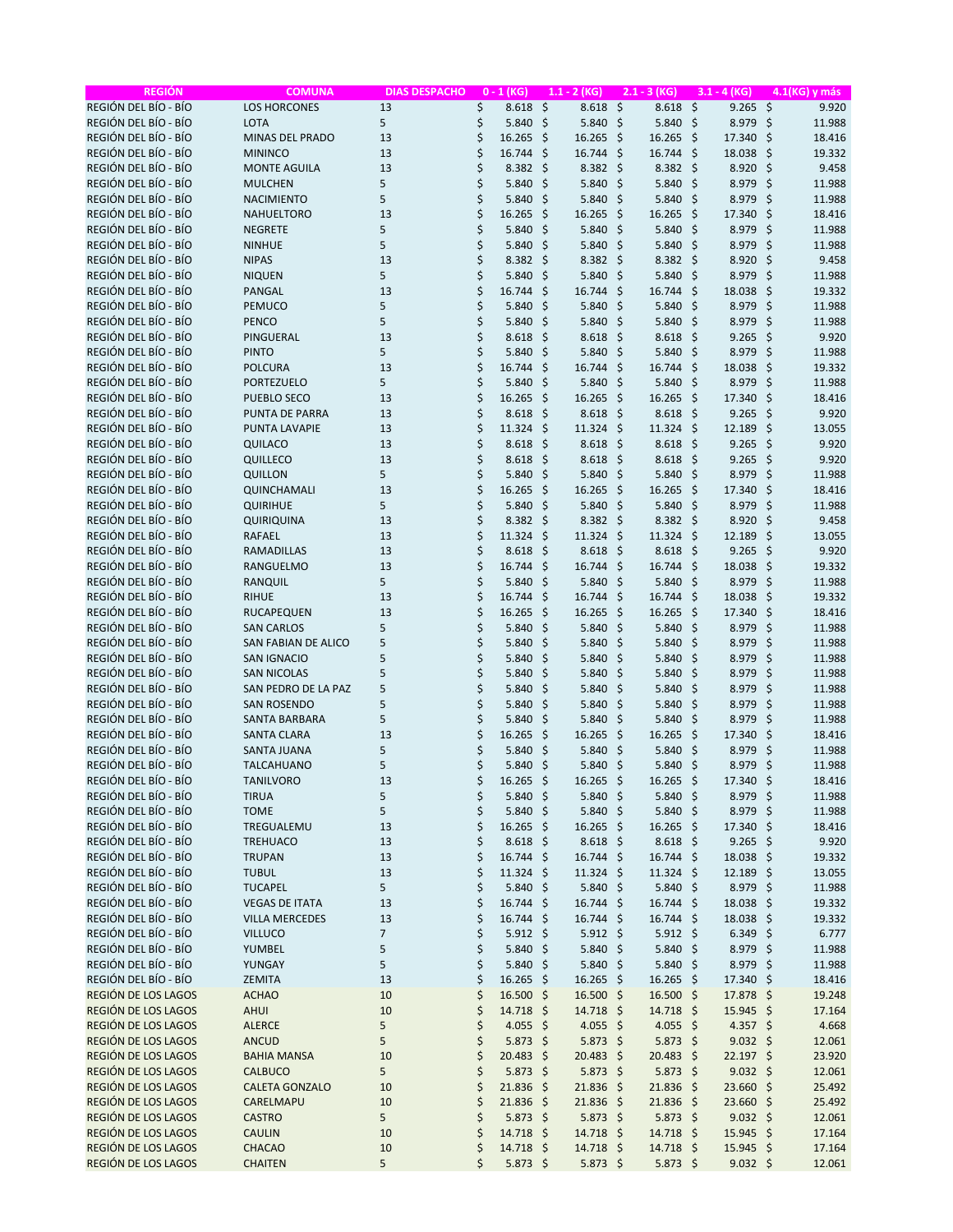| <b>REGIÓN</b>                              | <b>COMUNA</b>            | <b>DIAS DESPACHO</b> |    | $0 - 1$ (KG)      |                     | $1.1 - 2$ (KG) |      | $2.1 - 3 (KG)$ |         | $3.1 - 4 (KG)$  |         | 4.1(KG) y más |
|--------------------------------------------|--------------------------|----------------------|----|-------------------|---------------------|----------------|------|----------------|---------|-----------------|---------|---------------|
| REGIÓN DE LOS LAGOS                        | <b>CHEPU</b>             | 10                   | \$ | 14.718            | $\ddot{\mathsf{S}}$ | 14.718 \$      |      | 14.718 \$      |         | 15.945 \$       |         | 17.164        |
| REGIÓN DE LOS LAGOS                        | <b>CHONCHI</b>           | 5                    | \$ | 5.873             | \$                  | $5.873$ \$     |      | $5.873$ \$     |         | $9.032 \div$    |         | 12.061        |
| REGIÓN DE LOS LAGOS                        | <b>COCHAMO</b>           | 10                   | \$ | 39.609            | \$                  | 39.609         | -\$  | 39.609         | - \$    | 42.962 \$       |         | 46.324        |
| REGIÓN DE LOS LAGOS                        | <b>CURACO DE VELEZ</b>   | 10                   | \$ | 16.500            | \$                  | 16.500 \$      |      | $16.500$ \$    |         | 17.878 \$       |         | 19.248        |
| REGIÓN DE LOS LAGOS                        | <b>DALCAHUE</b>          | 5                    | \$ | 5.873             | $\zeta$             | 5.873          | \$   | $5.873$ \$     |         | $9.032 \div$    |         | 12.061        |
| REGIÓN DE LOS LAGOS                        | <b>DEGAN</b>             | 10                   | \$ | 14.718            | $\zeta$             | 14.718         | -\$  | 14.718         | - \$    | 15.945          | -\$     | 17.164        |
| REGIÓN DE LOS LAGOS                        | <b>ENSENADA</b>          | 10                   | \$ | 14.718            | $\mathsf{\hat{S}}$  | 14.718         | - \$ | 14.718 \$      |         | 15.945 \$       |         | 17.164        |
| REGIÓN DE LOS LAGOS                        | <b>ENTRE LAGOS</b>       | 10                   | \$ | 20.483            | \$                  | $20.483$ \$    |      | 20.483 \$      |         | 22.197 \$       |         | 23.920        |
| REGIÓN DE LOS LAGOS                        | <b>FRUTILLAR</b>         | 5                    | \$ | 5.873             | $\mathsf{\hat{S}}$  | $5.873$ \$     |      | 5.873          | - \$    | $9.032 \div$    |         | 12.061        |
| REGIÓN DE LOS LAGOS                        | <b>FUTALEUFU</b>         | 5                    | \$ | 5.873             | -\$                 | $5.873$ \$     |      | $5.873$ \$     |         | $9.032 \div$    |         | 12.061        |
| REGIÓN DE LOS LAGOS                        | <b>GUAPILACUY</b>        | 10                   | \$ | 14.718            | \$.                 | 14.718 \$      |      | 14.718 \$      |         | 15.945          | - \$    | 17.164        |
| REGIÓN DE LOS LAGOS                        | <b>HORNOPIREN</b>        | 15                   | \$ | 21.836            | $\frac{1}{2}$       | 21.836 \$      |      | 21.836 \$      |         | 23.660          | -\$     | 25.492        |
| REGIÓN DE LOS LAGOS                        | <b>HUALAIHUE</b>         | 5                    | \$ | 5.873             | $\mathsf{\hat{S}}$  | $5.873$ \$     |      | $5.873$ \$     |         | $9.032 \div$    |         | 12.061        |
| REGIÓN DE LOS LAGOS                        | <b>HUELDEN</b>           | 10                   | \$ | 14.718            | $\mathsf{\hat{S}}$  | 14.718         | - \$ | 14.718 \$      |         | 15.945          | -\$     | 17.164        |
| REGIÓN DE LOS LAGOS                        | <b>HUILLINCO</b>         | 10                   | \$ | 14.718            | \$                  | 14.718 \$      |      | 14.718         | - \$    | 15.945          | -\$     | 17.164        |
| REGIÓN DE LOS LAGOS                        | <b>LAJAS BLANCAS</b>     | 10                   | \$ | 14.718            | \$                  | 14.718         | - \$ | 14.718 \$      |         | 15.945          | \$      | 17.164        |
| REGIÓN DE LOS LAGOS                        | <b>LECHAGUA</b>          | 10                   | \$ | 14.718            | \$                  | 14.718 \$      |      | 14.718 \$      |         | 15.945          | -\$     | 17.164        |
| REGIÓN DE LOS LAGOS                        | <b>LINAO</b>             | 10                   | \$ | 14.718            | $\mathsf{S}$        | 14.718 \$      |      | 14.718 \$      |         | 15.945          | - \$    | 17.164        |
| REGIÓN DE LOS LAGOS                        | <b>LLANQUIHUE</b>        | 5                    | \$ | 5.873             | $\zeta$             | $5.873$ \$     |      | $5.873$ \$     |         | $9.032 \div$    |         | 12.061        |
| REGIÓN DE LOS LAGOS                        | <b>LLICO</b>             | 10                   | \$ | 11.164            | \$                  | 11.164         | \$   | $11.164$ \$    |         | 12.080          | $\zeta$ | 12.996        |
| REGIÓN DE LOS LAGOS                        | <b>LOS MUERMOS</b>       | 5                    | \$ | 5.873             | \$                  | $5.873$ \$     |      | $5.873$ \$     |         | $9.032 \div$    |         | 12.061        |
| REGIÓN DE LOS LAGOS                        | <b>MAICOLPUE</b>         | 10                   | \$ | 20.483            | \$                  | $20.483$ \$    |      | 20.483 \$      |         | 22.197 \$       |         | 23.920        |
| REGIÓN DE LOS LAGOS                        | <b>MANAO</b>             | 10                   | \$ | 14.718            | $\zeta$             | 14.718         | - \$ | 14.718         | - \$    | 15.945          | $\zeta$ | 17.164        |
| <b>REGIÓN DE LOS LAGOS</b>                 | <b>MAULLIN</b>           | 5                    | \$ | 5.873             | $\mathsf{\hat{S}}$  | $5.873$ \$     |      | $5.873$ \$     |         | 9.032           | \$      | 12.061        |
| REGIÓN DE LOS LAGOS                        | <b>MECHAICO</b>          | 10                   | \$ | 14.718            | $\zeta$             | 14.718         | \$.  | 14.718         | - \$    | 15.945          | -\$     | 17.164        |
| REGIÓN DE LOS LAGOS                        | <b>NAL</b>               | 10                   | \$ | 14.718            | $\zeta$             | 14.718 \$      |      | 14.718         | - \$    | 15.945          | $\zeta$ | 17.164        |
| REGIÓN DE LOS LAGOS                        | <b>NUEVA BRAUNAU</b>     | 10                   | \$ | 21.836            | \$                  | $21.836$ \$    |      | $21.836$ \$    |         | 23.660          | \$      | 25.492        |
| REGIÓN DE LOS LAGOS                        | <b>OSORNO</b>            | 5                    | \$ | 5.873             | \$                  | $5.873$ \$     |      | $5.873$ \$     |         | $9.032 \div$    |         | 12.061        |
| REGIÓN DE LOS LAGOS                        | <b>PALENA</b>            | 5                    | \$ | 5.873             | $\zeta$             | $5.873$ \$     |      | $5.873$ \$     |         | $9.032 \div$    |         | 12.061        |
| REGIÓN DE LOS LAGOS                        | <b>PALOMAR</b>           | 10                   | \$ | 14.718            | \$                  | 14.718         | -\$  | 14.718 \$      |         | 15.945          | \$      | 17.164        |
| REGIÓN DE LOS LAGOS                        | <b>PARGUA</b>            | 10                   | \$ | 21.836            | $\frac{1}{2}$       | 21.836         | -\$  | 21.836         | - \$    | 23.660          | $\zeta$ | 25.492        |
| REGIÓN DE LOS LAGOS                        | <b>PAULDEO</b>           | 10                   | \$ | 14.718            | $\zeta$             | 14.718 \$      |      | 14.718 \$      |         | 15.945          | -\$     | 17.164        |
| REGIÓN DE LOS LAGOS                        | <b>PETROHUE</b>          | 10                   | \$ | 21.836            | \$                  | 21.836         | - \$ | $21.836$ \$    |         | 23.660          | $\zeta$ | 25.492        |
| REGIÓN DE LOS LAGOS                        | PICHI PELLUCO            | 5                    | \$ | 11.164            | \$                  | $11.164$ \$    |      | $11.164$ \$    |         | 12.080          | \$      | 12.996        |
| REGIÓN DE LOS LAGOS                        | <b>PUAUCHO</b>           | 10                   | \$ | 20.483            | \$                  | 20.483 \$      |      | 20.483 \$      |         | 22.197 \$       |         | 23.920        |
| REGIÓN DE LOS LAGOS                        | <b>PUCATRIHUE</b>        | 10                   | \$ | 20.483            | \$                  | $20.483$ \$    |      | $20.483$ \$    |         | 22.197          | -\$     | 23.920        |
| REGIÓN DE LOS LAGOS                        | <b>PUELO</b>             | 10                   | \$ | 39.609            | \$                  | 39.609         | -\$  | 39.609         | $\zeta$ | 42.962 \$       |         | 46.324        |
| REGIÓN DE LOS LAGOS                        | <b>PUENTE QUILO</b>      | 10                   | \$ | 14.718            | \$                  | 14.718 \$      |      | 14.718 \$      |         | 15.945 \$       |         | 17.164        |
| REGIÓN DE LOS LAGOS                        | <b>PUERTO MONTT</b>      | 5                    | \$ | 5.873             | \$                  | $5.873$ \$     |      | $5.873$ \$     |         | $9.032 \div$    |         | 12.061        |
| REGIÓN DE LOS LAGOS                        | <b>PUERTO OCTAY</b>      | 5                    | \$ | 5.873             | \$                  | $5.873$ \$     |      | $5.873$ \$     |         | $9.032 \quad $$ |         | 12.061        |
| REGIÓN DE LOS LAGOS                        | <b>PUERTO VARAS</b>      | 5                    | \$ | 5.873             | \$                  | 5.873          | \$.  | 5.873          | - \$    | 9.032           | -\$     | 12.061        |
| REGIÓN DE LOS LAGOS                        | <b>PUNTA CORONA</b>      | 10                   | \$ | 14.718            | \$                  | 14.718         | -\$  | 14.718         | - \$    | 15.945          | -\$     | 17.164        |
| REGIÓN DE LOS LAGOS                        | <b>PUQUELDON</b>         | 10                   | \$ | 16.500            | -\$                 | 16.500 \$      |      | 16.500 \$      |         | 17.878 \$       |         | 19.248        |
| REGIÓN DE LOS LAGOS                        | <b>PURRANQUE</b>         | 5                    | \$ | 5.873             | -\$                 | $5.873$ \$     |      | $5.873$ \$     |         | $9.032 \div$    |         | 12.061        |
| REGIÓN DE LOS LAGOS                        | <b>PUYEHUE</b>           | 5                    | \$ | $5.873$ \$        |                     | $5.873$ \$     |      | $5.873$ \$     |         | $9.032 \div$    |         | 12.061        |
| REGIÓN DE LOS LAGOS                        | <b>QUEILEN</b>           | 10                   | \$ | $16.500$ \$       |                     | 16.500 \$      |      | 16.500 \$      |         | 17.878 \$       |         | 19.248        |
| REGIÓN DE LOS LAGOS                        | <b>QUELLON</b>           | 5                    | \$ | $5.873$ \$        |                     | $5.873$ \$     |      | $5.873$ \$     |         | $9.032 \div$    |         | 12.061        |
| REGIÓN DE LOS LAGOS                        | <b>QUEMCHI</b>           | 5                    | \$ | 5.873             | -\$                 | $5.873$ \$     |      | $5.873$ \$     |         | $9.032 \div$    |         | 12.061        |
| REGIÓN DE LOS LAGOS                        | QUETALMAHUE              | 10                   | \$ | 14.718            | -\$                 | 14.718 \$      |      | 14.718 \$      |         | 15.945 \$       |         | 17.164        |
| REGIÓN DE LOS LAGOS                        | <b>QUINCHAO</b>          | 5                    | \$ | $5.873$ \$        |                     | $5.873$ \$     |      | $5.873$ \$     |         | $9.032 \div$    |         | 12.061        |
| REGIÓN DE LOS LAGOS                        | <b>RIO NEGRO</b>         | 5                    | \$ | 5.873             | -\$                 | $5.873$ \$     |      | $5.873$ \$     |         | $9.032 \div$    |         | 12.061        |
| REGIÓN DE LOS LAGOS                        | <b>SAN JUAN</b>          | 10                   | \$ | $14.718 \text{ }$ |                     | 14.718 \$      |      | 14.718 \$      |         | 15.945 \$       |         | 17.164        |
| REGIÓN DE LOS LAGOS                        | SAN JUAN DE LA COSTA     | 10                   | \$ | $20.483$ \$       |                     | 20.483 \$      |      | 20.483 \$      |         | 22.197 \$       |         | 23.920        |
| REGIÓN DE LOS LAGOS                        | <b>SAN PABLO</b>         | 5                    | \$ | $5.873$ \$        |                     | $5.873$ \$     |      | $5.873$ \$     |         | $9.032 \div$    |         | 12.061        |
| REGIÓN DE LOS LAGOS                        | <b>TRUMAO</b>            | 10                   | \$ | 20.483 \$         |                     | 20.483 \$      |      | 20.483 \$      |         | 22.197 \$       |         | 23.920        |
| REGIÓN DE LOS LAGOS                        | <b>VILLA SANTA LUCIA</b> | 10                   | \$ | 21.836            | -\$                 | 21.836 \$      |      | 21.836 \$      |         | 23.660 \$       |         | 25.492        |
| REGIÓN DE LOS LAGOS                        | <b>YUSTE</b>             | 10                   | \$ | $14.718 \text{ }$ |                     | 14.718 \$      |      | 14.718 \$      |         | 15.945 \$       |         | 17.164        |
| REGIÓN AYSÉN DEL GENERAL CA BAHIA MURTA    |                          | 33                   | \$ | 84.139 \$         |                     | 84.139 \$      |      | 84.139 \$      |         | 84.676 \$       |         | 85.223        |
| REGIÓN AYSÉN DEL GENERAL CA BALMACEDA      |                          | 20                   | \$ | 49.139 \$         |                     | 49.139 \$      |      | 49.139 \$      |         | 49.676 \$       |         | 50.223        |
| REGIÓN AYSÉN DEL GENERAL CA CALETA ANDRADE |                          | 33                   | \$ | 234.139 \$        |                     | 234.139 \$     |      | 234.139 \$     |         | 234.676 \$      |         | 235.223       |
| REGIÓN AYSÉN DEL GENERAL CA CHILE CHICO    |                          | 33                   | \$ | 304.139 \$        |                     | 304.139 \$     |      | 304.139 \$     |         | 304.676 \$      |         | 305.223       |
| REGIÓN AYSÉN DEL GENERAL CA COCHRANE       |                          | 5                    | \$ | $9.859$ \$        |                     | $9.859$ \$     |      | $9.859$ \$     |         | 24.482 \$       |         | 36.181        |
| REGIÓN AYSÉN DEL GENERAL CA COYHAIQUE      |                          | 5                    | \$ | $9.859$ \$        |                     | $9.859$ \$     |      | $9.859$ \$     |         | 24.482 \$       |         | 36.181        |
| REGIÓN AYSÉN DEL GENERAL CA GUADAL         |                          | 33                   | \$ | 234.139 \$        |                     | 234.139 \$     |      | 234.139 \$     |         | 234.676 \$      |         | 235.223       |
| REGIÓN AYSÉN DEL GENERAL CA GUAITECAS      |                          | 33                   | \$ | 124.139 \$        |                     | 124.139 \$     |      | 124.139 \$     |         | 124.676 \$      |         | 125.223       |
| REGIÓN AYSÉN DEL GENERAL CA LAGO VERDE     |                          | 20                   | Ś  | 264.139 \$        |                     | 264.139 \$     |      | 264.139 \$     |         | 264.676 \$      |         | 265.223       |
| REGIÓN AYSÉN DEL GENERAL CA LA JUNTA       |                          | 33                   | \$ | 124.139 \$        |                     | 124.139 \$     |      | 124.139 \$     |         | 124.676 \$      |         | 125.223       |
| REGIÓN AYSÉN DEL GENERAL CA LA TAPERA      |                          | 20                   | \$ | 244.139 \$        |                     | 244.139 \$     |      | 244.139 \$     |         | 244.676 \$      |         | 245.223       |
| REGIÓN AYSÉN DEL GENERAL CA MELINKA        |                          | 20                   | \$ | 234.139 \$        |                     | 234.139 \$     |      | 234.139 \$     |         | 234.676 \$      |         | 235.223       |
| REGIÓN AYSÉN DEL GENERAL CA NIREHUAO       |                          | 33                   | \$ | 44.139 \$         |                     | 44.139 \$      |      | 44.139 \$      |         | 44.676 \$       |         | 45.223        |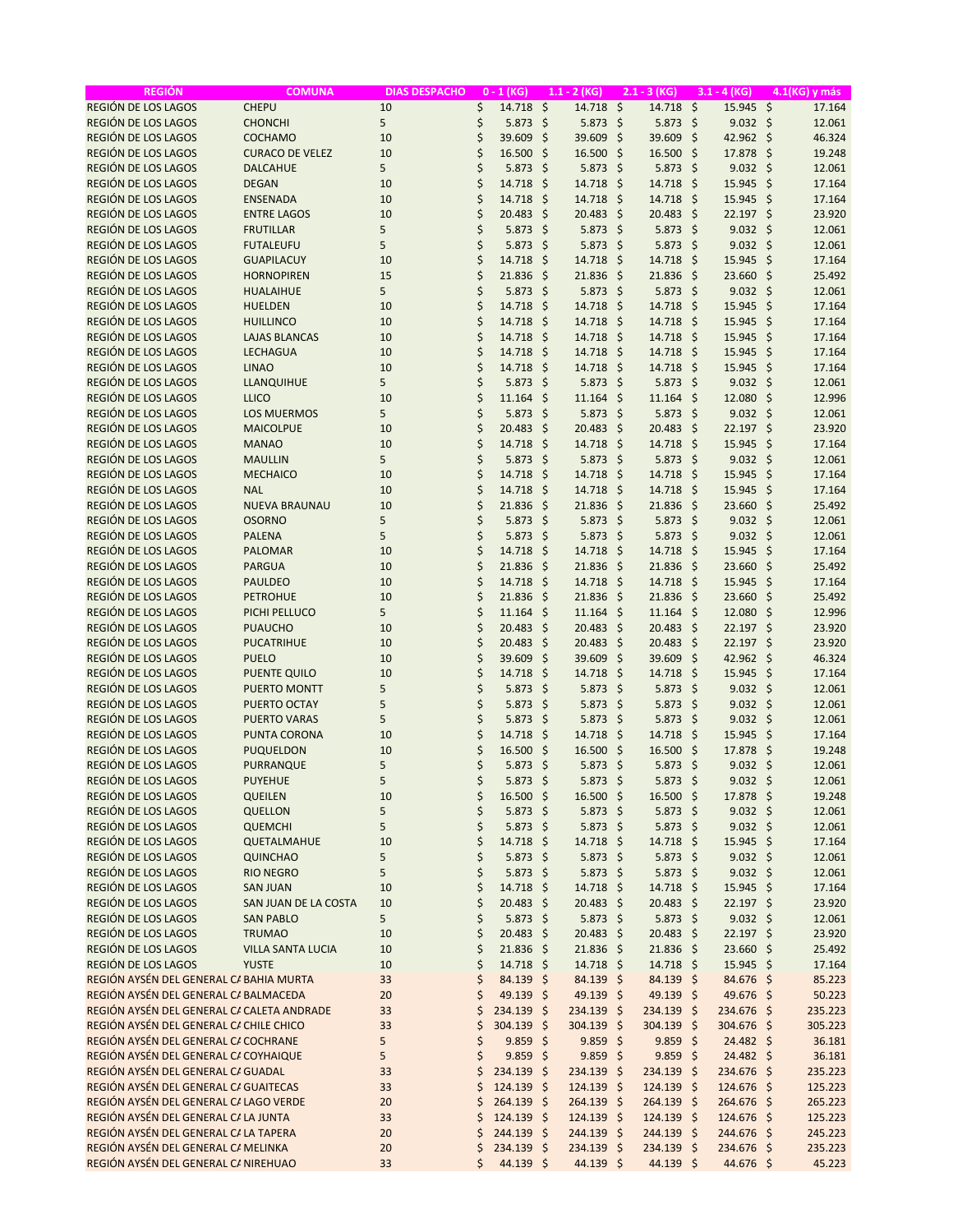| REGIÓN AYSÉN DEL GENERAL CA PUERTO AGUIRRE<br>\$<br>234.139<br>$\ddot{\mathsf{S}}$<br>234.139<br>$\ddot{\varsigma}$<br>234.139 \$<br>234.676 \$<br>235.223<br>20<br>REGIÓN AYSÉN DEL GENERAL CA PUERTO AYSEN<br>\$<br>-\$<br>9.859<br>$9.859$ \$<br>24.482 \$<br>5<br>9.859<br>- \$<br>36.181<br>REGIÓN AYSÉN DEL GENERAL CA PUERTO BERTRAND<br>\$<br>22.315<br>-\$<br>$22.315$ \$<br>$22.315$ \$<br>25.576 \$<br>28.845<br>20<br>REGIÓN AYSÉN DEL GENERAL CA PUERTO CHACABUCO<br>\$<br>54.139<br>-\$<br>54.139 \$<br>54.139 \$<br>20<br>$54.676$ \$<br>55.223<br>REGIÓN AYSÉN DEL GENERAL CA PUERTO CISNES<br>33<br>\$<br>124.139<br>124.139 \$<br>124.139 \$<br>125.223<br>\$<br>$124.676$ \$<br>$\zeta$<br>REGIÓN AYSÉN DEL GENERAL CA PUERTO TRANQUILO<br>33<br>\$<br>124.139<br>124.139<br>124.139<br>- \$<br>$\mathsf{\hat{S}}$<br>-\$<br>124.676<br>125.223<br>REGIÓN AYSÉN DEL GENERAL CA PUYUHUAPI<br>33<br>\$<br>84.139<br>\$<br>84.139 \$<br>84.139<br>- \$<br>85.223<br>84.676<br>-\$<br>REGIÓN AYSÉN DEL GENERAL CARIO IBANEZ<br>33<br>\$<br>94.139<br>$\zeta$<br>94.139<br>94.139<br>95.223<br>- \$<br>- \$<br>94.676<br>-\$<br>$\zeta$<br>REGIÓN AYSÉN DEL GENERAL CATORTEL<br>20<br>304.139<br>\$<br>304.139<br>-\$<br>304.139<br>- \$<br>304.676<br>-\$<br>305.223<br>REGIÓN AYSÉN DEL GENERAL CA VALLE SIMPSON<br>33<br>34.139<br>34.139 \$<br>35.223<br>\$<br>34.139<br>-\$<br>- \$<br>34.676<br>-\$<br>\$<br>REGIÓN AYSÉN DEL GENERAL CA VILLA AMENGUAL<br>33<br>34.139 \$<br>34.139 \$<br>34.139<br>-\$<br>34.676<br>-\$<br>35.223<br>REGIÓN AYSÉN DEL GENERAL CA VILLA CERRO CASTILLO<br>20<br>\$<br>84.139<br>\$<br>84.139<br>84.139 \$<br>85.223<br>- \$<br>84.676 \$<br>REGIÓN AYSÉN DEL GENERAL CA VILLA MANIHUALES<br>33<br>\$<br>$\zeta$<br>69.139<br>70.223<br>69.139<br>- \$<br>$69.139$ \$<br>69.676<br>-\$<br>REGIÓN AYSÉN DEL GENERAL CA VILLA OHIGGINS<br>22<br>\$<br>304.139<br>$\zeta$<br>304.139<br>304.139<br>- \$<br>305.223<br>- \$<br>304.676<br>-\$<br>REGIÓN AYSÉN DEL GENERAL CA VILLA ORTEGA<br>33<br>\$<br>44.139<br>$\zeta$<br>44.139<br>44.139 \$<br>44.676 \$<br>45.223<br>-\$<br>\$<br>REGIÓN DE MAGALLANES Y LA A ANTARTICA<br>33<br>14.929<br>14.929<br>14.929 \$<br>16.693<br>\$<br>\$<br>$15.811 \; \text{S}$<br>\$<br>REGIÓN DE MAGALLANES Y LA A CABO DE HORNOS<br>22<br>23.013<br>\$<br>$23.013$ \$<br>$23.013$ \$<br>26.324<br>-\$<br>29.634<br>\$<br>REGIÓN DE MAGALLANES Y LA A CAMERON<br>22<br>23.013<br>-\$<br>$23.013$ \$<br>23.013 \$<br>26.324<br>29.634<br>-\$<br>\$<br>REGIÓN DE MAGALLANES Y LA A CERRO SOMBRERO<br>22<br>23.013<br>$23.013 \quad $$<br>$23.013$ \$<br>26.324<br>29.634<br>-\$<br>-\$<br>\$<br>22<br>23.013<br>-\$<br>$23.013$ \$<br>$23.013$ \$<br>26.324<br>-\$<br>29.634<br>REGIÓN DE MAGALLANES Y LA A LAGUNA BLANCA<br>$\zeta$<br>REGIÓN DE MAGALLANES Y LA A MONTE AYMOND<br>22<br>23.013<br>$23.013$ \$<br>$23.013$ \$<br>26.324<br>29.634<br>-\$<br>-\$<br>5<br>\$<br>REGIÓN DE MAGALLANES Y LA APORVENIR<br>10.026<br>$10.026$ \$<br>$10.026$ \$<br>24.910<br>36.818<br>-\$<br>-\$<br>\$<br>REGIÓN DE MAGALLANES Y LA A PRIMAVERA<br>22<br>23.013<br>-\$<br>23.013 \$<br>$23.013$ \$<br>26.324<br>-\$<br>29.634<br>\$<br>22<br>$23.013$ \$<br>$23.013$ \$<br>REGIÓN DE MAGALLANES Y LA A PUERTO BORIES<br>23.013<br>-\$<br>26.324<br>-\$<br>29.634<br>\$<br>REGIÓN DE MAGALLANES Y LA A PUERTO NATALES<br>5<br>10.026<br>-\$<br>$10.026$ \$<br>10.026<br>36.818<br>- \$<br>24.910<br>-\$<br>REGIÓN DE MAGALLANES Y LA A PUERTO TORO<br>\$<br>23.013<br>-\$<br>$23.013$ \$<br>$23.013$ \$<br>26.324<br>29.634<br>22<br>-\$<br>$\zeta$<br>214.340<br>214.340<br>214.340 \$<br>214.887<br>REGIÓN DE MAGALLANES Y LA A PUERTO WILLIAMS<br>33<br>\$<br>- \$<br>-\$<br>215.441<br>5<br>\$<br>10.026<br>\$<br>$10.026$ \$<br>$10.026$ \$<br>24.910<br>$\zeta$<br>36.818<br>REGIÓN DE MAGALLANES Y LA A PUNTA ARENAS<br>\$<br>REGIÓN DE MAGALLANES Y LA A PUNTA DELGADA<br>22<br>23.013<br>-\$<br>23.013 \$<br>23.013 \$<br>26.324<br>29.634<br>-\$<br>\$<br>REGIÓN DE MAGALLANES Y LA ARIO VERDE<br>22<br>23.013<br>$23.013$ \$<br>$23.013$ \$<br>26.324<br>29.634<br>-\$<br>-\$<br>5<br>\$<br>REGIÓN DE MAGALLANES Y LA A SAN GREGORIO<br>10.026<br>\$<br>$10.026$ \$<br>$10.026$ \$<br>24.910<br>-\$<br>36.818<br>REGIÓN DE MAGALLANES Y LA ATIMAUKEL<br>22<br>\$<br>58.878<br>58.878 \$<br>58.878 \$<br>59.979<br>-\$<br>59.424<br>-\$<br>\$<br>REGIÓN DE MAGALLANES Y LA ATORRES DEL PAINE<br>22<br>29.752 \$<br>29.752 \$<br>29.752<br>-\$<br>34.046<br>-\$<br>38.340<br>REGIÓN DE LOS RÍOS<br>\$<br>10<br>10.492<br>-\$<br>10.492 \$<br>10.492 \$<br>11.349<br>S.<br>12.214<br>CALAFQUEN<br>REGIÓN DE LOS RÍOS<br>\$<br>10.492<br>$10.492 \div$<br>$10.492 \div$<br>11.349<br>12.214<br>CHAUQUEN<br>10<br>-\$<br>-\$<br>REGIÓN DE LOS RÍOS<br>\$<br><b>CHOSHUENCO</b><br>$10.492 \div$<br>10.492 \$<br>12.214<br>10<br>10.492<br>-\$<br>11.349<br>-\$<br>REGIÓN DE LOS RÍOS<br><b>CORRAL</b><br>5<br>\$<br>5.861<br>$5.861$ \$<br>$5.861$ \$<br>$9.014$ \$<br>12.036<br>-\$<br>REGIÓN DE LOS RÍOS<br>\$<br>$10.492 \div$<br>COZ COZ<br>10<br>10.492<br>-\$<br>$10.492 \div$<br>11.349<br>-\$<br>12.214<br>REGIÓN DE LOS RÍOS<br>\$<br><b>CURINANCO</b><br>20.483<br>-\$<br>20.483 \$<br>20.483 \$<br>22.197 \$<br>23.920<br>10<br>REGIÓN DE LOS RÍOS<br>\$<br><b>FUTRONO</b><br>5<br>5.861<br>-\$<br>$5.861$ \$<br>$5.861$ \$<br>$9.014$ \$<br>12.036<br>REGIÓN DE LOS RÍOS<br>\$<br>13.819<br>13.819<br>13.819<br>HUELLAHUE<br>10<br>\$<br>- \$<br>- \$<br>$14.971 \;$ \$<br>16.113<br>REGIÓN DE LOS RÍOS<br><b>LAGO RANCO</b><br>\$<br>-\$<br>$3.828$ \$<br>3.828<br>- \$<br>6<br>3.828<br>4.113 \$<br>4.408<br>REGIÓN DE LOS RÍOS<br>LANCO<br>5<br>\$<br>$5.861$ \$<br>$5.861$ \$<br>$5.861$ \$<br>12.036<br>$9.014 \text{ }$<br>REGIÓN DE LOS RÍOS<br>5<br>\$<br>$5.861$ \$<br>12.036<br>LA UNION<br>$5.861$ \$<br>$5.861$ \$<br>$9.014 \; \text{S}$<br>REGIÓN DE LOS RÍOS<br>\$<br>20.483 \$<br>20.483 \$<br>20.483 \$<br>$22.197$ \$<br>23.920<br>LIQUINE<br>10<br>REGIÓN DE LOS RÍOS<br>\$<br>10.492 \$<br>10.492 \$<br>11.349 \$<br>12.214<br>LLIFEN<br>10<br>$10.492 \div$<br>REGIÓN DE LOS RÍOS<br>5<br>\$<br>$5.861$ \$<br>LOS LAGOS<br>$5.861$ \$<br>$5.861$ \$<br>$9.014$ \$<br>12.036<br>REGIÓN DE LOS RÍOS<br>\$<br><b>MAFIL</b><br>5<br>$5.861$ \$<br>$5.861$ \$<br>$5.861$ \$<br>$9.014$ \$<br>12.036<br>REGIÓN DE LOS RÍOS<br>\$<br><b>MEHUIN</b><br>10<br>$20.483$ \$<br>$20.483$ \$<br>20.483 \$<br>$22.197$ \$<br>23.920<br>REGIÓN DE LOS RÍOS<br>\$<br>$10.492 \div$<br>$10.492 \div$<br>10.492 \$<br><b>NELTUME</b><br>10<br>$11.349$ \$<br>12.214<br>REGIÓN DE LOS RÍOS<br>\$<br>10<br>24.836 \$<br>24.836 \$<br>24.836 \$<br>25.416<br><b>NIEBLA</b><br>$25.122$ \$<br>REGIÓN DE LOS RÍOS<br>\$<br>5<br>$5.861$ \$<br>$5.861$ \$<br>$5.861$ \$<br>$9.014$ \$<br>PAILLACO<br>12.036<br>REGIÓN DE LOS RÍOS<br>5<br>\$<br><b>PANGUIPULLI</b><br>$5.861$ \$<br>$5.861$ \$<br>$5.861$ \$<br>$9.014 \div$<br>12.036<br>REGIÓN DE LOS RÍOS<br>\$<br>20.483 \$<br>20.483 \$<br><b>PUNUCAPA</b><br>10<br>$20.483$ \$<br>$22.197$ \$<br>23.920<br>REGIÓN DE LOS RÍOS<br>\$<br>13.819 \$<br>13.819 \$<br>13.819 \$<br>QUILCHE<br>10<br>14.971 \$<br>16.113<br>REGIÓN DE LOS RÍOS<br>\$<br>20.483<br>-\$<br>20.483 \$<br>20.483 \$<br>22.197 \$<br>RININAHUE<br>10<br>23.920<br>REGIÓN DE LOS RÍOS<br>\$<br><b>RIO BUENO</b><br>5<br>$5.861$ \$<br>$5.861$ \$<br>$5.861$ \$<br>$9.014$ \$<br>12.036<br>REGIÓN DE LOS RÍOS<br>\$<br>10.492 \$<br>ROBLE HUACHO<br>10<br>$10.492 \div$<br>$10.492 \div$<br>$11.349 \; \text{S}$<br>12.214<br>REGIÓN DE LOS RÍOS<br>\$<br>$5.861$ \$<br>$5.861$ \$<br>$5.861$ \$<br>$9.014$ \$<br>SAN JOSE DE LA MARIQUIN, 5<br>12.036<br>REGIÓN DE LOS RÍOS<br>\$<br>SECTOR LA PEÑA<br>13.819<br>13.819 \$<br>13.819 \$<br>10<br>-\$<br>$14.971 \; \text{S}$<br>16.113<br>REGIÓN DE LOS RÍOS<br>\$<br>5<br>$5.861$ \$<br>$5.861$ \$<br>$5.861$ \$<br><b>VALDIVIA</b><br>$9.014 \; \text{S}$<br>12.036<br>REGIÓN DE ARICA Y PARINACOT ARICA<br>5<br>\$<br>$10.157$ \$<br>$10.157$ \$<br>$10.157$ \$<br>$19.362 \div$<br>29.686<br>\$<br>REGIÓN DE ARICA Y PARINACOT BELEN<br>29.761 \$<br>29.761 \$<br>29.761 \$<br>10<br>$31.777$ \$<br>33.794<br>\$<br>REGIÓN DE ARICA Y PARINACOT CAMARONES<br>5<br>$10.157$ \$<br>$10.157$ \$<br>$10.157$ \$<br>19.362 \$<br>29.686<br>REGIÓN DE ARICA Y PARINACOT CAQUENA<br>\$<br>215.458 \$<br>215.458 \$<br>215.458 \$<br>10<br>215.794 \$<br>216.130<br>\$<br>REGIÓN DE ARICA Y PARINACOT CODPA<br>10<br>29.761 \$<br>29.761 \$<br>29.761 \$<br>$31.777$ \$<br>33.794 | <b>REGIÓN</b> | <b>COMUNA</b> | <b>DIAS DESPACHO</b> | $0 - 1$ (KG) | $1.1 - 2$ (KG) | $2.1 - 3 (KG)$ | $3.1 - 4 (KG)$ | 4.1(KG) y más |
|------------------------------------------------------------------------------------------------------------------------------------------------------------------------------------------------------------------------------------------------------------------------------------------------------------------------------------------------------------------------------------------------------------------------------------------------------------------------------------------------------------------------------------------------------------------------------------------------------------------------------------------------------------------------------------------------------------------------------------------------------------------------------------------------------------------------------------------------------------------------------------------------------------------------------------------------------------------------------------------------------------------------------------------------------------------------------------------------------------------------------------------------------------------------------------------------------------------------------------------------------------------------------------------------------------------------------------------------------------------------------------------------------------------------------------------------------------------------------------------------------------------------------------------------------------------------------------------------------------------------------------------------------------------------------------------------------------------------------------------------------------------------------------------------------------------------------------------------------------------------------------------------------------------------------------------------------------------------------------------------------------------------------------------------------------------------------------------------------------------------------------------------------------------------------------------------------------------------------------------------------------------------------------------------------------------------------------------------------------------------------------------------------------------------------------------------------------------------------------------------------------------------------------------------------------------------------------------------------------------------------------------------------------------------------------------------------------------------------------------------------------------------------------------------------------------------------------------------------------------------------------------------------------------------------------------------------------------------------------------------------------------------------------------------------------------------------------------------------------------------------------------------------------------------------------------------------------------------------------------------------------------------------------------------------------------------------------------------------------------------------------------------------------------------------------------------------------------------------------------------------------------------------------------------------------------------------------------------------------------------------------------------------------------------------------------------------------------------------------------------------------------------------------------------------------------------------------------------------------------------------------------------------------------------------------------------------------------------------------------------------------------------------------------------------------------------------------------------------------------------------------------------------------------------------------------------------------------------------------------------------------------------------------------------------------------------------------------------------------------------------------------------------------------------------------------------------------------------------------------------------------------------------------------------------------------------------------------------------------------------------------------------------------------------------------------------------------------------------------------------------------------------------------------------------------------------------------------------------------------------------------------------------------------------------------------------------------------------------------------------------------------------------------------------------------------------------------------------------------------------------------------------------------------------------------------------------------------------------------------------------------------------------------------------------------------------------------------------------------------------------------------------------------------------------------------------------------------------------------------------------------------------------------------------------------------------------------------------------------------------------------------------------------------------------------------------------------------------------------------------------------------------------------------------------------------------------------------------------------------------------------------------------------------------------------------------------------------------------------------------------------------------------------------------------------------------------------------------------------------------------------------------------------------------------------------------------------------------------------------------------------------------------------------------------------------------------------------------------------------------------------------------------------------------------------------------------------------------------------------------------------------------------------------------------------------------------------------------------------------------------------------------------------------------------------------------------------------------------------------------------------------------------------------------------------------------------------------------------------------------------------------------------------------------------------------------------------------------------------------------------------------------------------------------------------------------------------------------------------------------------------------------------------------------------------------------------------------------------------------------------------------------------------------------------------------------------------------------------------------------------------------------------------------------------------------------------------------------------------------------------------------------------------------------------------------------------------------------------------------------------------------------------------------------------------------------------------------------------------------------------------------------------------------------------------------------------------------------------------------------------------------------------------------------------------------------------------------------------------------------------------------------------------------------------------------------------------------------------------------------------------------------------------------------------------------------------------------------------------------------------------------------------------------------------------------------------------------------------------------------------------------------------------------------------------------------------------------------------------------------------------------------------------------------------------------------------------------------------------------------------------------------------|---------------|---------------|----------------------|--------------|----------------|----------------|----------------|---------------|
|                                                                                                                                                                                                                                                                                                                                                                                                                                                                                                                                                                                                                                                                                                                                                                                                                                                                                                                                                                                                                                                                                                                                                                                                                                                                                                                                                                                                                                                                                                                                                                                                                                                                                                                                                                                                                                                                                                                                                                                                                                                                                                                                                                                                                                                                                                                                                                                                                                                                                                                                                                                                                                                                                                                                                                                                                                                                                                                                                                                                                                                                                                                                                                                                                                                                                                                                                                                                                                                                                                                                                                                                                                                                                                                                                                                                                                                                                                                                                                                                                                                                                                                                                                                                                                                                                                                                                                                                                                                                                                                                                                                                                                                                                                                                                                                                                                                                                                                                                                                                                                                                                                                                                                                                                                                                                                                                                                                                                                                                                                                                                                                                                                                                                                                                                                                                                                                                                                                                                                                                                                                                                                                                                                                                                                                                                                                                                                                                                                                                                                                                                                                                                                                                                                                                                                                                                                                                                                                                                                                                                                                                                                                                                                                                                                                                                                                                                                                                                                                                                                                                                                                                                                                                                                                                                                                                                                                                                                                                                                                                                                                                                                                                                                                                                                                                                                                                                                                                                                                                                                                                                                                                                                                      |               |               |                      |              |                |                |                |               |
|                                                                                                                                                                                                                                                                                                                                                                                                                                                                                                                                                                                                                                                                                                                                                                                                                                                                                                                                                                                                                                                                                                                                                                                                                                                                                                                                                                                                                                                                                                                                                                                                                                                                                                                                                                                                                                                                                                                                                                                                                                                                                                                                                                                                                                                                                                                                                                                                                                                                                                                                                                                                                                                                                                                                                                                                                                                                                                                                                                                                                                                                                                                                                                                                                                                                                                                                                                                                                                                                                                                                                                                                                                                                                                                                                                                                                                                                                                                                                                                                                                                                                                                                                                                                                                                                                                                                                                                                                                                                                                                                                                                                                                                                                                                                                                                                                                                                                                                                                                                                                                                                                                                                                                                                                                                                                                                                                                                                                                                                                                                                                                                                                                                                                                                                                                                                                                                                                                                                                                                                                                                                                                                                                                                                                                                                                                                                                                                                                                                                                                                                                                                                                                                                                                                                                                                                                                                                                                                                                                                                                                                                                                                                                                                                                                                                                                                                                                                                                                                                                                                                                                                                                                                                                                                                                                                                                                                                                                                                                                                                                                                                                                                                                                                                                                                                                                                                                                                                                                                                                                                                                                                                                                                      |               |               |                      |              |                |                |                |               |
|                                                                                                                                                                                                                                                                                                                                                                                                                                                                                                                                                                                                                                                                                                                                                                                                                                                                                                                                                                                                                                                                                                                                                                                                                                                                                                                                                                                                                                                                                                                                                                                                                                                                                                                                                                                                                                                                                                                                                                                                                                                                                                                                                                                                                                                                                                                                                                                                                                                                                                                                                                                                                                                                                                                                                                                                                                                                                                                                                                                                                                                                                                                                                                                                                                                                                                                                                                                                                                                                                                                                                                                                                                                                                                                                                                                                                                                                                                                                                                                                                                                                                                                                                                                                                                                                                                                                                                                                                                                                                                                                                                                                                                                                                                                                                                                                                                                                                                                                                                                                                                                                                                                                                                                                                                                                                                                                                                                                                                                                                                                                                                                                                                                                                                                                                                                                                                                                                                                                                                                                                                                                                                                                                                                                                                                                                                                                                                                                                                                                                                                                                                                                                                                                                                                                                                                                                                                                                                                                                                                                                                                                                                                                                                                                                                                                                                                                                                                                                                                                                                                                                                                                                                                                                                                                                                                                                                                                                                                                                                                                                                                                                                                                                                                                                                                                                                                                                                                                                                                                                                                                                                                                                                                      |               |               |                      |              |                |                |                |               |
|                                                                                                                                                                                                                                                                                                                                                                                                                                                                                                                                                                                                                                                                                                                                                                                                                                                                                                                                                                                                                                                                                                                                                                                                                                                                                                                                                                                                                                                                                                                                                                                                                                                                                                                                                                                                                                                                                                                                                                                                                                                                                                                                                                                                                                                                                                                                                                                                                                                                                                                                                                                                                                                                                                                                                                                                                                                                                                                                                                                                                                                                                                                                                                                                                                                                                                                                                                                                                                                                                                                                                                                                                                                                                                                                                                                                                                                                                                                                                                                                                                                                                                                                                                                                                                                                                                                                                                                                                                                                                                                                                                                                                                                                                                                                                                                                                                                                                                                                                                                                                                                                                                                                                                                                                                                                                                                                                                                                                                                                                                                                                                                                                                                                                                                                                                                                                                                                                                                                                                                                                                                                                                                                                                                                                                                                                                                                                                                                                                                                                                                                                                                                                                                                                                                                                                                                                                                                                                                                                                                                                                                                                                                                                                                                                                                                                                                                                                                                                                                                                                                                                                                                                                                                                                                                                                                                                                                                                                                                                                                                                                                                                                                                                                                                                                                                                                                                                                                                                                                                                                                                                                                                                                                      |               |               |                      |              |                |                |                |               |
|                                                                                                                                                                                                                                                                                                                                                                                                                                                                                                                                                                                                                                                                                                                                                                                                                                                                                                                                                                                                                                                                                                                                                                                                                                                                                                                                                                                                                                                                                                                                                                                                                                                                                                                                                                                                                                                                                                                                                                                                                                                                                                                                                                                                                                                                                                                                                                                                                                                                                                                                                                                                                                                                                                                                                                                                                                                                                                                                                                                                                                                                                                                                                                                                                                                                                                                                                                                                                                                                                                                                                                                                                                                                                                                                                                                                                                                                                                                                                                                                                                                                                                                                                                                                                                                                                                                                                                                                                                                                                                                                                                                                                                                                                                                                                                                                                                                                                                                                                                                                                                                                                                                                                                                                                                                                                                                                                                                                                                                                                                                                                                                                                                                                                                                                                                                                                                                                                                                                                                                                                                                                                                                                                                                                                                                                                                                                                                                                                                                                                                                                                                                                                                                                                                                                                                                                                                                                                                                                                                                                                                                                                                                                                                                                                                                                                                                                                                                                                                                                                                                                                                                                                                                                                                                                                                                                                                                                                                                                                                                                                                                                                                                                                                                                                                                                                                                                                                                                                                                                                                                                                                                                                                                      |               |               |                      |              |                |                |                |               |
|                                                                                                                                                                                                                                                                                                                                                                                                                                                                                                                                                                                                                                                                                                                                                                                                                                                                                                                                                                                                                                                                                                                                                                                                                                                                                                                                                                                                                                                                                                                                                                                                                                                                                                                                                                                                                                                                                                                                                                                                                                                                                                                                                                                                                                                                                                                                                                                                                                                                                                                                                                                                                                                                                                                                                                                                                                                                                                                                                                                                                                                                                                                                                                                                                                                                                                                                                                                                                                                                                                                                                                                                                                                                                                                                                                                                                                                                                                                                                                                                                                                                                                                                                                                                                                                                                                                                                                                                                                                                                                                                                                                                                                                                                                                                                                                                                                                                                                                                                                                                                                                                                                                                                                                                                                                                                                                                                                                                                                                                                                                                                                                                                                                                                                                                                                                                                                                                                                                                                                                                                                                                                                                                                                                                                                                                                                                                                                                                                                                                                                                                                                                                                                                                                                                                                                                                                                                                                                                                                                                                                                                                                                                                                                                                                                                                                                                                                                                                                                                                                                                                                                                                                                                                                                                                                                                                                                                                                                                                                                                                                                                                                                                                                                                                                                                                                                                                                                                                                                                                                                                                                                                                                                                      |               |               |                      |              |                |                |                |               |
|                                                                                                                                                                                                                                                                                                                                                                                                                                                                                                                                                                                                                                                                                                                                                                                                                                                                                                                                                                                                                                                                                                                                                                                                                                                                                                                                                                                                                                                                                                                                                                                                                                                                                                                                                                                                                                                                                                                                                                                                                                                                                                                                                                                                                                                                                                                                                                                                                                                                                                                                                                                                                                                                                                                                                                                                                                                                                                                                                                                                                                                                                                                                                                                                                                                                                                                                                                                                                                                                                                                                                                                                                                                                                                                                                                                                                                                                                                                                                                                                                                                                                                                                                                                                                                                                                                                                                                                                                                                                                                                                                                                                                                                                                                                                                                                                                                                                                                                                                                                                                                                                                                                                                                                                                                                                                                                                                                                                                                                                                                                                                                                                                                                                                                                                                                                                                                                                                                                                                                                                                                                                                                                                                                                                                                                                                                                                                                                                                                                                                                                                                                                                                                                                                                                                                                                                                                                                                                                                                                                                                                                                                                                                                                                                                                                                                                                                                                                                                                                                                                                                                                                                                                                                                                                                                                                                                                                                                                                                                                                                                                                                                                                                                                                                                                                                                                                                                                                                                                                                                                                                                                                                                                                      |               |               |                      |              |                |                |                |               |
|                                                                                                                                                                                                                                                                                                                                                                                                                                                                                                                                                                                                                                                                                                                                                                                                                                                                                                                                                                                                                                                                                                                                                                                                                                                                                                                                                                                                                                                                                                                                                                                                                                                                                                                                                                                                                                                                                                                                                                                                                                                                                                                                                                                                                                                                                                                                                                                                                                                                                                                                                                                                                                                                                                                                                                                                                                                                                                                                                                                                                                                                                                                                                                                                                                                                                                                                                                                                                                                                                                                                                                                                                                                                                                                                                                                                                                                                                                                                                                                                                                                                                                                                                                                                                                                                                                                                                                                                                                                                                                                                                                                                                                                                                                                                                                                                                                                                                                                                                                                                                                                                                                                                                                                                                                                                                                                                                                                                                                                                                                                                                                                                                                                                                                                                                                                                                                                                                                                                                                                                                                                                                                                                                                                                                                                                                                                                                                                                                                                                                                                                                                                                                                                                                                                                                                                                                                                                                                                                                                                                                                                                                                                                                                                                                                                                                                                                                                                                                                                                                                                                                                                                                                                                                                                                                                                                                                                                                                                                                                                                                                                                                                                                                                                                                                                                                                                                                                                                                                                                                                                                                                                                                                                      |               |               |                      |              |                |                |                |               |
|                                                                                                                                                                                                                                                                                                                                                                                                                                                                                                                                                                                                                                                                                                                                                                                                                                                                                                                                                                                                                                                                                                                                                                                                                                                                                                                                                                                                                                                                                                                                                                                                                                                                                                                                                                                                                                                                                                                                                                                                                                                                                                                                                                                                                                                                                                                                                                                                                                                                                                                                                                                                                                                                                                                                                                                                                                                                                                                                                                                                                                                                                                                                                                                                                                                                                                                                                                                                                                                                                                                                                                                                                                                                                                                                                                                                                                                                                                                                                                                                                                                                                                                                                                                                                                                                                                                                                                                                                                                                                                                                                                                                                                                                                                                                                                                                                                                                                                                                                                                                                                                                                                                                                                                                                                                                                                                                                                                                                                                                                                                                                                                                                                                                                                                                                                                                                                                                                                                                                                                                                                                                                                                                                                                                                                                                                                                                                                                                                                                                                                                                                                                                                                                                                                                                                                                                                                                                                                                                                                                                                                                                                                                                                                                                                                                                                                                                                                                                                                                                                                                                                                                                                                                                                                                                                                                                                                                                                                                                                                                                                                                                                                                                                                                                                                                                                                                                                                                                                                                                                                                                                                                                                                                      |               |               |                      |              |                |                |                |               |
|                                                                                                                                                                                                                                                                                                                                                                                                                                                                                                                                                                                                                                                                                                                                                                                                                                                                                                                                                                                                                                                                                                                                                                                                                                                                                                                                                                                                                                                                                                                                                                                                                                                                                                                                                                                                                                                                                                                                                                                                                                                                                                                                                                                                                                                                                                                                                                                                                                                                                                                                                                                                                                                                                                                                                                                                                                                                                                                                                                                                                                                                                                                                                                                                                                                                                                                                                                                                                                                                                                                                                                                                                                                                                                                                                                                                                                                                                                                                                                                                                                                                                                                                                                                                                                                                                                                                                                                                                                                                                                                                                                                                                                                                                                                                                                                                                                                                                                                                                                                                                                                                                                                                                                                                                                                                                                                                                                                                                                                                                                                                                                                                                                                                                                                                                                                                                                                                                                                                                                                                                                                                                                                                                                                                                                                                                                                                                                                                                                                                                                                                                                                                                                                                                                                                                                                                                                                                                                                                                                                                                                                                                                                                                                                                                                                                                                                                                                                                                                                                                                                                                                                                                                                                                                                                                                                                                                                                                                                                                                                                                                                                                                                                                                                                                                                                                                                                                                                                                                                                                                                                                                                                                                                      |               |               |                      |              |                |                |                |               |
|                                                                                                                                                                                                                                                                                                                                                                                                                                                                                                                                                                                                                                                                                                                                                                                                                                                                                                                                                                                                                                                                                                                                                                                                                                                                                                                                                                                                                                                                                                                                                                                                                                                                                                                                                                                                                                                                                                                                                                                                                                                                                                                                                                                                                                                                                                                                                                                                                                                                                                                                                                                                                                                                                                                                                                                                                                                                                                                                                                                                                                                                                                                                                                                                                                                                                                                                                                                                                                                                                                                                                                                                                                                                                                                                                                                                                                                                                                                                                                                                                                                                                                                                                                                                                                                                                                                                                                                                                                                                                                                                                                                                                                                                                                                                                                                                                                                                                                                                                                                                                                                                                                                                                                                                                                                                                                                                                                                                                                                                                                                                                                                                                                                                                                                                                                                                                                                                                                                                                                                                                                                                                                                                                                                                                                                                                                                                                                                                                                                                                                                                                                                                                                                                                                                                                                                                                                                                                                                                                                                                                                                                                                                                                                                                                                                                                                                                                                                                                                                                                                                                                                                                                                                                                                                                                                                                                                                                                                                                                                                                                                                                                                                                                                                                                                                                                                                                                                                                                                                                                                                                                                                                                                                      |               |               |                      |              |                |                |                |               |
|                                                                                                                                                                                                                                                                                                                                                                                                                                                                                                                                                                                                                                                                                                                                                                                                                                                                                                                                                                                                                                                                                                                                                                                                                                                                                                                                                                                                                                                                                                                                                                                                                                                                                                                                                                                                                                                                                                                                                                                                                                                                                                                                                                                                                                                                                                                                                                                                                                                                                                                                                                                                                                                                                                                                                                                                                                                                                                                                                                                                                                                                                                                                                                                                                                                                                                                                                                                                                                                                                                                                                                                                                                                                                                                                                                                                                                                                                                                                                                                                                                                                                                                                                                                                                                                                                                                                                                                                                                                                                                                                                                                                                                                                                                                                                                                                                                                                                                                                                                                                                                                                                                                                                                                                                                                                                                                                                                                                                                                                                                                                                                                                                                                                                                                                                                                                                                                                                                                                                                                                                                                                                                                                                                                                                                                                                                                                                                                                                                                                                                                                                                                                                                                                                                                                                                                                                                                                                                                                                                                                                                                                                                                                                                                                                                                                                                                                                                                                                                                                                                                                                                                                                                                                                                                                                                                                                                                                                                                                                                                                                                                                                                                                                                                                                                                                                                                                                                                                                                                                                                                                                                                                                                                      |               |               |                      |              |                |                |                |               |
|                                                                                                                                                                                                                                                                                                                                                                                                                                                                                                                                                                                                                                                                                                                                                                                                                                                                                                                                                                                                                                                                                                                                                                                                                                                                                                                                                                                                                                                                                                                                                                                                                                                                                                                                                                                                                                                                                                                                                                                                                                                                                                                                                                                                                                                                                                                                                                                                                                                                                                                                                                                                                                                                                                                                                                                                                                                                                                                                                                                                                                                                                                                                                                                                                                                                                                                                                                                                                                                                                                                                                                                                                                                                                                                                                                                                                                                                                                                                                                                                                                                                                                                                                                                                                                                                                                                                                                                                                                                                                                                                                                                                                                                                                                                                                                                                                                                                                                                                                                                                                                                                                                                                                                                                                                                                                                                                                                                                                                                                                                                                                                                                                                                                                                                                                                                                                                                                                                                                                                                                                                                                                                                                                                                                                                                                                                                                                                                                                                                                                                                                                                                                                                                                                                                                                                                                                                                                                                                                                                                                                                                                                                                                                                                                                                                                                                                                                                                                                                                                                                                                                                                                                                                                                                                                                                                                                                                                                                                                                                                                                                                                                                                                                                                                                                                                                                                                                                                                                                                                                                                                                                                                                                                      |               |               |                      |              |                |                |                |               |
|                                                                                                                                                                                                                                                                                                                                                                                                                                                                                                                                                                                                                                                                                                                                                                                                                                                                                                                                                                                                                                                                                                                                                                                                                                                                                                                                                                                                                                                                                                                                                                                                                                                                                                                                                                                                                                                                                                                                                                                                                                                                                                                                                                                                                                                                                                                                                                                                                                                                                                                                                                                                                                                                                                                                                                                                                                                                                                                                                                                                                                                                                                                                                                                                                                                                                                                                                                                                                                                                                                                                                                                                                                                                                                                                                                                                                                                                                                                                                                                                                                                                                                                                                                                                                                                                                                                                                                                                                                                                                                                                                                                                                                                                                                                                                                                                                                                                                                                                                                                                                                                                                                                                                                                                                                                                                                                                                                                                                                                                                                                                                                                                                                                                                                                                                                                                                                                                                                                                                                                                                                                                                                                                                                                                                                                                                                                                                                                                                                                                                                                                                                                                                                                                                                                                                                                                                                                                                                                                                                                                                                                                                                                                                                                                                                                                                                                                                                                                                                                                                                                                                                                                                                                                                                                                                                                                                                                                                                                                                                                                                                                                                                                                                                                                                                                                                                                                                                                                                                                                                                                                                                                                                                                      |               |               |                      |              |                |                |                |               |
|                                                                                                                                                                                                                                                                                                                                                                                                                                                                                                                                                                                                                                                                                                                                                                                                                                                                                                                                                                                                                                                                                                                                                                                                                                                                                                                                                                                                                                                                                                                                                                                                                                                                                                                                                                                                                                                                                                                                                                                                                                                                                                                                                                                                                                                                                                                                                                                                                                                                                                                                                                                                                                                                                                                                                                                                                                                                                                                                                                                                                                                                                                                                                                                                                                                                                                                                                                                                                                                                                                                                                                                                                                                                                                                                                                                                                                                                                                                                                                                                                                                                                                                                                                                                                                                                                                                                                                                                                                                                                                                                                                                                                                                                                                                                                                                                                                                                                                                                                                                                                                                                                                                                                                                                                                                                                                                                                                                                                                                                                                                                                                                                                                                                                                                                                                                                                                                                                                                                                                                                                                                                                                                                                                                                                                                                                                                                                                                                                                                                                                                                                                                                                                                                                                                                                                                                                                                                                                                                                                                                                                                                                                                                                                                                                                                                                                                                                                                                                                                                                                                                                                                                                                                                                                                                                                                                                                                                                                                                                                                                                                                                                                                                                                                                                                                                                                                                                                                                                                                                                                                                                                                                                                                      |               |               |                      |              |                |                |                |               |
|                                                                                                                                                                                                                                                                                                                                                                                                                                                                                                                                                                                                                                                                                                                                                                                                                                                                                                                                                                                                                                                                                                                                                                                                                                                                                                                                                                                                                                                                                                                                                                                                                                                                                                                                                                                                                                                                                                                                                                                                                                                                                                                                                                                                                                                                                                                                                                                                                                                                                                                                                                                                                                                                                                                                                                                                                                                                                                                                                                                                                                                                                                                                                                                                                                                                                                                                                                                                                                                                                                                                                                                                                                                                                                                                                                                                                                                                                                                                                                                                                                                                                                                                                                                                                                                                                                                                                                                                                                                                                                                                                                                                                                                                                                                                                                                                                                                                                                                                                                                                                                                                                                                                                                                                                                                                                                                                                                                                                                                                                                                                                                                                                                                                                                                                                                                                                                                                                                                                                                                                                                                                                                                                                                                                                                                                                                                                                                                                                                                                                                                                                                                                                                                                                                                                                                                                                                                                                                                                                                                                                                                                                                                                                                                                                                                                                                                                                                                                                                                                                                                                                                                                                                                                                                                                                                                                                                                                                                                                                                                                                                                                                                                                                                                                                                                                                                                                                                                                                                                                                                                                                                                                                                                      |               |               |                      |              |                |                |                |               |
|                                                                                                                                                                                                                                                                                                                                                                                                                                                                                                                                                                                                                                                                                                                                                                                                                                                                                                                                                                                                                                                                                                                                                                                                                                                                                                                                                                                                                                                                                                                                                                                                                                                                                                                                                                                                                                                                                                                                                                                                                                                                                                                                                                                                                                                                                                                                                                                                                                                                                                                                                                                                                                                                                                                                                                                                                                                                                                                                                                                                                                                                                                                                                                                                                                                                                                                                                                                                                                                                                                                                                                                                                                                                                                                                                                                                                                                                                                                                                                                                                                                                                                                                                                                                                                                                                                                                                                                                                                                                                                                                                                                                                                                                                                                                                                                                                                                                                                                                                                                                                                                                                                                                                                                                                                                                                                                                                                                                                                                                                                                                                                                                                                                                                                                                                                                                                                                                                                                                                                                                                                                                                                                                                                                                                                                                                                                                                                                                                                                                                                                                                                                                                                                                                                                                                                                                                                                                                                                                                                                                                                                                                                                                                                                                                                                                                                                                                                                                                                                                                                                                                                                                                                                                                                                                                                                                                                                                                                                                                                                                                                                                                                                                                                                                                                                                                                                                                                                                                                                                                                                                                                                                                                                      |               |               |                      |              |                |                |                |               |
|                                                                                                                                                                                                                                                                                                                                                                                                                                                                                                                                                                                                                                                                                                                                                                                                                                                                                                                                                                                                                                                                                                                                                                                                                                                                                                                                                                                                                                                                                                                                                                                                                                                                                                                                                                                                                                                                                                                                                                                                                                                                                                                                                                                                                                                                                                                                                                                                                                                                                                                                                                                                                                                                                                                                                                                                                                                                                                                                                                                                                                                                                                                                                                                                                                                                                                                                                                                                                                                                                                                                                                                                                                                                                                                                                                                                                                                                                                                                                                                                                                                                                                                                                                                                                                                                                                                                                                                                                                                                                                                                                                                                                                                                                                                                                                                                                                                                                                                                                                                                                                                                                                                                                                                                                                                                                                                                                                                                                                                                                                                                                                                                                                                                                                                                                                                                                                                                                                                                                                                                                                                                                                                                                                                                                                                                                                                                                                                                                                                                                                                                                                                                                                                                                                                                                                                                                                                                                                                                                                                                                                                                                                                                                                                                                                                                                                                                                                                                                                                                                                                                                                                                                                                                                                                                                                                                                                                                                                                                                                                                                                                                                                                                                                                                                                                                                                                                                                                                                                                                                                                                                                                                                                                      |               |               |                      |              |                |                |                |               |
|                                                                                                                                                                                                                                                                                                                                                                                                                                                                                                                                                                                                                                                                                                                                                                                                                                                                                                                                                                                                                                                                                                                                                                                                                                                                                                                                                                                                                                                                                                                                                                                                                                                                                                                                                                                                                                                                                                                                                                                                                                                                                                                                                                                                                                                                                                                                                                                                                                                                                                                                                                                                                                                                                                                                                                                                                                                                                                                                                                                                                                                                                                                                                                                                                                                                                                                                                                                                                                                                                                                                                                                                                                                                                                                                                                                                                                                                                                                                                                                                                                                                                                                                                                                                                                                                                                                                                                                                                                                                                                                                                                                                                                                                                                                                                                                                                                                                                                                                                                                                                                                                                                                                                                                                                                                                                                                                                                                                                                                                                                                                                                                                                                                                                                                                                                                                                                                                                                                                                                                                                                                                                                                                                                                                                                                                                                                                                                                                                                                                                                                                                                                                                                                                                                                                                                                                                                                                                                                                                                                                                                                                                                                                                                                                                                                                                                                                                                                                                                                                                                                                                                                                                                                                                                                                                                                                                                                                                                                                                                                                                                                                                                                                                                                                                                                                                                                                                                                                                                                                                                                                                                                                                                                      |               |               |                      |              |                |                |                |               |
|                                                                                                                                                                                                                                                                                                                                                                                                                                                                                                                                                                                                                                                                                                                                                                                                                                                                                                                                                                                                                                                                                                                                                                                                                                                                                                                                                                                                                                                                                                                                                                                                                                                                                                                                                                                                                                                                                                                                                                                                                                                                                                                                                                                                                                                                                                                                                                                                                                                                                                                                                                                                                                                                                                                                                                                                                                                                                                                                                                                                                                                                                                                                                                                                                                                                                                                                                                                                                                                                                                                                                                                                                                                                                                                                                                                                                                                                                                                                                                                                                                                                                                                                                                                                                                                                                                                                                                                                                                                                                                                                                                                                                                                                                                                                                                                                                                                                                                                                                                                                                                                                                                                                                                                                                                                                                                                                                                                                                                                                                                                                                                                                                                                                                                                                                                                                                                                                                                                                                                                                                                                                                                                                                                                                                                                                                                                                                                                                                                                                                                                                                                                                                                                                                                                                                                                                                                                                                                                                                                                                                                                                                                                                                                                                                                                                                                                                                                                                                                                                                                                                                                                                                                                                                                                                                                                                                                                                                                                                                                                                                                                                                                                                                                                                                                                                                                                                                                                                                                                                                                                                                                                                                                                      |               |               |                      |              |                |                |                |               |
|                                                                                                                                                                                                                                                                                                                                                                                                                                                                                                                                                                                                                                                                                                                                                                                                                                                                                                                                                                                                                                                                                                                                                                                                                                                                                                                                                                                                                                                                                                                                                                                                                                                                                                                                                                                                                                                                                                                                                                                                                                                                                                                                                                                                                                                                                                                                                                                                                                                                                                                                                                                                                                                                                                                                                                                                                                                                                                                                                                                                                                                                                                                                                                                                                                                                                                                                                                                                                                                                                                                                                                                                                                                                                                                                                                                                                                                                                                                                                                                                                                                                                                                                                                                                                                                                                                                                                                                                                                                                                                                                                                                                                                                                                                                                                                                                                                                                                                                                                                                                                                                                                                                                                                                                                                                                                                                                                                                                                                                                                                                                                                                                                                                                                                                                                                                                                                                                                                                                                                                                                                                                                                                                                                                                                                                                                                                                                                                                                                                                                                                                                                                                                                                                                                                                                                                                                                                                                                                                                                                                                                                                                                                                                                                                                                                                                                                                                                                                                                                                                                                                                                                                                                                                                                                                                                                                                                                                                                                                                                                                                                                                                                                                                                                                                                                                                                                                                                                                                                                                                                                                                                                                                                                      |               |               |                      |              |                |                |                |               |
|                                                                                                                                                                                                                                                                                                                                                                                                                                                                                                                                                                                                                                                                                                                                                                                                                                                                                                                                                                                                                                                                                                                                                                                                                                                                                                                                                                                                                                                                                                                                                                                                                                                                                                                                                                                                                                                                                                                                                                                                                                                                                                                                                                                                                                                                                                                                                                                                                                                                                                                                                                                                                                                                                                                                                                                                                                                                                                                                                                                                                                                                                                                                                                                                                                                                                                                                                                                                                                                                                                                                                                                                                                                                                                                                                                                                                                                                                                                                                                                                                                                                                                                                                                                                                                                                                                                                                                                                                                                                                                                                                                                                                                                                                                                                                                                                                                                                                                                                                                                                                                                                                                                                                                                                                                                                                                                                                                                                                                                                                                                                                                                                                                                                                                                                                                                                                                                                                                                                                                                                                                                                                                                                                                                                                                                                                                                                                                                                                                                                                                                                                                                                                                                                                                                                                                                                                                                                                                                                                                                                                                                                                                                                                                                                                                                                                                                                                                                                                                                                                                                                                                                                                                                                                                                                                                                                                                                                                                                                                                                                                                                                                                                                                                                                                                                                                                                                                                                                                                                                                                                                                                                                                                                      |               |               |                      |              |                |                |                |               |
|                                                                                                                                                                                                                                                                                                                                                                                                                                                                                                                                                                                                                                                                                                                                                                                                                                                                                                                                                                                                                                                                                                                                                                                                                                                                                                                                                                                                                                                                                                                                                                                                                                                                                                                                                                                                                                                                                                                                                                                                                                                                                                                                                                                                                                                                                                                                                                                                                                                                                                                                                                                                                                                                                                                                                                                                                                                                                                                                                                                                                                                                                                                                                                                                                                                                                                                                                                                                                                                                                                                                                                                                                                                                                                                                                                                                                                                                                                                                                                                                                                                                                                                                                                                                                                                                                                                                                                                                                                                                                                                                                                                                                                                                                                                                                                                                                                                                                                                                                                                                                                                                                                                                                                                                                                                                                                                                                                                                                                                                                                                                                                                                                                                                                                                                                                                                                                                                                                                                                                                                                                                                                                                                                                                                                                                                                                                                                                                                                                                                                                                                                                                                                                                                                                                                                                                                                                                                                                                                                                                                                                                                                                                                                                                                                                                                                                                                                                                                                                                                                                                                                                                                                                                                                                                                                                                                                                                                                                                                                                                                                                                                                                                                                                                                                                                                                                                                                                                                                                                                                                                                                                                                                                                      |               |               |                      |              |                |                |                |               |
|                                                                                                                                                                                                                                                                                                                                                                                                                                                                                                                                                                                                                                                                                                                                                                                                                                                                                                                                                                                                                                                                                                                                                                                                                                                                                                                                                                                                                                                                                                                                                                                                                                                                                                                                                                                                                                                                                                                                                                                                                                                                                                                                                                                                                                                                                                                                                                                                                                                                                                                                                                                                                                                                                                                                                                                                                                                                                                                                                                                                                                                                                                                                                                                                                                                                                                                                                                                                                                                                                                                                                                                                                                                                                                                                                                                                                                                                                                                                                                                                                                                                                                                                                                                                                                                                                                                                                                                                                                                                                                                                                                                                                                                                                                                                                                                                                                                                                                                                                                                                                                                                                                                                                                                                                                                                                                                                                                                                                                                                                                                                                                                                                                                                                                                                                                                                                                                                                                                                                                                                                                                                                                                                                                                                                                                                                                                                                                                                                                                                                                                                                                                                                                                                                                                                                                                                                                                                                                                                                                                                                                                                                                                                                                                                                                                                                                                                                                                                                                                                                                                                                                                                                                                                                                                                                                                                                                                                                                                                                                                                                                                                                                                                                                                                                                                                                                                                                                                                                                                                                                                                                                                                                                                      |               |               |                      |              |                |                |                |               |
|                                                                                                                                                                                                                                                                                                                                                                                                                                                                                                                                                                                                                                                                                                                                                                                                                                                                                                                                                                                                                                                                                                                                                                                                                                                                                                                                                                                                                                                                                                                                                                                                                                                                                                                                                                                                                                                                                                                                                                                                                                                                                                                                                                                                                                                                                                                                                                                                                                                                                                                                                                                                                                                                                                                                                                                                                                                                                                                                                                                                                                                                                                                                                                                                                                                                                                                                                                                                                                                                                                                                                                                                                                                                                                                                                                                                                                                                                                                                                                                                                                                                                                                                                                                                                                                                                                                                                                                                                                                                                                                                                                                                                                                                                                                                                                                                                                                                                                                                                                                                                                                                                                                                                                                                                                                                                                                                                                                                                                                                                                                                                                                                                                                                                                                                                                                                                                                                                                                                                                                                                                                                                                                                                                                                                                                                                                                                                                                                                                                                                                                                                                                                                                                                                                                                                                                                                                                                                                                                                                                                                                                                                                                                                                                                                                                                                                                                                                                                                                                                                                                                                                                                                                                                                                                                                                                                                                                                                                                                                                                                                                                                                                                                                                                                                                                                                                                                                                                                                                                                                                                                                                                                                                                      |               |               |                      |              |                |                |                |               |
|                                                                                                                                                                                                                                                                                                                                                                                                                                                                                                                                                                                                                                                                                                                                                                                                                                                                                                                                                                                                                                                                                                                                                                                                                                                                                                                                                                                                                                                                                                                                                                                                                                                                                                                                                                                                                                                                                                                                                                                                                                                                                                                                                                                                                                                                                                                                                                                                                                                                                                                                                                                                                                                                                                                                                                                                                                                                                                                                                                                                                                                                                                                                                                                                                                                                                                                                                                                                                                                                                                                                                                                                                                                                                                                                                                                                                                                                                                                                                                                                                                                                                                                                                                                                                                                                                                                                                                                                                                                                                                                                                                                                                                                                                                                                                                                                                                                                                                                                                                                                                                                                                                                                                                                                                                                                                                                                                                                                                                                                                                                                                                                                                                                                                                                                                                                                                                                                                                                                                                                                                                                                                                                                                                                                                                                                                                                                                                                                                                                                                                                                                                                                                                                                                                                                                                                                                                                                                                                                                                                                                                                                                                                                                                                                                                                                                                                                                                                                                                                                                                                                                                                                                                                                                                                                                                                                                                                                                                                                                                                                                                                                                                                                                                                                                                                                                                                                                                                                                                                                                                                                                                                                                                                      |               |               |                      |              |                |                |                |               |
|                                                                                                                                                                                                                                                                                                                                                                                                                                                                                                                                                                                                                                                                                                                                                                                                                                                                                                                                                                                                                                                                                                                                                                                                                                                                                                                                                                                                                                                                                                                                                                                                                                                                                                                                                                                                                                                                                                                                                                                                                                                                                                                                                                                                                                                                                                                                                                                                                                                                                                                                                                                                                                                                                                                                                                                                                                                                                                                                                                                                                                                                                                                                                                                                                                                                                                                                                                                                                                                                                                                                                                                                                                                                                                                                                                                                                                                                                                                                                                                                                                                                                                                                                                                                                                                                                                                                                                                                                                                                                                                                                                                                                                                                                                                                                                                                                                                                                                                                                                                                                                                                                                                                                                                                                                                                                                                                                                                                                                                                                                                                                                                                                                                                                                                                                                                                                                                                                                                                                                                                                                                                                                                                                                                                                                                                                                                                                                                                                                                                                                                                                                                                                                                                                                                                                                                                                                                                                                                                                                                                                                                                                                                                                                                                                                                                                                                                                                                                                                                                                                                                                                                                                                                                                                                                                                                                                                                                                                                                                                                                                                                                                                                                                                                                                                                                                                                                                                                                                                                                                                                                                                                                                                                      |               |               |                      |              |                |                |                |               |
|                                                                                                                                                                                                                                                                                                                                                                                                                                                                                                                                                                                                                                                                                                                                                                                                                                                                                                                                                                                                                                                                                                                                                                                                                                                                                                                                                                                                                                                                                                                                                                                                                                                                                                                                                                                                                                                                                                                                                                                                                                                                                                                                                                                                                                                                                                                                                                                                                                                                                                                                                                                                                                                                                                                                                                                                                                                                                                                                                                                                                                                                                                                                                                                                                                                                                                                                                                                                                                                                                                                                                                                                                                                                                                                                                                                                                                                                                                                                                                                                                                                                                                                                                                                                                                                                                                                                                                                                                                                                                                                                                                                                                                                                                                                                                                                                                                                                                                                                                                                                                                                                                                                                                                                                                                                                                                                                                                                                                                                                                                                                                                                                                                                                                                                                                                                                                                                                                                                                                                                                                                                                                                                                                                                                                                                                                                                                                                                                                                                                                                                                                                                                                                                                                                                                                                                                                                                                                                                                                                                                                                                                                                                                                                                                                                                                                                                                                                                                                                                                                                                                                                                                                                                                                                                                                                                                                                                                                                                                                                                                                                                                                                                                                                                                                                                                                                                                                                                                                                                                                                                                                                                                                                                      |               |               |                      |              |                |                |                |               |
|                                                                                                                                                                                                                                                                                                                                                                                                                                                                                                                                                                                                                                                                                                                                                                                                                                                                                                                                                                                                                                                                                                                                                                                                                                                                                                                                                                                                                                                                                                                                                                                                                                                                                                                                                                                                                                                                                                                                                                                                                                                                                                                                                                                                                                                                                                                                                                                                                                                                                                                                                                                                                                                                                                                                                                                                                                                                                                                                                                                                                                                                                                                                                                                                                                                                                                                                                                                                                                                                                                                                                                                                                                                                                                                                                                                                                                                                                                                                                                                                                                                                                                                                                                                                                                                                                                                                                                                                                                                                                                                                                                                                                                                                                                                                                                                                                                                                                                                                                                                                                                                                                                                                                                                                                                                                                                                                                                                                                                                                                                                                                                                                                                                                                                                                                                                                                                                                                                                                                                                                                                                                                                                                                                                                                                                                                                                                                                                                                                                                                                                                                                                                                                                                                                                                                                                                                                                                                                                                                                                                                                                                                                                                                                                                                                                                                                                                                                                                                                                                                                                                                                                                                                                                                                                                                                                                                                                                                                                                                                                                                                                                                                                                                                                                                                                                                                                                                                                                                                                                                                                                                                                                                                                      |               |               |                      |              |                |                |                |               |
|                                                                                                                                                                                                                                                                                                                                                                                                                                                                                                                                                                                                                                                                                                                                                                                                                                                                                                                                                                                                                                                                                                                                                                                                                                                                                                                                                                                                                                                                                                                                                                                                                                                                                                                                                                                                                                                                                                                                                                                                                                                                                                                                                                                                                                                                                                                                                                                                                                                                                                                                                                                                                                                                                                                                                                                                                                                                                                                                                                                                                                                                                                                                                                                                                                                                                                                                                                                                                                                                                                                                                                                                                                                                                                                                                                                                                                                                                                                                                                                                                                                                                                                                                                                                                                                                                                                                                                                                                                                                                                                                                                                                                                                                                                                                                                                                                                                                                                                                                                                                                                                                                                                                                                                                                                                                                                                                                                                                                                                                                                                                                                                                                                                                                                                                                                                                                                                                                                                                                                                                                                                                                                                                                                                                                                                                                                                                                                                                                                                                                                                                                                                                                                                                                                                                                                                                                                                                                                                                                                                                                                                                                                                                                                                                                                                                                                                                                                                                                                                                                                                                                                                                                                                                                                                                                                                                                                                                                                                                                                                                                                                                                                                                                                                                                                                                                                                                                                                                                                                                                                                                                                                                                                                      |               |               |                      |              |                |                |                |               |
|                                                                                                                                                                                                                                                                                                                                                                                                                                                                                                                                                                                                                                                                                                                                                                                                                                                                                                                                                                                                                                                                                                                                                                                                                                                                                                                                                                                                                                                                                                                                                                                                                                                                                                                                                                                                                                                                                                                                                                                                                                                                                                                                                                                                                                                                                                                                                                                                                                                                                                                                                                                                                                                                                                                                                                                                                                                                                                                                                                                                                                                                                                                                                                                                                                                                                                                                                                                                                                                                                                                                                                                                                                                                                                                                                                                                                                                                                                                                                                                                                                                                                                                                                                                                                                                                                                                                                                                                                                                                                                                                                                                                                                                                                                                                                                                                                                                                                                                                                                                                                                                                                                                                                                                                                                                                                                                                                                                                                                                                                                                                                                                                                                                                                                                                                                                                                                                                                                                                                                                                                                                                                                                                                                                                                                                                                                                                                                                                                                                                                                                                                                                                                                                                                                                                                                                                                                                                                                                                                                                                                                                                                                                                                                                                                                                                                                                                                                                                                                                                                                                                                                                                                                                                                                                                                                                                                                                                                                                                                                                                                                                                                                                                                                                                                                                                                                                                                                                                                                                                                                                                                                                                                                                      |               |               |                      |              |                |                |                |               |
|                                                                                                                                                                                                                                                                                                                                                                                                                                                                                                                                                                                                                                                                                                                                                                                                                                                                                                                                                                                                                                                                                                                                                                                                                                                                                                                                                                                                                                                                                                                                                                                                                                                                                                                                                                                                                                                                                                                                                                                                                                                                                                                                                                                                                                                                                                                                                                                                                                                                                                                                                                                                                                                                                                                                                                                                                                                                                                                                                                                                                                                                                                                                                                                                                                                                                                                                                                                                                                                                                                                                                                                                                                                                                                                                                                                                                                                                                                                                                                                                                                                                                                                                                                                                                                                                                                                                                                                                                                                                                                                                                                                                                                                                                                                                                                                                                                                                                                                                                                                                                                                                                                                                                                                                                                                                                                                                                                                                                                                                                                                                                                                                                                                                                                                                                                                                                                                                                                                                                                                                                                                                                                                                                                                                                                                                                                                                                                                                                                                                                                                                                                                                                                                                                                                                                                                                                                                                                                                                                                                                                                                                                                                                                                                                                                                                                                                                                                                                                                                                                                                                                                                                                                                                                                                                                                                                                                                                                                                                                                                                                                                                                                                                                                                                                                                                                                                                                                                                                                                                                                                                                                                                                                                      |               |               |                      |              |                |                |                |               |
|                                                                                                                                                                                                                                                                                                                                                                                                                                                                                                                                                                                                                                                                                                                                                                                                                                                                                                                                                                                                                                                                                                                                                                                                                                                                                                                                                                                                                                                                                                                                                                                                                                                                                                                                                                                                                                                                                                                                                                                                                                                                                                                                                                                                                                                                                                                                                                                                                                                                                                                                                                                                                                                                                                                                                                                                                                                                                                                                                                                                                                                                                                                                                                                                                                                                                                                                                                                                                                                                                                                                                                                                                                                                                                                                                                                                                                                                                                                                                                                                                                                                                                                                                                                                                                                                                                                                                                                                                                                                                                                                                                                                                                                                                                                                                                                                                                                                                                                                                                                                                                                                                                                                                                                                                                                                                                                                                                                                                                                                                                                                                                                                                                                                                                                                                                                                                                                                                                                                                                                                                                                                                                                                                                                                                                                                                                                                                                                                                                                                                                                                                                                                                                                                                                                                                                                                                                                                                                                                                                                                                                                                                                                                                                                                                                                                                                                                                                                                                                                                                                                                                                                                                                                                                                                                                                                                                                                                                                                                                                                                                                                                                                                                                                                                                                                                                                                                                                                                                                                                                                                                                                                                                                                      |               |               |                      |              |                |                |                |               |
|                                                                                                                                                                                                                                                                                                                                                                                                                                                                                                                                                                                                                                                                                                                                                                                                                                                                                                                                                                                                                                                                                                                                                                                                                                                                                                                                                                                                                                                                                                                                                                                                                                                                                                                                                                                                                                                                                                                                                                                                                                                                                                                                                                                                                                                                                                                                                                                                                                                                                                                                                                                                                                                                                                                                                                                                                                                                                                                                                                                                                                                                                                                                                                                                                                                                                                                                                                                                                                                                                                                                                                                                                                                                                                                                                                                                                                                                                                                                                                                                                                                                                                                                                                                                                                                                                                                                                                                                                                                                                                                                                                                                                                                                                                                                                                                                                                                                                                                                                                                                                                                                                                                                                                                                                                                                                                                                                                                                                                                                                                                                                                                                                                                                                                                                                                                                                                                                                                                                                                                                                                                                                                                                                                                                                                                                                                                                                                                                                                                                                                                                                                                                                                                                                                                                                                                                                                                                                                                                                                                                                                                                                                                                                                                                                                                                                                                                                                                                                                                                                                                                                                                                                                                                                                                                                                                                                                                                                                                                                                                                                                                                                                                                                                                                                                                                                                                                                                                                                                                                                                                                                                                                                                                      |               |               |                      |              |                |                |                |               |
|                                                                                                                                                                                                                                                                                                                                                                                                                                                                                                                                                                                                                                                                                                                                                                                                                                                                                                                                                                                                                                                                                                                                                                                                                                                                                                                                                                                                                                                                                                                                                                                                                                                                                                                                                                                                                                                                                                                                                                                                                                                                                                                                                                                                                                                                                                                                                                                                                                                                                                                                                                                                                                                                                                                                                                                                                                                                                                                                                                                                                                                                                                                                                                                                                                                                                                                                                                                                                                                                                                                                                                                                                                                                                                                                                                                                                                                                                                                                                                                                                                                                                                                                                                                                                                                                                                                                                                                                                                                                                                                                                                                                                                                                                                                                                                                                                                                                                                                                                                                                                                                                                                                                                                                                                                                                                                                                                                                                                                                                                                                                                                                                                                                                                                                                                                                                                                                                                                                                                                                                                                                                                                                                                                                                                                                                                                                                                                                                                                                                                                                                                                                                                                                                                                                                                                                                                                                                                                                                                                                                                                                                                                                                                                                                                                                                                                                                                                                                                                                                                                                                                                                                                                                                                                                                                                                                                                                                                                                                                                                                                                                                                                                                                                                                                                                                                                                                                                                                                                                                                                                                                                                                                                                      |               |               |                      |              |                |                |                |               |
|                                                                                                                                                                                                                                                                                                                                                                                                                                                                                                                                                                                                                                                                                                                                                                                                                                                                                                                                                                                                                                                                                                                                                                                                                                                                                                                                                                                                                                                                                                                                                                                                                                                                                                                                                                                                                                                                                                                                                                                                                                                                                                                                                                                                                                                                                                                                                                                                                                                                                                                                                                                                                                                                                                                                                                                                                                                                                                                                                                                                                                                                                                                                                                                                                                                                                                                                                                                                                                                                                                                                                                                                                                                                                                                                                                                                                                                                                                                                                                                                                                                                                                                                                                                                                                                                                                                                                                                                                                                                                                                                                                                                                                                                                                                                                                                                                                                                                                                                                                                                                                                                                                                                                                                                                                                                                                                                                                                                                                                                                                                                                                                                                                                                                                                                                                                                                                                                                                                                                                                                                                                                                                                                                                                                                                                                                                                                                                                                                                                                                                                                                                                                                                                                                                                                                                                                                                                                                                                                                                                                                                                                                                                                                                                                                                                                                                                                                                                                                                                                                                                                                                                                                                                                                                                                                                                                                                                                                                                                                                                                                                                                                                                                                                                                                                                                                                                                                                                                                                                                                                                                                                                                                                                      |               |               |                      |              |                |                |                |               |
|                                                                                                                                                                                                                                                                                                                                                                                                                                                                                                                                                                                                                                                                                                                                                                                                                                                                                                                                                                                                                                                                                                                                                                                                                                                                                                                                                                                                                                                                                                                                                                                                                                                                                                                                                                                                                                                                                                                                                                                                                                                                                                                                                                                                                                                                                                                                                                                                                                                                                                                                                                                                                                                                                                                                                                                                                                                                                                                                                                                                                                                                                                                                                                                                                                                                                                                                                                                                                                                                                                                                                                                                                                                                                                                                                                                                                                                                                                                                                                                                                                                                                                                                                                                                                                                                                                                                                                                                                                                                                                                                                                                                                                                                                                                                                                                                                                                                                                                                                                                                                                                                                                                                                                                                                                                                                                                                                                                                                                                                                                                                                                                                                                                                                                                                                                                                                                                                                                                                                                                                                                                                                                                                                                                                                                                                                                                                                                                                                                                                                                                                                                                                                                                                                                                                                                                                                                                                                                                                                                                                                                                                                                                                                                                                                                                                                                                                                                                                                                                                                                                                                                                                                                                                                                                                                                                                                                                                                                                                                                                                                                                                                                                                                                                                                                                                                                                                                                                                                                                                                                                                                                                                                                                      |               |               |                      |              |                |                |                |               |
|                                                                                                                                                                                                                                                                                                                                                                                                                                                                                                                                                                                                                                                                                                                                                                                                                                                                                                                                                                                                                                                                                                                                                                                                                                                                                                                                                                                                                                                                                                                                                                                                                                                                                                                                                                                                                                                                                                                                                                                                                                                                                                                                                                                                                                                                                                                                                                                                                                                                                                                                                                                                                                                                                                                                                                                                                                                                                                                                                                                                                                                                                                                                                                                                                                                                                                                                                                                                                                                                                                                                                                                                                                                                                                                                                                                                                                                                                                                                                                                                                                                                                                                                                                                                                                                                                                                                                                                                                                                                                                                                                                                                                                                                                                                                                                                                                                                                                                                                                                                                                                                                                                                                                                                                                                                                                                                                                                                                                                                                                                                                                                                                                                                                                                                                                                                                                                                                                                                                                                                                                                                                                                                                                                                                                                                                                                                                                                                                                                                                                                                                                                                                                                                                                                                                                                                                                                                                                                                                                                                                                                                                                                                                                                                                                                                                                                                                                                                                                                                                                                                                                                                                                                                                                                                                                                                                                                                                                                                                                                                                                                                                                                                                                                                                                                                                                                                                                                                                                                                                                                                                                                                                                                                      |               |               |                      |              |                |                |                |               |
|                                                                                                                                                                                                                                                                                                                                                                                                                                                                                                                                                                                                                                                                                                                                                                                                                                                                                                                                                                                                                                                                                                                                                                                                                                                                                                                                                                                                                                                                                                                                                                                                                                                                                                                                                                                                                                                                                                                                                                                                                                                                                                                                                                                                                                                                                                                                                                                                                                                                                                                                                                                                                                                                                                                                                                                                                                                                                                                                                                                                                                                                                                                                                                                                                                                                                                                                                                                                                                                                                                                                                                                                                                                                                                                                                                                                                                                                                                                                                                                                                                                                                                                                                                                                                                                                                                                                                                                                                                                                                                                                                                                                                                                                                                                                                                                                                                                                                                                                                                                                                                                                                                                                                                                                                                                                                                                                                                                                                                                                                                                                                                                                                                                                                                                                                                                                                                                                                                                                                                                                                                                                                                                                                                                                                                                                                                                                                                                                                                                                                                                                                                                                                                                                                                                                                                                                                                                                                                                                                                                                                                                                                                                                                                                                                                                                                                                                                                                                                                                                                                                                                                                                                                                                                                                                                                                                                                                                                                                                                                                                                                                                                                                                                                                                                                                                                                                                                                                                                                                                                                                                                                                                                                                      |               |               |                      |              |                |                |                |               |
|                                                                                                                                                                                                                                                                                                                                                                                                                                                                                                                                                                                                                                                                                                                                                                                                                                                                                                                                                                                                                                                                                                                                                                                                                                                                                                                                                                                                                                                                                                                                                                                                                                                                                                                                                                                                                                                                                                                                                                                                                                                                                                                                                                                                                                                                                                                                                                                                                                                                                                                                                                                                                                                                                                                                                                                                                                                                                                                                                                                                                                                                                                                                                                                                                                                                                                                                                                                                                                                                                                                                                                                                                                                                                                                                                                                                                                                                                                                                                                                                                                                                                                                                                                                                                                                                                                                                                                                                                                                                                                                                                                                                                                                                                                                                                                                                                                                                                                                                                                                                                                                                                                                                                                                                                                                                                                                                                                                                                                                                                                                                                                                                                                                                                                                                                                                                                                                                                                                                                                                                                                                                                                                                                                                                                                                                                                                                                                                                                                                                                                                                                                                                                                                                                                                                                                                                                                                                                                                                                                                                                                                                                                                                                                                                                                                                                                                                                                                                                                                                                                                                                                                                                                                                                                                                                                                                                                                                                                                                                                                                                                                                                                                                                                                                                                                                                                                                                                                                                                                                                                                                                                                                                                                      |               |               |                      |              |                |                |                |               |
|                                                                                                                                                                                                                                                                                                                                                                                                                                                                                                                                                                                                                                                                                                                                                                                                                                                                                                                                                                                                                                                                                                                                                                                                                                                                                                                                                                                                                                                                                                                                                                                                                                                                                                                                                                                                                                                                                                                                                                                                                                                                                                                                                                                                                                                                                                                                                                                                                                                                                                                                                                                                                                                                                                                                                                                                                                                                                                                                                                                                                                                                                                                                                                                                                                                                                                                                                                                                                                                                                                                                                                                                                                                                                                                                                                                                                                                                                                                                                                                                                                                                                                                                                                                                                                                                                                                                                                                                                                                                                                                                                                                                                                                                                                                                                                                                                                                                                                                                                                                                                                                                                                                                                                                                                                                                                                                                                                                                                                                                                                                                                                                                                                                                                                                                                                                                                                                                                                                                                                                                                                                                                                                                                                                                                                                                                                                                                                                                                                                                                                                                                                                                                                                                                                                                                                                                                                                                                                                                                                                                                                                                                                                                                                                                                                                                                                                                                                                                                                                                                                                                                                                                                                                                                                                                                                                                                                                                                                                                                                                                                                                                                                                                                                                                                                                                                                                                                                                                                                                                                                                                                                                                                                                      |               |               |                      |              |                |                |                |               |
|                                                                                                                                                                                                                                                                                                                                                                                                                                                                                                                                                                                                                                                                                                                                                                                                                                                                                                                                                                                                                                                                                                                                                                                                                                                                                                                                                                                                                                                                                                                                                                                                                                                                                                                                                                                                                                                                                                                                                                                                                                                                                                                                                                                                                                                                                                                                                                                                                                                                                                                                                                                                                                                                                                                                                                                                                                                                                                                                                                                                                                                                                                                                                                                                                                                                                                                                                                                                                                                                                                                                                                                                                                                                                                                                                                                                                                                                                                                                                                                                                                                                                                                                                                                                                                                                                                                                                                                                                                                                                                                                                                                                                                                                                                                                                                                                                                                                                                                                                                                                                                                                                                                                                                                                                                                                                                                                                                                                                                                                                                                                                                                                                                                                                                                                                                                                                                                                                                                                                                                                                                                                                                                                                                                                                                                                                                                                                                                                                                                                                                                                                                                                                                                                                                                                                                                                                                                                                                                                                                                                                                                                                                                                                                                                                                                                                                                                                                                                                                                                                                                                                                                                                                                                                                                                                                                                                                                                                                                                                                                                                                                                                                                                                                                                                                                                                                                                                                                                                                                                                                                                                                                                                                                      |               |               |                      |              |                |                |                |               |
|                                                                                                                                                                                                                                                                                                                                                                                                                                                                                                                                                                                                                                                                                                                                                                                                                                                                                                                                                                                                                                                                                                                                                                                                                                                                                                                                                                                                                                                                                                                                                                                                                                                                                                                                                                                                                                                                                                                                                                                                                                                                                                                                                                                                                                                                                                                                                                                                                                                                                                                                                                                                                                                                                                                                                                                                                                                                                                                                                                                                                                                                                                                                                                                                                                                                                                                                                                                                                                                                                                                                                                                                                                                                                                                                                                                                                                                                                                                                                                                                                                                                                                                                                                                                                                                                                                                                                                                                                                                                                                                                                                                                                                                                                                                                                                                                                                                                                                                                                                                                                                                                                                                                                                                                                                                                                                                                                                                                                                                                                                                                                                                                                                                                                                                                                                                                                                                                                                                                                                                                                                                                                                                                                                                                                                                                                                                                                                                                                                                                                                                                                                                                                                                                                                                                                                                                                                                                                                                                                                                                                                                                                                                                                                                                                                                                                                                                                                                                                                                                                                                                                                                                                                                                                                                                                                                                                                                                                                                                                                                                                                                                                                                                                                                                                                                                                                                                                                                                                                                                                                                                                                                                                                                      |               |               |                      |              |                |                |                |               |
|                                                                                                                                                                                                                                                                                                                                                                                                                                                                                                                                                                                                                                                                                                                                                                                                                                                                                                                                                                                                                                                                                                                                                                                                                                                                                                                                                                                                                                                                                                                                                                                                                                                                                                                                                                                                                                                                                                                                                                                                                                                                                                                                                                                                                                                                                                                                                                                                                                                                                                                                                                                                                                                                                                                                                                                                                                                                                                                                                                                                                                                                                                                                                                                                                                                                                                                                                                                                                                                                                                                                                                                                                                                                                                                                                                                                                                                                                                                                                                                                                                                                                                                                                                                                                                                                                                                                                                                                                                                                                                                                                                                                                                                                                                                                                                                                                                                                                                                                                                                                                                                                                                                                                                                                                                                                                                                                                                                                                                                                                                                                                                                                                                                                                                                                                                                                                                                                                                                                                                                                                                                                                                                                                                                                                                                                                                                                                                                                                                                                                                                                                                                                                                                                                                                                                                                                                                                                                                                                                                                                                                                                                                                                                                                                                                                                                                                                                                                                                                                                                                                                                                                                                                                                                                                                                                                                                                                                                                                                                                                                                                                                                                                                                                                                                                                                                                                                                                                                                                                                                                                                                                                                                                                      |               |               |                      |              |                |                |                |               |
|                                                                                                                                                                                                                                                                                                                                                                                                                                                                                                                                                                                                                                                                                                                                                                                                                                                                                                                                                                                                                                                                                                                                                                                                                                                                                                                                                                                                                                                                                                                                                                                                                                                                                                                                                                                                                                                                                                                                                                                                                                                                                                                                                                                                                                                                                                                                                                                                                                                                                                                                                                                                                                                                                                                                                                                                                                                                                                                                                                                                                                                                                                                                                                                                                                                                                                                                                                                                                                                                                                                                                                                                                                                                                                                                                                                                                                                                                                                                                                                                                                                                                                                                                                                                                                                                                                                                                                                                                                                                                                                                                                                                                                                                                                                                                                                                                                                                                                                                                                                                                                                                                                                                                                                                                                                                                                                                                                                                                                                                                                                                                                                                                                                                                                                                                                                                                                                                                                                                                                                                                                                                                                                                                                                                                                                                                                                                                                                                                                                                                                                                                                                                                                                                                                                                                                                                                                                                                                                                                                                                                                                                                                                                                                                                                                                                                                                                                                                                                                                                                                                                                                                                                                                                                                                                                                                                                                                                                                                                                                                                                                                                                                                                                                                                                                                                                                                                                                                                                                                                                                                                                                                                                                                      |               |               |                      |              |                |                |                |               |
|                                                                                                                                                                                                                                                                                                                                                                                                                                                                                                                                                                                                                                                                                                                                                                                                                                                                                                                                                                                                                                                                                                                                                                                                                                                                                                                                                                                                                                                                                                                                                                                                                                                                                                                                                                                                                                                                                                                                                                                                                                                                                                                                                                                                                                                                                                                                                                                                                                                                                                                                                                                                                                                                                                                                                                                                                                                                                                                                                                                                                                                                                                                                                                                                                                                                                                                                                                                                                                                                                                                                                                                                                                                                                                                                                                                                                                                                                                                                                                                                                                                                                                                                                                                                                                                                                                                                                                                                                                                                                                                                                                                                                                                                                                                                                                                                                                                                                                                                                                                                                                                                                                                                                                                                                                                                                                                                                                                                                                                                                                                                                                                                                                                                                                                                                                                                                                                                                                                                                                                                                                                                                                                                                                                                                                                                                                                                                                                                                                                                                                                                                                                                                                                                                                                                                                                                                                                                                                                                                                                                                                                                                                                                                                                                                                                                                                                                                                                                                                                                                                                                                                                                                                                                                                                                                                                                                                                                                                                                                                                                                                                                                                                                                                                                                                                                                                                                                                                                                                                                                                                                                                                                                                                      |               |               |                      |              |                |                |                |               |
|                                                                                                                                                                                                                                                                                                                                                                                                                                                                                                                                                                                                                                                                                                                                                                                                                                                                                                                                                                                                                                                                                                                                                                                                                                                                                                                                                                                                                                                                                                                                                                                                                                                                                                                                                                                                                                                                                                                                                                                                                                                                                                                                                                                                                                                                                                                                                                                                                                                                                                                                                                                                                                                                                                                                                                                                                                                                                                                                                                                                                                                                                                                                                                                                                                                                                                                                                                                                                                                                                                                                                                                                                                                                                                                                                                                                                                                                                                                                                                                                                                                                                                                                                                                                                                                                                                                                                                                                                                                                                                                                                                                                                                                                                                                                                                                                                                                                                                                                                                                                                                                                                                                                                                                                                                                                                                                                                                                                                                                                                                                                                                                                                                                                                                                                                                                                                                                                                                                                                                                                                                                                                                                                                                                                                                                                                                                                                                                                                                                                                                                                                                                                                                                                                                                                                                                                                                                                                                                                                                                                                                                                                                                                                                                                                                                                                                                                                                                                                                                                                                                                                                                                                                                                                                                                                                                                                                                                                                                                                                                                                                                                                                                                                                                                                                                                                                                                                                                                                                                                                                                                                                                                                                                      |               |               |                      |              |                |                |                |               |
|                                                                                                                                                                                                                                                                                                                                                                                                                                                                                                                                                                                                                                                                                                                                                                                                                                                                                                                                                                                                                                                                                                                                                                                                                                                                                                                                                                                                                                                                                                                                                                                                                                                                                                                                                                                                                                                                                                                                                                                                                                                                                                                                                                                                                                                                                                                                                                                                                                                                                                                                                                                                                                                                                                                                                                                                                                                                                                                                                                                                                                                                                                                                                                                                                                                                                                                                                                                                                                                                                                                                                                                                                                                                                                                                                                                                                                                                                                                                                                                                                                                                                                                                                                                                                                                                                                                                                                                                                                                                                                                                                                                                                                                                                                                                                                                                                                                                                                                                                                                                                                                                                                                                                                                                                                                                                                                                                                                                                                                                                                                                                                                                                                                                                                                                                                                                                                                                                                                                                                                                                                                                                                                                                                                                                                                                                                                                                                                                                                                                                                                                                                                                                                                                                                                                                                                                                                                                                                                                                                                                                                                                                                                                                                                                                                                                                                                                                                                                                                                                                                                                                                                                                                                                                                                                                                                                                                                                                                                                                                                                                                                                                                                                                                                                                                                                                                                                                                                                                                                                                                                                                                                                                                                      |               |               |                      |              |                |                |                |               |
|                                                                                                                                                                                                                                                                                                                                                                                                                                                                                                                                                                                                                                                                                                                                                                                                                                                                                                                                                                                                                                                                                                                                                                                                                                                                                                                                                                                                                                                                                                                                                                                                                                                                                                                                                                                                                                                                                                                                                                                                                                                                                                                                                                                                                                                                                                                                                                                                                                                                                                                                                                                                                                                                                                                                                                                                                                                                                                                                                                                                                                                                                                                                                                                                                                                                                                                                                                                                                                                                                                                                                                                                                                                                                                                                                                                                                                                                                                                                                                                                                                                                                                                                                                                                                                                                                                                                                                                                                                                                                                                                                                                                                                                                                                                                                                                                                                                                                                                                                                                                                                                                                                                                                                                                                                                                                                                                                                                                                                                                                                                                                                                                                                                                                                                                                                                                                                                                                                                                                                                                                                                                                                                                                                                                                                                                                                                                                                                                                                                                                                                                                                                                                                                                                                                                                                                                                                                                                                                                                                                                                                                                                                                                                                                                                                                                                                                                                                                                                                                                                                                                                                                                                                                                                                                                                                                                                                                                                                                                                                                                                                                                                                                                                                                                                                                                                                                                                                                                                                                                                                                                                                                                                                                      |               |               |                      |              |                |                |                |               |
|                                                                                                                                                                                                                                                                                                                                                                                                                                                                                                                                                                                                                                                                                                                                                                                                                                                                                                                                                                                                                                                                                                                                                                                                                                                                                                                                                                                                                                                                                                                                                                                                                                                                                                                                                                                                                                                                                                                                                                                                                                                                                                                                                                                                                                                                                                                                                                                                                                                                                                                                                                                                                                                                                                                                                                                                                                                                                                                                                                                                                                                                                                                                                                                                                                                                                                                                                                                                                                                                                                                                                                                                                                                                                                                                                                                                                                                                                                                                                                                                                                                                                                                                                                                                                                                                                                                                                                                                                                                                                                                                                                                                                                                                                                                                                                                                                                                                                                                                                                                                                                                                                                                                                                                                                                                                                                                                                                                                                                                                                                                                                                                                                                                                                                                                                                                                                                                                                                                                                                                                                                                                                                                                                                                                                                                                                                                                                                                                                                                                                                                                                                                                                                                                                                                                                                                                                                                                                                                                                                                                                                                                                                                                                                                                                                                                                                                                                                                                                                                                                                                                                                                                                                                                                                                                                                                                                                                                                                                                                                                                                                                                                                                                                                                                                                                                                                                                                                                                                                                                                                                                                                                                                                                      |               |               |                      |              |                |                |                |               |
|                                                                                                                                                                                                                                                                                                                                                                                                                                                                                                                                                                                                                                                                                                                                                                                                                                                                                                                                                                                                                                                                                                                                                                                                                                                                                                                                                                                                                                                                                                                                                                                                                                                                                                                                                                                                                                                                                                                                                                                                                                                                                                                                                                                                                                                                                                                                                                                                                                                                                                                                                                                                                                                                                                                                                                                                                                                                                                                                                                                                                                                                                                                                                                                                                                                                                                                                                                                                                                                                                                                                                                                                                                                                                                                                                                                                                                                                                                                                                                                                                                                                                                                                                                                                                                                                                                                                                                                                                                                                                                                                                                                                                                                                                                                                                                                                                                                                                                                                                                                                                                                                                                                                                                                                                                                                                                                                                                                                                                                                                                                                                                                                                                                                                                                                                                                                                                                                                                                                                                                                                                                                                                                                                                                                                                                                                                                                                                                                                                                                                                                                                                                                                                                                                                                                                                                                                                                                                                                                                                                                                                                                                                                                                                                                                                                                                                                                                                                                                                                                                                                                                                                                                                                                                                                                                                                                                                                                                                                                                                                                                                                                                                                                                                                                                                                                                                                                                                                                                                                                                                                                                                                                                                                      |               |               |                      |              |                |                |                |               |
|                                                                                                                                                                                                                                                                                                                                                                                                                                                                                                                                                                                                                                                                                                                                                                                                                                                                                                                                                                                                                                                                                                                                                                                                                                                                                                                                                                                                                                                                                                                                                                                                                                                                                                                                                                                                                                                                                                                                                                                                                                                                                                                                                                                                                                                                                                                                                                                                                                                                                                                                                                                                                                                                                                                                                                                                                                                                                                                                                                                                                                                                                                                                                                                                                                                                                                                                                                                                                                                                                                                                                                                                                                                                                                                                                                                                                                                                                                                                                                                                                                                                                                                                                                                                                                                                                                                                                                                                                                                                                                                                                                                                                                                                                                                                                                                                                                                                                                                                                                                                                                                                                                                                                                                                                                                                                                                                                                                                                                                                                                                                                                                                                                                                                                                                                                                                                                                                                                                                                                                                                                                                                                                                                                                                                                                                                                                                                                                                                                                                                                                                                                                                                                                                                                                                                                                                                                                                                                                                                                                                                                                                                                                                                                                                                                                                                                                                                                                                                                                                                                                                                                                                                                                                                                                                                                                                                                                                                                                                                                                                                                                                                                                                                                                                                                                                                                                                                                                                                                                                                                                                                                                                                                                      |               |               |                      |              |                |                |                |               |
|                                                                                                                                                                                                                                                                                                                                                                                                                                                                                                                                                                                                                                                                                                                                                                                                                                                                                                                                                                                                                                                                                                                                                                                                                                                                                                                                                                                                                                                                                                                                                                                                                                                                                                                                                                                                                                                                                                                                                                                                                                                                                                                                                                                                                                                                                                                                                                                                                                                                                                                                                                                                                                                                                                                                                                                                                                                                                                                                                                                                                                                                                                                                                                                                                                                                                                                                                                                                                                                                                                                                                                                                                                                                                                                                                                                                                                                                                                                                                                                                                                                                                                                                                                                                                                                                                                                                                                                                                                                                                                                                                                                                                                                                                                                                                                                                                                                                                                                                                                                                                                                                                                                                                                                                                                                                                                                                                                                                                                                                                                                                                                                                                                                                                                                                                                                                                                                                                                                                                                                                                                                                                                                                                                                                                                                                                                                                                                                                                                                                                                                                                                                                                                                                                                                                                                                                                                                                                                                                                                                                                                                                                                                                                                                                                                                                                                                                                                                                                                                                                                                                                                                                                                                                                                                                                                                                                                                                                                                                                                                                                                                                                                                                                                                                                                                                                                                                                                                                                                                                                                                                                                                                                                                      |               |               |                      |              |                |                |                |               |
|                                                                                                                                                                                                                                                                                                                                                                                                                                                                                                                                                                                                                                                                                                                                                                                                                                                                                                                                                                                                                                                                                                                                                                                                                                                                                                                                                                                                                                                                                                                                                                                                                                                                                                                                                                                                                                                                                                                                                                                                                                                                                                                                                                                                                                                                                                                                                                                                                                                                                                                                                                                                                                                                                                                                                                                                                                                                                                                                                                                                                                                                                                                                                                                                                                                                                                                                                                                                                                                                                                                                                                                                                                                                                                                                                                                                                                                                                                                                                                                                                                                                                                                                                                                                                                                                                                                                                                                                                                                                                                                                                                                                                                                                                                                                                                                                                                                                                                                                                                                                                                                                                                                                                                                                                                                                                                                                                                                                                                                                                                                                                                                                                                                                                                                                                                                                                                                                                                                                                                                                                                                                                                                                                                                                                                                                                                                                                                                                                                                                                                                                                                                                                                                                                                                                                                                                                                                                                                                                                                                                                                                                                                                                                                                                                                                                                                                                                                                                                                                                                                                                                                                                                                                                                                                                                                                                                                                                                                                                                                                                                                                                                                                                                                                                                                                                                                                                                                                                                                                                                                                                                                                                                                                      |               |               |                      |              |                |                |                |               |
|                                                                                                                                                                                                                                                                                                                                                                                                                                                                                                                                                                                                                                                                                                                                                                                                                                                                                                                                                                                                                                                                                                                                                                                                                                                                                                                                                                                                                                                                                                                                                                                                                                                                                                                                                                                                                                                                                                                                                                                                                                                                                                                                                                                                                                                                                                                                                                                                                                                                                                                                                                                                                                                                                                                                                                                                                                                                                                                                                                                                                                                                                                                                                                                                                                                                                                                                                                                                                                                                                                                                                                                                                                                                                                                                                                                                                                                                                                                                                                                                                                                                                                                                                                                                                                                                                                                                                                                                                                                                                                                                                                                                                                                                                                                                                                                                                                                                                                                                                                                                                                                                                                                                                                                                                                                                                                                                                                                                                                                                                                                                                                                                                                                                                                                                                                                                                                                                                                                                                                                                                                                                                                                                                                                                                                                                                                                                                                                                                                                                                                                                                                                                                                                                                                                                                                                                                                                                                                                                                                                                                                                                                                                                                                                                                                                                                                                                                                                                                                                                                                                                                                                                                                                                                                                                                                                                                                                                                                                                                                                                                                                                                                                                                                                                                                                                                                                                                                                                                                                                                                                                                                                                                                                      |               |               |                      |              |                |                |                |               |
|                                                                                                                                                                                                                                                                                                                                                                                                                                                                                                                                                                                                                                                                                                                                                                                                                                                                                                                                                                                                                                                                                                                                                                                                                                                                                                                                                                                                                                                                                                                                                                                                                                                                                                                                                                                                                                                                                                                                                                                                                                                                                                                                                                                                                                                                                                                                                                                                                                                                                                                                                                                                                                                                                                                                                                                                                                                                                                                                                                                                                                                                                                                                                                                                                                                                                                                                                                                                                                                                                                                                                                                                                                                                                                                                                                                                                                                                                                                                                                                                                                                                                                                                                                                                                                                                                                                                                                                                                                                                                                                                                                                                                                                                                                                                                                                                                                                                                                                                                                                                                                                                                                                                                                                                                                                                                                                                                                                                                                                                                                                                                                                                                                                                                                                                                                                                                                                                                                                                                                                                                                                                                                                                                                                                                                                                                                                                                                                                                                                                                                                                                                                                                                                                                                                                                                                                                                                                                                                                                                                                                                                                                                                                                                                                                                                                                                                                                                                                                                                                                                                                                                                                                                                                                                                                                                                                                                                                                                                                                                                                                                                                                                                                                                                                                                                                                                                                                                                                                                                                                                                                                                                                                                                      |               |               |                      |              |                |                |                |               |
|                                                                                                                                                                                                                                                                                                                                                                                                                                                                                                                                                                                                                                                                                                                                                                                                                                                                                                                                                                                                                                                                                                                                                                                                                                                                                                                                                                                                                                                                                                                                                                                                                                                                                                                                                                                                                                                                                                                                                                                                                                                                                                                                                                                                                                                                                                                                                                                                                                                                                                                                                                                                                                                                                                                                                                                                                                                                                                                                                                                                                                                                                                                                                                                                                                                                                                                                                                                                                                                                                                                                                                                                                                                                                                                                                                                                                                                                                                                                                                                                                                                                                                                                                                                                                                                                                                                                                                                                                                                                                                                                                                                                                                                                                                                                                                                                                                                                                                                                                                                                                                                                                                                                                                                                                                                                                                                                                                                                                                                                                                                                                                                                                                                                                                                                                                                                                                                                                                                                                                                                                                                                                                                                                                                                                                                                                                                                                                                                                                                                                                                                                                                                                                                                                                                                                                                                                                                                                                                                                                                                                                                                                                                                                                                                                                                                                                                                                                                                                                                                                                                                                                                                                                                                                                                                                                                                                                                                                                                                                                                                                                                                                                                                                                                                                                                                                                                                                                                                                                                                                                                                                                                                                                                      |               |               |                      |              |                |                |                |               |
|                                                                                                                                                                                                                                                                                                                                                                                                                                                                                                                                                                                                                                                                                                                                                                                                                                                                                                                                                                                                                                                                                                                                                                                                                                                                                                                                                                                                                                                                                                                                                                                                                                                                                                                                                                                                                                                                                                                                                                                                                                                                                                                                                                                                                                                                                                                                                                                                                                                                                                                                                                                                                                                                                                                                                                                                                                                                                                                                                                                                                                                                                                                                                                                                                                                                                                                                                                                                                                                                                                                                                                                                                                                                                                                                                                                                                                                                                                                                                                                                                                                                                                                                                                                                                                                                                                                                                                                                                                                                                                                                                                                                                                                                                                                                                                                                                                                                                                                                                                                                                                                                                                                                                                                                                                                                                                                                                                                                                                                                                                                                                                                                                                                                                                                                                                                                                                                                                                                                                                                                                                                                                                                                                                                                                                                                                                                                                                                                                                                                                                                                                                                                                                                                                                                                                                                                                                                                                                                                                                                                                                                                                                                                                                                                                                                                                                                                                                                                                                                                                                                                                                                                                                                                                                                                                                                                                                                                                                                                                                                                                                                                                                                                                                                                                                                                                                                                                                                                                                                                                                                                                                                                                                                      |               |               |                      |              |                |                |                |               |
|                                                                                                                                                                                                                                                                                                                                                                                                                                                                                                                                                                                                                                                                                                                                                                                                                                                                                                                                                                                                                                                                                                                                                                                                                                                                                                                                                                                                                                                                                                                                                                                                                                                                                                                                                                                                                                                                                                                                                                                                                                                                                                                                                                                                                                                                                                                                                                                                                                                                                                                                                                                                                                                                                                                                                                                                                                                                                                                                                                                                                                                                                                                                                                                                                                                                                                                                                                                                                                                                                                                                                                                                                                                                                                                                                                                                                                                                                                                                                                                                                                                                                                                                                                                                                                                                                                                                                                                                                                                                                                                                                                                                                                                                                                                                                                                                                                                                                                                                                                                                                                                                                                                                                                                                                                                                                                                                                                                                                                                                                                                                                                                                                                                                                                                                                                                                                                                                                                                                                                                                                                                                                                                                                                                                                                                                                                                                                                                                                                                                                                                                                                                                                                                                                                                                                                                                                                                                                                                                                                                                                                                                                                                                                                                                                                                                                                                                                                                                                                                                                                                                                                                                                                                                                                                                                                                                                                                                                                                                                                                                                                                                                                                                                                                                                                                                                                                                                                                                                                                                                                                                                                                                                                                      |               |               |                      |              |                |                |                |               |
|                                                                                                                                                                                                                                                                                                                                                                                                                                                                                                                                                                                                                                                                                                                                                                                                                                                                                                                                                                                                                                                                                                                                                                                                                                                                                                                                                                                                                                                                                                                                                                                                                                                                                                                                                                                                                                                                                                                                                                                                                                                                                                                                                                                                                                                                                                                                                                                                                                                                                                                                                                                                                                                                                                                                                                                                                                                                                                                                                                                                                                                                                                                                                                                                                                                                                                                                                                                                                                                                                                                                                                                                                                                                                                                                                                                                                                                                                                                                                                                                                                                                                                                                                                                                                                                                                                                                                                                                                                                                                                                                                                                                                                                                                                                                                                                                                                                                                                                                                                                                                                                                                                                                                                                                                                                                                                                                                                                                                                                                                                                                                                                                                                                                                                                                                                                                                                                                                                                                                                                                                                                                                                                                                                                                                                                                                                                                                                                                                                                                                                                                                                                                                                                                                                                                                                                                                                                                                                                                                                                                                                                                                                                                                                                                                                                                                                                                                                                                                                                                                                                                                                                                                                                                                                                                                                                                                                                                                                                                                                                                                                                                                                                                                                                                                                                                                                                                                                                                                                                                                                                                                                                                                                                      |               |               |                      |              |                |                |                |               |
|                                                                                                                                                                                                                                                                                                                                                                                                                                                                                                                                                                                                                                                                                                                                                                                                                                                                                                                                                                                                                                                                                                                                                                                                                                                                                                                                                                                                                                                                                                                                                                                                                                                                                                                                                                                                                                                                                                                                                                                                                                                                                                                                                                                                                                                                                                                                                                                                                                                                                                                                                                                                                                                                                                                                                                                                                                                                                                                                                                                                                                                                                                                                                                                                                                                                                                                                                                                                                                                                                                                                                                                                                                                                                                                                                                                                                                                                                                                                                                                                                                                                                                                                                                                                                                                                                                                                                                                                                                                                                                                                                                                                                                                                                                                                                                                                                                                                                                                                                                                                                                                                                                                                                                                                                                                                                                                                                                                                                                                                                                                                                                                                                                                                                                                                                                                                                                                                                                                                                                                                                                                                                                                                                                                                                                                                                                                                                                                                                                                                                                                                                                                                                                                                                                                                                                                                                                                                                                                                                                                                                                                                                                                                                                                                                                                                                                                                                                                                                                                                                                                                                                                                                                                                                                                                                                                                                                                                                                                                                                                                                                                                                                                                                                                                                                                                                                                                                                                                                                                                                                                                                                                                                                                      |               |               |                      |              |                |                |                |               |
|                                                                                                                                                                                                                                                                                                                                                                                                                                                                                                                                                                                                                                                                                                                                                                                                                                                                                                                                                                                                                                                                                                                                                                                                                                                                                                                                                                                                                                                                                                                                                                                                                                                                                                                                                                                                                                                                                                                                                                                                                                                                                                                                                                                                                                                                                                                                                                                                                                                                                                                                                                                                                                                                                                                                                                                                                                                                                                                                                                                                                                                                                                                                                                                                                                                                                                                                                                                                                                                                                                                                                                                                                                                                                                                                                                                                                                                                                                                                                                                                                                                                                                                                                                                                                                                                                                                                                                                                                                                                                                                                                                                                                                                                                                                                                                                                                                                                                                                                                                                                                                                                                                                                                                                                                                                                                                                                                                                                                                                                                                                                                                                                                                                                                                                                                                                                                                                                                                                                                                                                                                                                                                                                                                                                                                                                                                                                                                                                                                                                                                                                                                                                                                                                                                                                                                                                                                                                                                                                                                                                                                                                                                                                                                                                                                                                                                                                                                                                                                                                                                                                                                                                                                                                                                                                                                                                                                                                                                                                                                                                                                                                                                                                                                                                                                                                                                                                                                                                                                                                                                                                                                                                                                                      |               |               |                      |              |                |                |                |               |
|                                                                                                                                                                                                                                                                                                                                                                                                                                                                                                                                                                                                                                                                                                                                                                                                                                                                                                                                                                                                                                                                                                                                                                                                                                                                                                                                                                                                                                                                                                                                                                                                                                                                                                                                                                                                                                                                                                                                                                                                                                                                                                                                                                                                                                                                                                                                                                                                                                                                                                                                                                                                                                                                                                                                                                                                                                                                                                                                                                                                                                                                                                                                                                                                                                                                                                                                                                                                                                                                                                                                                                                                                                                                                                                                                                                                                                                                                                                                                                                                                                                                                                                                                                                                                                                                                                                                                                                                                                                                                                                                                                                                                                                                                                                                                                                                                                                                                                                                                                                                                                                                                                                                                                                                                                                                                                                                                                                                                                                                                                                                                                                                                                                                                                                                                                                                                                                                                                                                                                                                                                                                                                                                                                                                                                                                                                                                                                                                                                                                                                                                                                                                                                                                                                                                                                                                                                                                                                                                                                                                                                                                                                                                                                                                                                                                                                                                                                                                                                                                                                                                                                                                                                                                                                                                                                                                                                                                                                                                                                                                                                                                                                                                                                                                                                                                                                                                                                                                                                                                                                                                                                                                                                                      |               |               |                      |              |                |                |                |               |
|                                                                                                                                                                                                                                                                                                                                                                                                                                                                                                                                                                                                                                                                                                                                                                                                                                                                                                                                                                                                                                                                                                                                                                                                                                                                                                                                                                                                                                                                                                                                                                                                                                                                                                                                                                                                                                                                                                                                                                                                                                                                                                                                                                                                                                                                                                                                                                                                                                                                                                                                                                                                                                                                                                                                                                                                                                                                                                                                                                                                                                                                                                                                                                                                                                                                                                                                                                                                                                                                                                                                                                                                                                                                                                                                                                                                                                                                                                                                                                                                                                                                                                                                                                                                                                                                                                                                                                                                                                                                                                                                                                                                                                                                                                                                                                                                                                                                                                                                                                                                                                                                                                                                                                                                                                                                                                                                                                                                                                                                                                                                                                                                                                                                                                                                                                                                                                                                                                                                                                                                                                                                                                                                                                                                                                                                                                                                                                                                                                                                                                                                                                                                                                                                                                                                                                                                                                                                                                                                                                                                                                                                                                                                                                                                                                                                                                                                                                                                                                                                                                                                                                                                                                                                                                                                                                                                                                                                                                                                                                                                                                                                                                                                                                                                                                                                                                                                                                                                                                                                                                                                                                                                                                                      |               |               |                      |              |                |                |                |               |
|                                                                                                                                                                                                                                                                                                                                                                                                                                                                                                                                                                                                                                                                                                                                                                                                                                                                                                                                                                                                                                                                                                                                                                                                                                                                                                                                                                                                                                                                                                                                                                                                                                                                                                                                                                                                                                                                                                                                                                                                                                                                                                                                                                                                                                                                                                                                                                                                                                                                                                                                                                                                                                                                                                                                                                                                                                                                                                                                                                                                                                                                                                                                                                                                                                                                                                                                                                                                                                                                                                                                                                                                                                                                                                                                                                                                                                                                                                                                                                                                                                                                                                                                                                                                                                                                                                                                                                                                                                                                                                                                                                                                                                                                                                                                                                                                                                                                                                                                                                                                                                                                                                                                                                                                                                                                                                                                                                                                                                                                                                                                                                                                                                                                                                                                                                                                                                                                                                                                                                                                                                                                                                                                                                                                                                                                                                                                                                                                                                                                                                                                                                                                                                                                                                                                                                                                                                                                                                                                                                                                                                                                                                                                                                                                                                                                                                                                                                                                                                                                                                                                                                                                                                                                                                                                                                                                                                                                                                                                                                                                                                                                                                                                                                                                                                                                                                                                                                                                                                                                                                                                                                                                                                                      |               |               |                      |              |                |                |                |               |
|                                                                                                                                                                                                                                                                                                                                                                                                                                                                                                                                                                                                                                                                                                                                                                                                                                                                                                                                                                                                                                                                                                                                                                                                                                                                                                                                                                                                                                                                                                                                                                                                                                                                                                                                                                                                                                                                                                                                                                                                                                                                                                                                                                                                                                                                                                                                                                                                                                                                                                                                                                                                                                                                                                                                                                                                                                                                                                                                                                                                                                                                                                                                                                                                                                                                                                                                                                                                                                                                                                                                                                                                                                                                                                                                                                                                                                                                                                                                                                                                                                                                                                                                                                                                                                                                                                                                                                                                                                                                                                                                                                                                                                                                                                                                                                                                                                                                                                                                                                                                                                                                                                                                                                                                                                                                                                                                                                                                                                                                                                                                                                                                                                                                                                                                                                                                                                                                                                                                                                                                                                                                                                                                                                                                                                                                                                                                                                                                                                                                                                                                                                                                                                                                                                                                                                                                                                                                                                                                                                                                                                                                                                                                                                                                                                                                                                                                                                                                                                                                                                                                                                                                                                                                                                                                                                                                                                                                                                                                                                                                                                                                                                                                                                                                                                                                                                                                                                                                                                                                                                                                                                                                                                                      |               |               |                      |              |                |                |                |               |
|                                                                                                                                                                                                                                                                                                                                                                                                                                                                                                                                                                                                                                                                                                                                                                                                                                                                                                                                                                                                                                                                                                                                                                                                                                                                                                                                                                                                                                                                                                                                                                                                                                                                                                                                                                                                                                                                                                                                                                                                                                                                                                                                                                                                                                                                                                                                                                                                                                                                                                                                                                                                                                                                                                                                                                                                                                                                                                                                                                                                                                                                                                                                                                                                                                                                                                                                                                                                                                                                                                                                                                                                                                                                                                                                                                                                                                                                                                                                                                                                                                                                                                                                                                                                                                                                                                                                                                                                                                                                                                                                                                                                                                                                                                                                                                                                                                                                                                                                                                                                                                                                                                                                                                                                                                                                                                                                                                                                                                                                                                                                                                                                                                                                                                                                                                                                                                                                                                                                                                                                                                                                                                                                                                                                                                                                                                                                                                                                                                                                                                                                                                                                                                                                                                                                                                                                                                                                                                                                                                                                                                                                                                                                                                                                                                                                                                                                                                                                                                                                                                                                                                                                                                                                                                                                                                                                                                                                                                                                                                                                                                                                                                                                                                                                                                                                                                                                                                                                                                                                                                                                                                                                                                                      |               |               |                      |              |                |                |                |               |
|                                                                                                                                                                                                                                                                                                                                                                                                                                                                                                                                                                                                                                                                                                                                                                                                                                                                                                                                                                                                                                                                                                                                                                                                                                                                                                                                                                                                                                                                                                                                                                                                                                                                                                                                                                                                                                                                                                                                                                                                                                                                                                                                                                                                                                                                                                                                                                                                                                                                                                                                                                                                                                                                                                                                                                                                                                                                                                                                                                                                                                                                                                                                                                                                                                                                                                                                                                                                                                                                                                                                                                                                                                                                                                                                                                                                                                                                                                                                                                                                                                                                                                                                                                                                                                                                                                                                                                                                                                                                                                                                                                                                                                                                                                                                                                                                                                                                                                                                                                                                                                                                                                                                                                                                                                                                                                                                                                                                                                                                                                                                                                                                                                                                                                                                                                                                                                                                                                                                                                                                                                                                                                                                                                                                                                                                                                                                                                                                                                                                                                                                                                                                                                                                                                                                                                                                                                                                                                                                                                                                                                                                                                                                                                                                                                                                                                                                                                                                                                                                                                                                                                                                                                                                                                                                                                                                                                                                                                                                                                                                                                                                                                                                                                                                                                                                                                                                                                                                                                                                                                                                                                                                                                                      |               |               |                      |              |                |                |                |               |
|                                                                                                                                                                                                                                                                                                                                                                                                                                                                                                                                                                                                                                                                                                                                                                                                                                                                                                                                                                                                                                                                                                                                                                                                                                                                                                                                                                                                                                                                                                                                                                                                                                                                                                                                                                                                                                                                                                                                                                                                                                                                                                                                                                                                                                                                                                                                                                                                                                                                                                                                                                                                                                                                                                                                                                                                                                                                                                                                                                                                                                                                                                                                                                                                                                                                                                                                                                                                                                                                                                                                                                                                                                                                                                                                                                                                                                                                                                                                                                                                                                                                                                                                                                                                                                                                                                                                                                                                                                                                                                                                                                                                                                                                                                                                                                                                                                                                                                                                                                                                                                                                                                                                                                                                                                                                                                                                                                                                                                                                                                                                                                                                                                                                                                                                                                                                                                                                                                                                                                                                                                                                                                                                                                                                                                                                                                                                                                                                                                                                                                                                                                                                                                                                                                                                                                                                                                                                                                                                                                                                                                                                                                                                                                                                                                                                                                                                                                                                                                                                                                                                                                                                                                                                                                                                                                                                                                                                                                                                                                                                                                                                                                                                                                                                                                                                                                                                                                                                                                                                                                                                                                                                                                                      |               |               |                      |              |                |                |                |               |
|                                                                                                                                                                                                                                                                                                                                                                                                                                                                                                                                                                                                                                                                                                                                                                                                                                                                                                                                                                                                                                                                                                                                                                                                                                                                                                                                                                                                                                                                                                                                                                                                                                                                                                                                                                                                                                                                                                                                                                                                                                                                                                                                                                                                                                                                                                                                                                                                                                                                                                                                                                                                                                                                                                                                                                                                                                                                                                                                                                                                                                                                                                                                                                                                                                                                                                                                                                                                                                                                                                                                                                                                                                                                                                                                                                                                                                                                                                                                                                                                                                                                                                                                                                                                                                                                                                                                                                                                                                                                                                                                                                                                                                                                                                                                                                                                                                                                                                                                                                                                                                                                                                                                                                                                                                                                                                                                                                                                                                                                                                                                                                                                                                                                                                                                                                                                                                                                                                                                                                                                                                                                                                                                                                                                                                                                                                                                                                                                                                                                                                                                                                                                                                                                                                                                                                                                                                                                                                                                                                                                                                                                                                                                                                                                                                                                                                                                                                                                                                                                                                                                                                                                                                                                                                                                                                                                                                                                                                                                                                                                                                                                                                                                                                                                                                                                                                                                                                                                                                                                                                                                                                                                                                                      |               |               |                      |              |                |                |                |               |
|                                                                                                                                                                                                                                                                                                                                                                                                                                                                                                                                                                                                                                                                                                                                                                                                                                                                                                                                                                                                                                                                                                                                                                                                                                                                                                                                                                                                                                                                                                                                                                                                                                                                                                                                                                                                                                                                                                                                                                                                                                                                                                                                                                                                                                                                                                                                                                                                                                                                                                                                                                                                                                                                                                                                                                                                                                                                                                                                                                                                                                                                                                                                                                                                                                                                                                                                                                                                                                                                                                                                                                                                                                                                                                                                                                                                                                                                                                                                                                                                                                                                                                                                                                                                                                                                                                                                                                                                                                                                                                                                                                                                                                                                                                                                                                                                                                                                                                                                                                                                                                                                                                                                                                                                                                                                                                                                                                                                                                                                                                                                                                                                                                                                                                                                                                                                                                                                                                                                                                                                                                                                                                                                                                                                                                                                                                                                                                                                                                                                                                                                                                                                                                                                                                                                                                                                                                                                                                                                                                                                                                                                                                                                                                                                                                                                                                                                                                                                                                                                                                                                                                                                                                                                                                                                                                                                                                                                                                                                                                                                                                                                                                                                                                                                                                                                                                                                                                                                                                                                                                                                                                                                                                                      |               |               |                      |              |                |                |                |               |
| \$<br>REGIÓN DE ARICA Y PARINACOT COSAPILLA<br>10<br>29.761 \$<br>29.761 \$<br>29.761 \$<br>$31.777$ \$<br>33.794                                                                                                                                                                                                                                                                                                                                                                                                                                                                                                                                                                                                                                                                                                                                                                                                                                                                                                                                                                                                                                                                                                                                                                                                                                                                                                                                                                                                                                                                                                                                                                                                                                                                                                                                                                                                                                                                                                                                                                                                                                                                                                                                                                                                                                                                                                                                                                                                                                                                                                                                                                                                                                                                                                                                                                                                                                                                                                                                                                                                                                                                                                                                                                                                                                                                                                                                                                                                                                                                                                                                                                                                                                                                                                                                                                                                                                                                                                                                                                                                                                                                                                                                                                                                                                                                                                                                                                                                                                                                                                                                                                                                                                                                                                                                                                                                                                                                                                                                                                                                                                                                                                                                                                                                                                                                                                                                                                                                                                                                                                                                                                                                                                                                                                                                                                                                                                                                                                                                                                                                                                                                                                                                                                                                                                                                                                                                                                                                                                                                                                                                                                                                                                                                                                                                                                                                                                                                                                                                                                                                                                                                                                                                                                                                                                                                                                                                                                                                                                                                                                                                                                                                                                                                                                                                                                                                                                                                                                                                                                                                                                                                                                                                                                                                                                                                                                                                                                                                                                                                                                                                    |               |               |                      |              |                |                |                |               |
| \$<br>REGIÓN DE ARICA Y PARINACOT CUYA<br>29.761 \$<br>29.761 \$<br>10<br>$29.761$ \$<br>$31.777$ \$<br>33.794                                                                                                                                                                                                                                                                                                                                                                                                                                                                                                                                                                                                                                                                                                                                                                                                                                                                                                                                                                                                                                                                                                                                                                                                                                                                                                                                                                                                                                                                                                                                                                                                                                                                                                                                                                                                                                                                                                                                                                                                                                                                                                                                                                                                                                                                                                                                                                                                                                                                                                                                                                                                                                                                                                                                                                                                                                                                                                                                                                                                                                                                                                                                                                                                                                                                                                                                                                                                                                                                                                                                                                                                                                                                                                                                                                                                                                                                                                                                                                                                                                                                                                                                                                                                                                                                                                                                                                                                                                                                                                                                                                                                                                                                                                                                                                                                                                                                                                                                                                                                                                                                                                                                                                                                                                                                                                                                                                                                                                                                                                                                                                                                                                                                                                                                                                                                                                                                                                                                                                                                                                                                                                                                                                                                                                                                                                                                                                                                                                                                                                                                                                                                                                                                                                                                                                                                                                                                                                                                                                                                                                                                                                                                                                                                                                                                                                                                                                                                                                                                                                                                                                                                                                                                                                                                                                                                                                                                                                                                                                                                                                                                                                                                                                                                                                                                                                                                                                                                                                                                                                                                       |               |               |                      |              |                |                |                |               |
| \$<br>REGIÓN DE ARICA Y PARINACOT ESQUINA<br>29.761 \$<br>29.761 \$<br>29.761 \$<br>10<br>$31.777$ \$<br>33.794                                                                                                                                                                                                                                                                                                                                                                                                                                                                                                                                                                                                                                                                                                                                                                                                                                                                                                                                                                                                                                                                                                                                                                                                                                                                                                                                                                                                                                                                                                                                                                                                                                                                                                                                                                                                                                                                                                                                                                                                                                                                                                                                                                                                                                                                                                                                                                                                                                                                                                                                                                                                                                                                                                                                                                                                                                                                                                                                                                                                                                                                                                                                                                                                                                                                                                                                                                                                                                                                                                                                                                                                                                                                                                                                                                                                                                                                                                                                                                                                                                                                                                                                                                                                                                                                                                                                                                                                                                                                                                                                                                                                                                                                                                                                                                                                                                                                                                                                                                                                                                                                                                                                                                                                                                                                                                                                                                                                                                                                                                                                                                                                                                                                                                                                                                                                                                                                                                                                                                                                                                                                                                                                                                                                                                                                                                                                                                                                                                                                                                                                                                                                                                                                                                                                                                                                                                                                                                                                                                                                                                                                                                                                                                                                                                                                                                                                                                                                                                                                                                                                                                                                                                                                                                                                                                                                                                                                                                                                                                                                                                                                                                                                                                                                                                                                                                                                                                                                                                                                                                                                      |               |               |                      |              |                |                |                |               |
| REGIÓN DE ARICA Y PARINACOT GENERAL LAGOS<br>10<br>\$<br>29.761 \$<br>29.761 \$<br>29.761 \$<br>33.794<br>$31.777$ \$                                                                                                                                                                                                                                                                                                                                                                                                                                                                                                                                                                                                                                                                                                                                                                                                                                                                                                                                                                                                                                                                                                                                                                                                                                                                                                                                                                                                                                                                                                                                                                                                                                                                                                                                                                                                                                                                                                                                                                                                                                                                                                                                                                                                                                                                                                                                                                                                                                                                                                                                                                                                                                                                                                                                                                                                                                                                                                                                                                                                                                                                                                                                                                                                                                                                                                                                                                                                                                                                                                                                                                                                                                                                                                                                                                                                                                                                                                                                                                                                                                                                                                                                                                                                                                                                                                                                                                                                                                                                                                                                                                                                                                                                                                                                                                                                                                                                                                                                                                                                                                                                                                                                                                                                                                                                                                                                                                                                                                                                                                                                                                                                                                                                                                                                                                                                                                                                                                                                                                                                                                                                                                                                                                                                                                                                                                                                                                                                                                                                                                                                                                                                                                                                                                                                                                                                                                                                                                                                                                                                                                                                                                                                                                                                                                                                                                                                                                                                                                                                                                                                                                                                                                                                                                                                                                                                                                                                                                                                                                                                                                                                                                                                                                                                                                                                                                                                                                                                                                                                                                                                |               |               |                      |              |                |                |                |               |